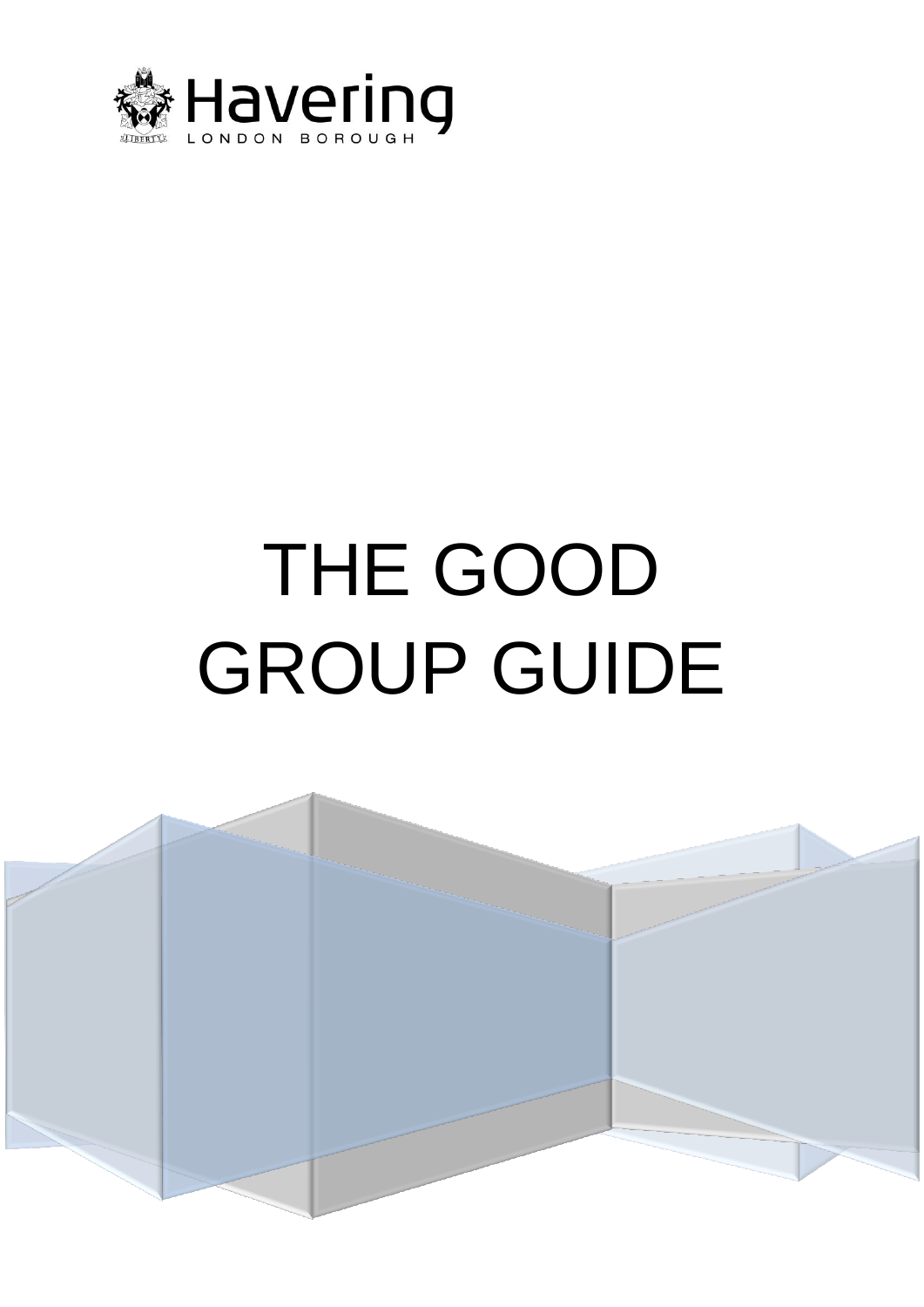# **CONTENTS**

| Section 1  | Introduction                                                                                                                                                                                                                                                                                                                                                  |
|------------|---------------------------------------------------------------------------------------------------------------------------------------------------------------------------------------------------------------------------------------------------------------------------------------------------------------------------------------------------------------|
| Section 2  | The Formal Framework for your Group or Organisation<br>and the Group's Document<br>▶ Governing Document / Set of Rules/Constitution<br>$\triangleright$ Policies<br><b>Equal Opportunities</b><br>$\circ$<br>$\circ$ Health & Safety<br><b>Protection of Vulnerable People</b><br>$\circ$                                                                     |
| Section 3  | Committees - Practice & Procedures<br>$\triangleright$ Roles & Responsibilities of the Committee<br>$\triangleright$ Job Descriptions<br>Chair<br>$\circ$<br>$\circ$ Secretary<br>o Treasurer<br><b>Other Committee Members</b><br>$\circ$                                                                                                                    |
| Section 4  | Working effectively as a Committee<br>$\triangleright$ Preparing for a meeting<br>$\triangleright$ Agendas<br>$\triangleright$ Managing a Meeting<br>$\triangleright$ Minutes                                                                                                                                                                                 |
| Section 5  | <b>Annual General Meeting</b><br>$\triangleright$ Notification<br>$\triangleright$ Agenda<br>> Election of Officers & Committee                                                                                                                                                                                                                               |
| Section 6  | <b>Managing Difficult Situations</b>                                                                                                                                                                                                                                                                                                                          |
| Section 7  | <b>Managing Money</b><br>$\triangleright$ General rules on handling money<br>≻ Bank/Building Society Accounts<br>$\triangleright$ Accounts<br>$\triangleright$ Expenses Guidelines<br>$\triangleright$ Fund Raising                                                                                                                                           |
| Section 8  | Monitoring, Planning & Development<br>$\triangleright$ Planning your project or activities<br>$\triangleright$ Running your project or activity<br>$\triangleright$ Monitoring & Evaluating your activity<br>$\triangleright$ List of useful websites & publications<br>$\triangleright$ Quality Assurance System<br>$\triangleright$ Annual planning session |
| Section 9  | Employing Staff: Running an Office<br>$\triangleright$ Recruitment Process                                                                                                                                                                                                                                                                                    |
| Section 10 | Closing a Group or Organisation                                                                                                                                                                                                                                                                                                                               |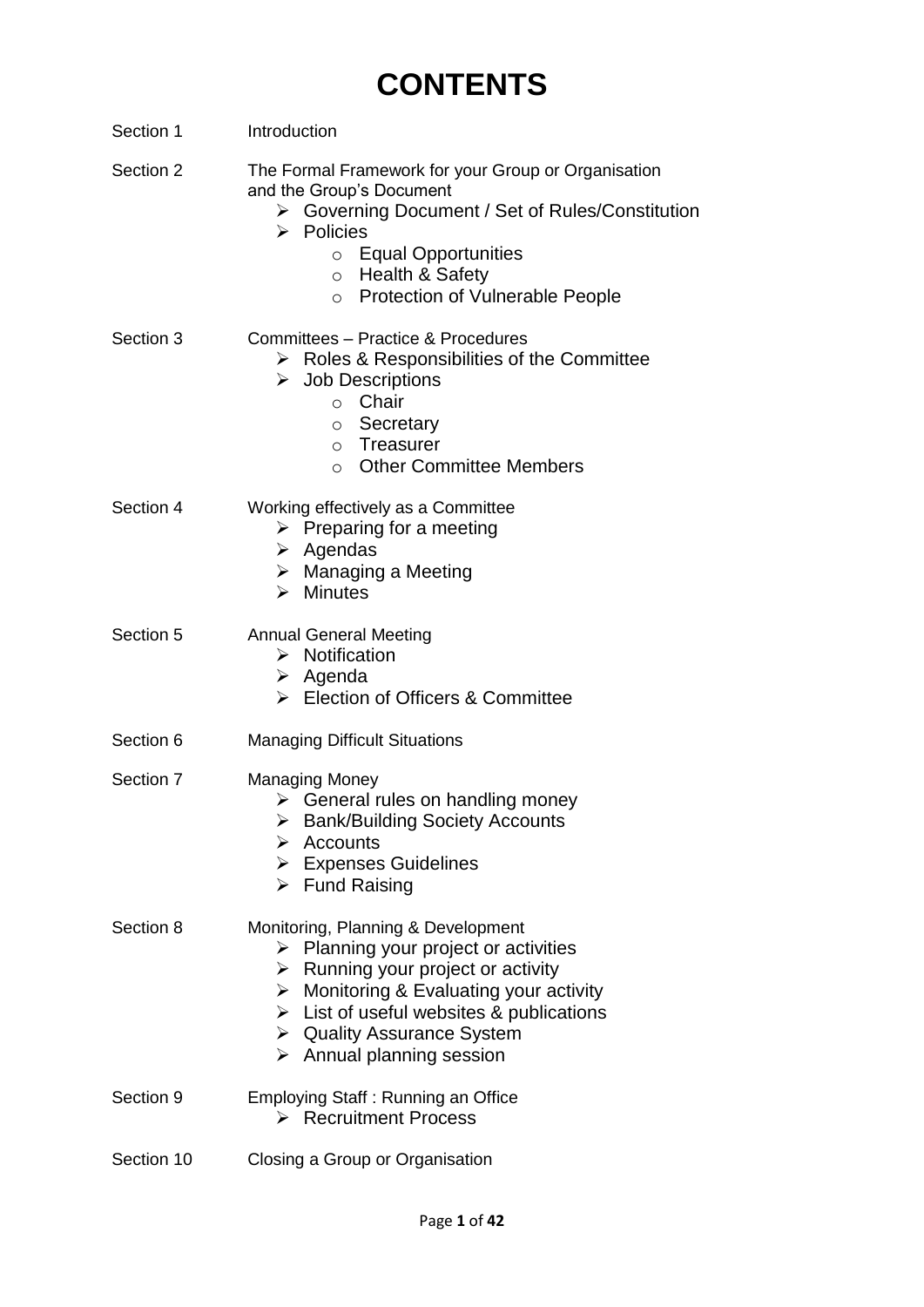# **SECTION 1 INTRODUCTION**

 This document has been created to guide new groups or organisations and act as a motivational tool for existing groups in their planning and developing.

 Individuals thinking of starting a new group and very recently formed groups may also find the 'Getting Started' guide helpful and can also speak with someone within the LBH Corporate & Community Resilience Team, before reading this guide.

 If you want to set up an organisation, and especially if you intend to raise and spend money, then you need to be properly organised. Why?

- Funders will not agree to grant you funding unless you are properly organised;
- Because your group will be responsible for its activities and the money it spends, there needs to be procedures in place to ensure everyone is clear about their responsibilities.
- So that the project can be run more efficiently, and the money is spent appropriately.

 When you set up a group you need to work out exactly what you want to do and how you will do it. This involves setting out formally, the objectives of the group, as well as the rules - such as how to elect your committee and accept new members. You will also need to plan your activities and possibly prepare for a time when you may need to establish an office base and eventually employ staff.

 The following chapters of this guide will help you through this process; they are not exhaustive on all of the issues that your group may face but intended to offer guidance and help to assist you.

 Some model policy documents are also available on the LBH Voluntary & Community webpage, but it is advised that you use these only as a guide to enable you to develop your own. It is important that your committee members fully understand the need for policies, including your legal obligations when developing such policies. Help is available within the LBH Corporate & Community Resilience Team to guide you through the processes and advise on which policies are likely to be needed, but your committee must take responsibility for developing your documents and operating within their requirements.

 The London Borough of Havering and the Voluntary Sector organises courses to assist community groups and organisations with most of the aspects covered within this guide as part of our commitment to building the capacity of the voluntary sector. These courses are available to all within the borough, some will be free and others offered at a small charge and can be found on the LBH Voluntary & Community webpage Training section.

 It is hoped you will find this guide useful. Your comments are always welcome and will help us to continue to make improvements to ensure we are aware of and meeting the needs of the voluntary and community organisations within the borough of Havering. Please use the online Community Enquiry Form for any comments vcs@havering.gov.uk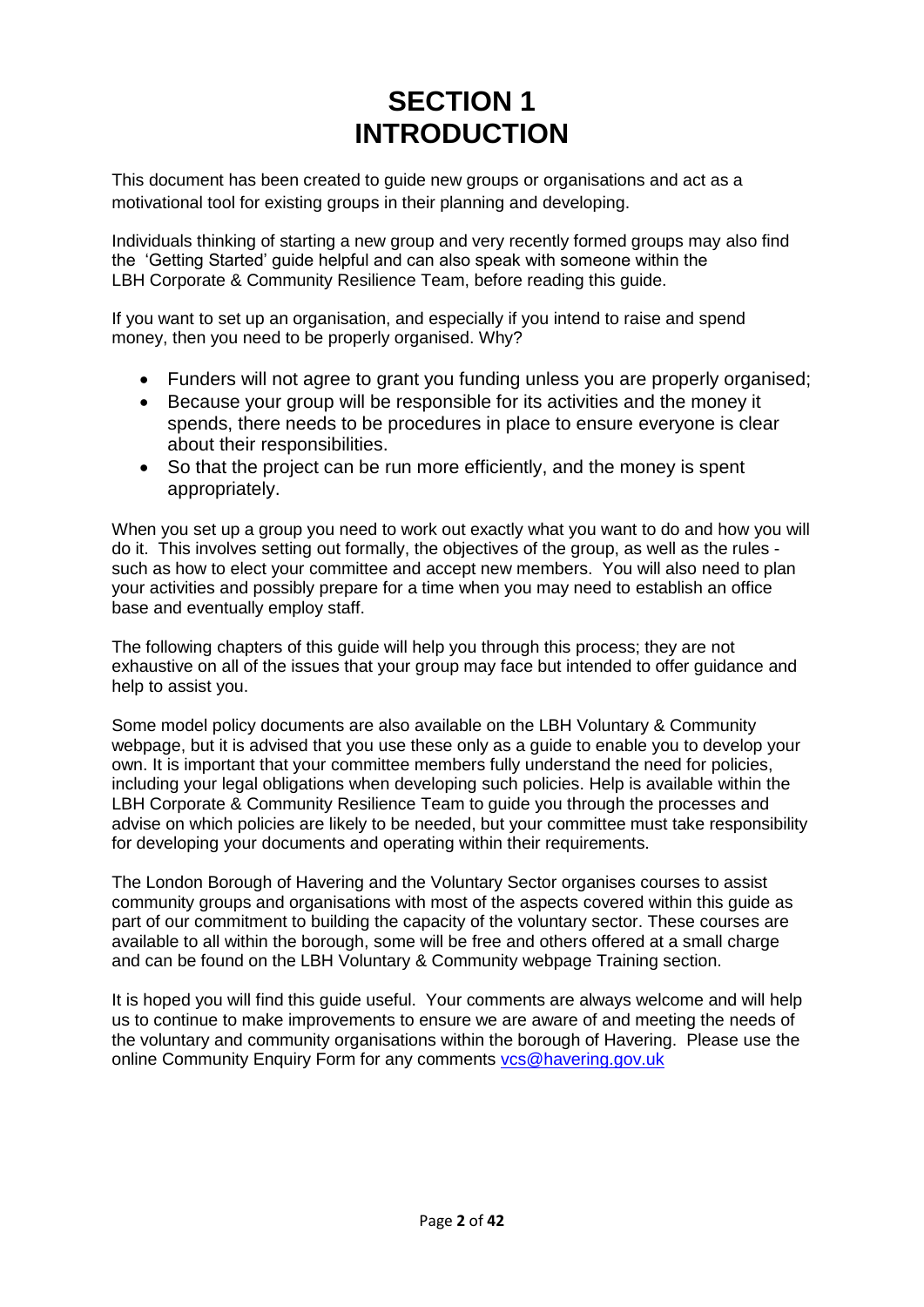# **SECTION 2 THE FORMAL FRAMEWORK FOR YOUR GROUP OR ORGANISATION AND THE GROUP'S DOCUMENTS**

When you set up a group, there are two formal things you should have in place:

- A Governing Document
- A Committee

# **GOVERNING DOCUMENT / SET OF RULES / CONSTITUTION**

You need a Governing Document

- So that everyone knows exactly what your organisation aims to do;
- So that everyone knows how your organisation will be run;
- So that everyone knows who is responsible for running your organisation;
- To apply for money to run your group Grant giving organisations will usually give money to your organisation if they are confident it will all be accounted for and spent properly.

 The normal type of governing document for a small group is a *constitution***.** A constitution sets up an *association* - a group of people who come together, democratically, with a specific aim. This group of people (members) will decide on a committee, and the committee will then be responsible for running the organisation. Members can elect a new committee regularly – usually once a year at the AGM.

 *Remember…* once your group has agreed your constitution, *it is a legal document***.**  The committee, not the members, will be personally responsible for making sure the rules are followed.

# **What is in a constitution?**

 Your constitution will firstly tell everyone what your group is called, and what it aims to do. In a constitution the aims are known as 'objects'.

# **The objects are the most important part of your constitution, because they will say what your overall aims are. Objects are not simply a list of your activities - there is an important difference between objects and activities.**

- $\bullet$  What does your group want to achieve or improve? Your objects are your overall aims. To identify these, think about the overall need.
- Your activities are more straightforward these are the specific projects or services you want to set up, in order to achieve your aims.
- For example: you want to set up an after-school club for children. Your activities would be 'provision of an after-school club'. However, this is not your object – your overall aim or *object* would be something like '*to advance the education of children under the age of 16'.*
- $\bullet$  idea to add 'and the surrounding district' to your geographical remit, in case you attract members from outside your immediate area. If you are working is a specific area, this also needs to be in your objects. It is a good
- Remember that the constitution should be seen in the long term so the broader your objects are to start with, the more flexibility you have to take on new initiatives in the future.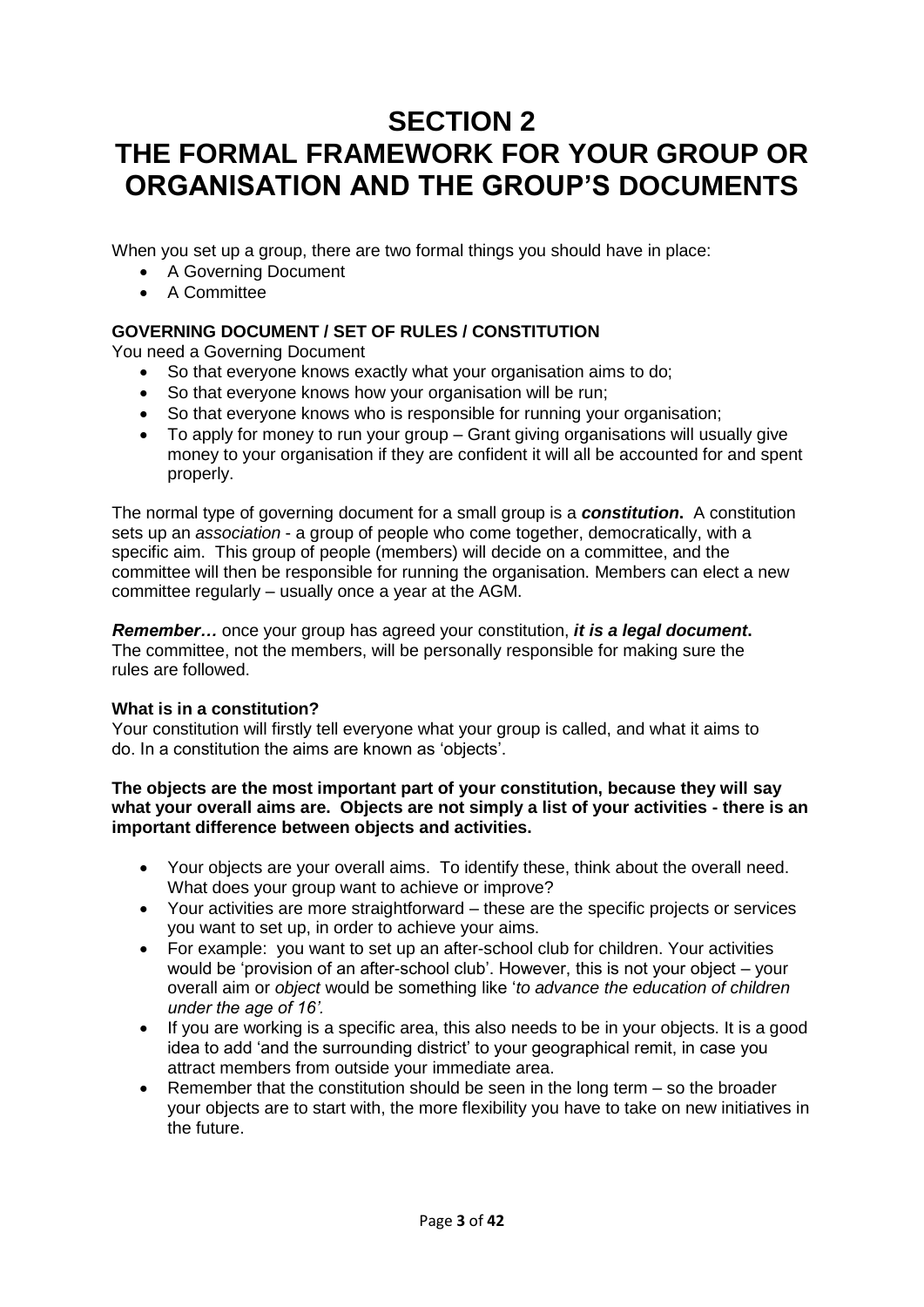**If you want to register as a charity,** then the Charity Commission will look carefully at your objects to make sure that what you want to do is charitable. For more details on what objects are charitable, please go to the Charity Commission web site: https://www.gov.uk/government/organisations/charity-commission

 Groups will be required to have a minimum of £5000 in their bank accounts to be able to register as a charity.

 Your constitution will also set out more general rules, most of which usually apply to any group. The rules, which need to be included, are:

- **Powers**  what you can legally do to carry out your activities for example, by raising money or hiring a building, employing staff, holding assets.
- **Membership**  who is eligible for membership, how people become members, and how people are disqualified (your group may have special rules on who is eligible to be a member).
- **Committees**  how and when the committee is elected and which specific jobs need to be filled.
- **Annual General Meeting**  once a year your organisation will have a meeting for all its members when the committee is elected and the annual report presented.
- **Finance**  rules on preparing annual accounts.
- **Changing the constitution** the procedure for altering any of your rules this should be at a general meeting with an overall majority.
- **Dissolution** the procedure for closing down your organisation.

# *How do we adopt our constitution?*

 Once you have your constitution, you need to have a meeting where the committee members agree it, sign and date it. You must also take a formal record ('minutes') of this meeting. When this is done, the constitution is then officially 'adopted', and this means it is a legal document. From then on your group *must* be run according to what the constitution says. So for example, if you want to elect a new committee member, or if you want to change the constitution itself, you have to follow the rules of the constitution. When you have adopted your constitution, file it away carefully. When you apply for funding, or if you want to register as a Charity, a copy of the signed constitution will need to be presented. Important documents like the constitution and minutes of meetings should be filed away separately.

# **MODEL CONSTITUTIONS**

 Constitutions look very complicated at first glance, because of all the administrative provisions. However, model constitutions are available, and the Charity Commission has their own model constitution, which is available to groups as a starting point. A model constitution is also available on the LBH Voluntary & Community webpage within the Governance section.

 A model constitution contains all the standard parts such as procedures for elections, altering the constitution, dissolution, and so on. With a model constitution you only need to insert the name of your organisation and the objects, and include any specific rules for your group (for example, you may have specific rules over who is eligible for membership). However, you need to carefully read through the administrative provisions (election of officers, etc.) and make sure you are fully aware of their implications for your group. If you intend, in time, to become a Registered Charity it is recommended you use the Charity Commission's own model constitution as a basis for your own, rather than write your own from scratch. The content and the layout will be more likely to meet with their approval, provided that you follow the guidelines of which parts to leave in and which are safe to remove if they do not apply to you. Please take time to read and understand the document as it you will save yourselves a lot of time and work for the future.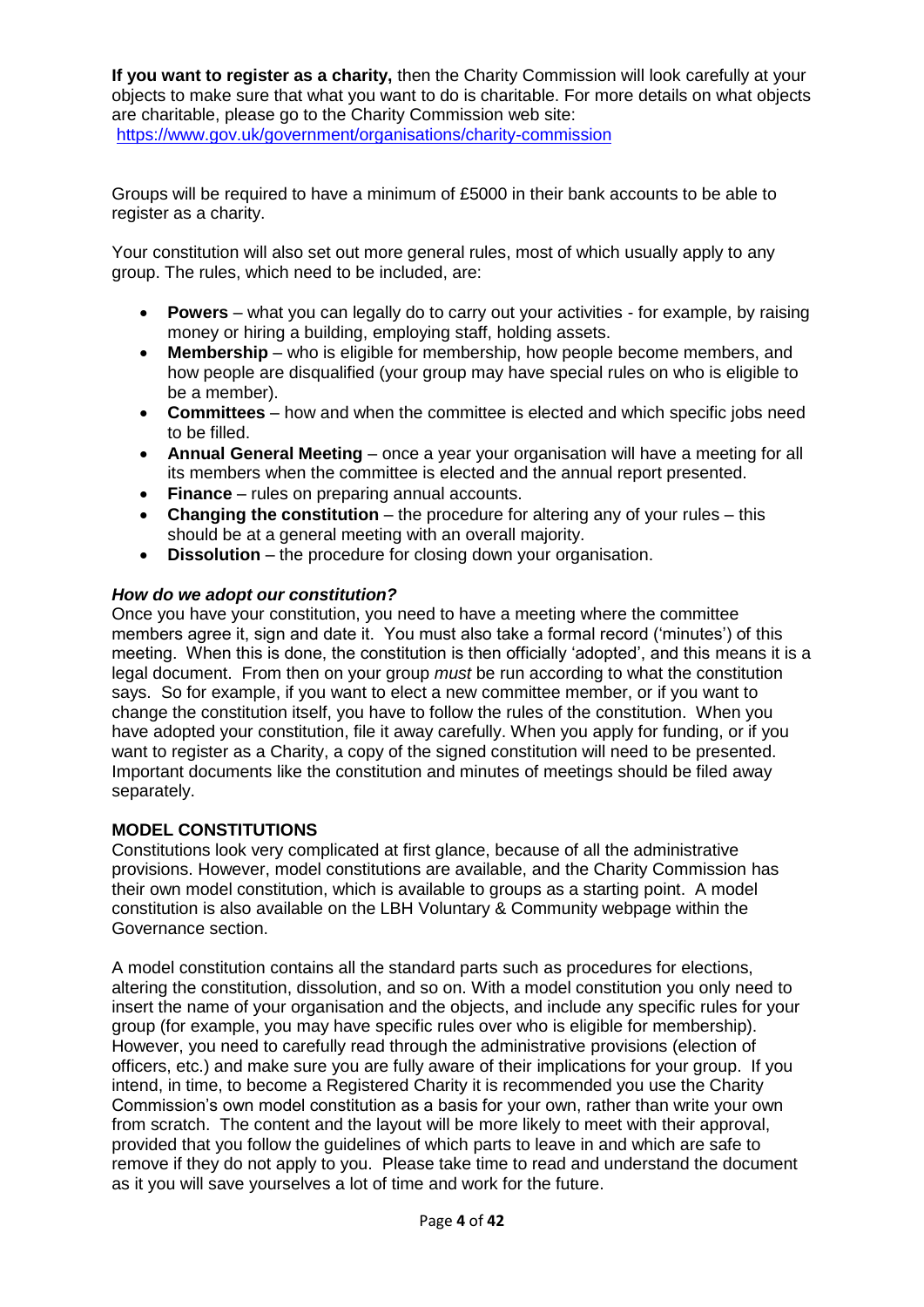# **INSURANCE**

 Organisations may require some form of insurance. For all organisations that undertake activities and events that involve volunteers and members of the public, it is essential to have public liability insurance. This will cover committee members, volunteers and staff for injury, loss or damage caused to any person as a result of an organisation's negligence. If your group is renting the use of meeting space, then it is likely that the owner of the building will have public liability insurance which covers your group's activities while you are meeting. You should check that this insurance covers you when you enter a contract to rent/hire. Other forms of insurance may be necessary: if your group is an employer or intends to become one, then the organisation must have Employers Liability Insurance; if operating vehicles - Road Traffic Insurance; if leasing or owning Property - Buildings and possibly Contents Insurance; if providing services and advice to the public - Professional Indemnity insurance. Some organisations may also wish to provide Trustee Indemnity Insurance.

 For further information you can download from the Charity Commission's website (see above) their briefing CC49 Charities and Insurance.

# **POLICIES**

# **Equal Opportunities**

 Most funders now require organisations to have a written equal opportunities policy and evidence that this has been implemented. By this they mean that the organisation has fair employment and management practices which do not unfairly discriminate against people on the grounds of ethnicity, gender, disability, sexual orientation and age and that the organisation actively ensures that the services and activities it provides do not discriminate either. An equal opportunities policy should have four components: a policy statement committing the organisation to combat discrimination; the organisation's objectives concerning equal opportunities; procedures and a programme to implement the policy; and monitoring and review processes.

 Equal opportunities should not be seen as separate to your organisation's main plans but as an integral part of those plans. It does not just mean providing the same service to everyone regardless of their race, age or gender. It *really* means making sure that you have thought about the needs of everyone and planned accordingly, not just those who have approached you or those who make the most demands. You must ask yourselves the following questions:

- Are we reaching all sections of our target community?
- How do we know this?
- Do we keep relevant records that will tell us who we are reaching?
- $\bullet$ Can we tell from these *who* we are not reaching? And why?
- Are we able to provide statistics to help us make appropriate plans?
- What do they tell us?
- $\bullet$ If we are not reaching everyone we should, what will we do about it?
- $\bullet$ Do we really welcome everyone?
- When they arrive do we make all people feel welcome?
- If not why not and what will we do to change this?
- $\bullet$ How do we deal with members who express views that contravene our policy?
- $\bullet$ Do our members understand what our equal opportunities policy is?
- $\bullet$ How can we help them to understand?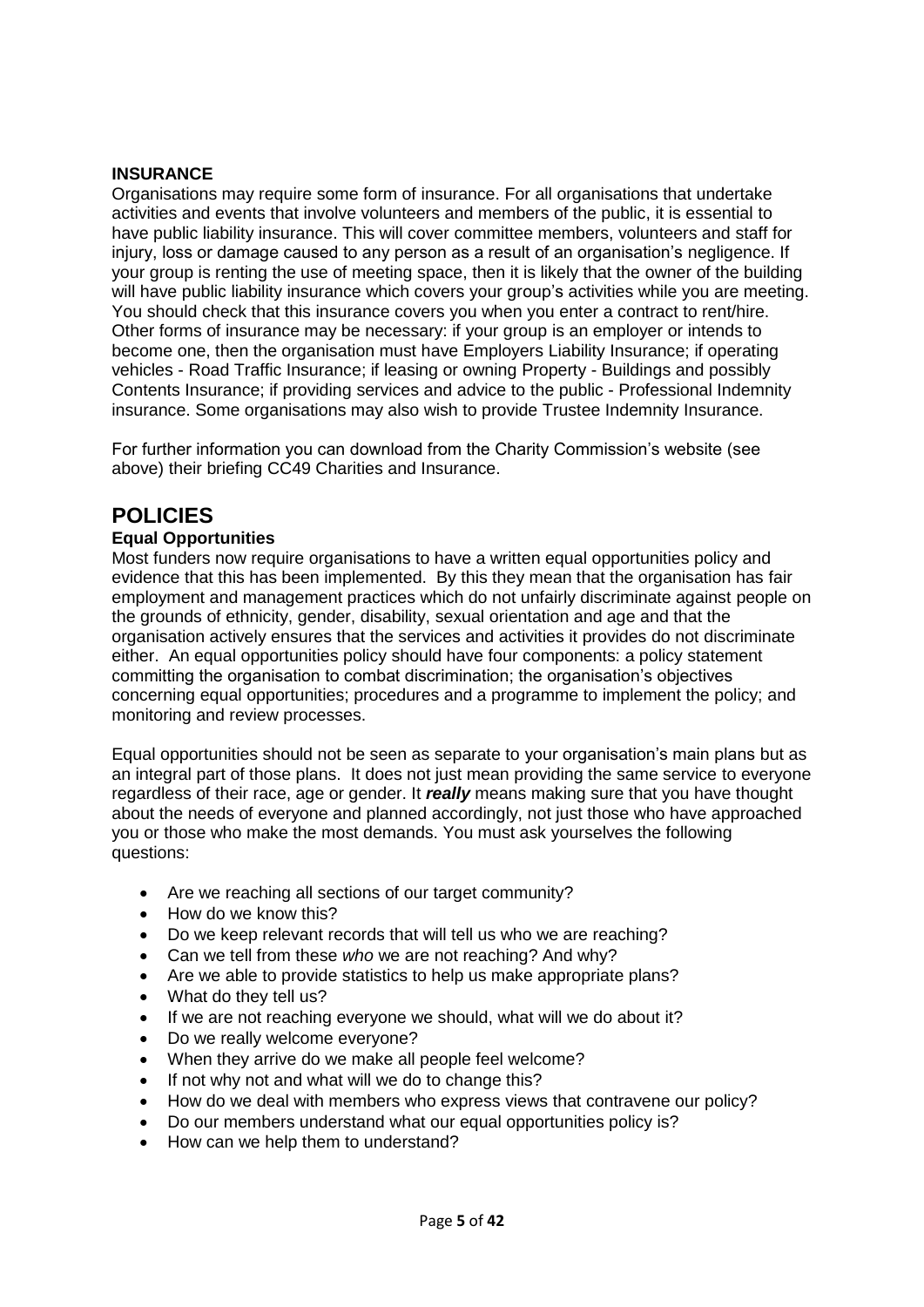# **Equal opportunities should be a part of everything you do**

 If you are planning an outing or event do you simply allow those who book first to attend or do you ensure you have reached everyone with your information or is it always the same people who come? Why?

- Are some people unable to pay the cost?
- Are some people unable to read the posters or letters you send?
- $\bullet$  This can lead to favouritism and exclusion. Your committee must be fair and open and so written notices provide records of your publicity and can be referred back to later and perhaps reviewed in response to events. Do some people never hear because information is only passed by word of mouth?
- $\bullet$  plan something else next time. Does the activity appeal to everyone? – perhaps you might ask people's opinion and
- Do the activities clash with religious festivals meals out during Ramadan; days out planned for Good Friday, for example?
- Is the activity appropriate for everyone?
- $\bullet$  you expect parents to do with the other children? – you are not expected to cover every eventuality but you should ask yourselves if perhaps your rule about a parent always being present could be adapted to allow one of the other parents to also take responsibility of a specific child whose parents cannot be there. Do you make allowances for child care needs – are siblings invited? If not what do

 Sensible planning with sufficient time to explore all of the above is the best way. When you do not take time to plan this compromises your group and can lead to inequalities. Monitoring and evaluation of your projects and activities can tell you a great deal.

- Is the project working as we planned?
- What is missing?
- Who is missing?
- Why?

 Your records should be able to tell you enough about your members to enable you to evaluate whether you are meeting their needs and also whether certain sections of the community are missing from your membership lists.

 Some people worry that they may appear too intrusive when taking details from their members but if it is explained that you want to know enough about them to be able to judge whether you are meeting all of their needs and the needs of the wider community, this will enable you to judge and plan effectively in the future, you will find people much more understanding and cooperative.

 Don't be afraid to ask people about their culture and religious practise. You will be enriched by the diverse nature of experience and knowledge your members can share - given the chance. Knowledge of other people's culture helps us to value diversity and removes the barriers that might have prevented some people becoming your members.

# **Health & Safety**

 You have a duty to ensure that anyone who attends your meetings or events remains safe and does nothing that will endanger the safety of others. You also have a duty to protect your own safety.

 The details of your health and safety policy will very much depend upon the nature of your activities and the places where they take place. You may be an embroidery circle in the local school hall or you may teach canoeing on the local river – the differences are obvious but the underlying principles remain the same.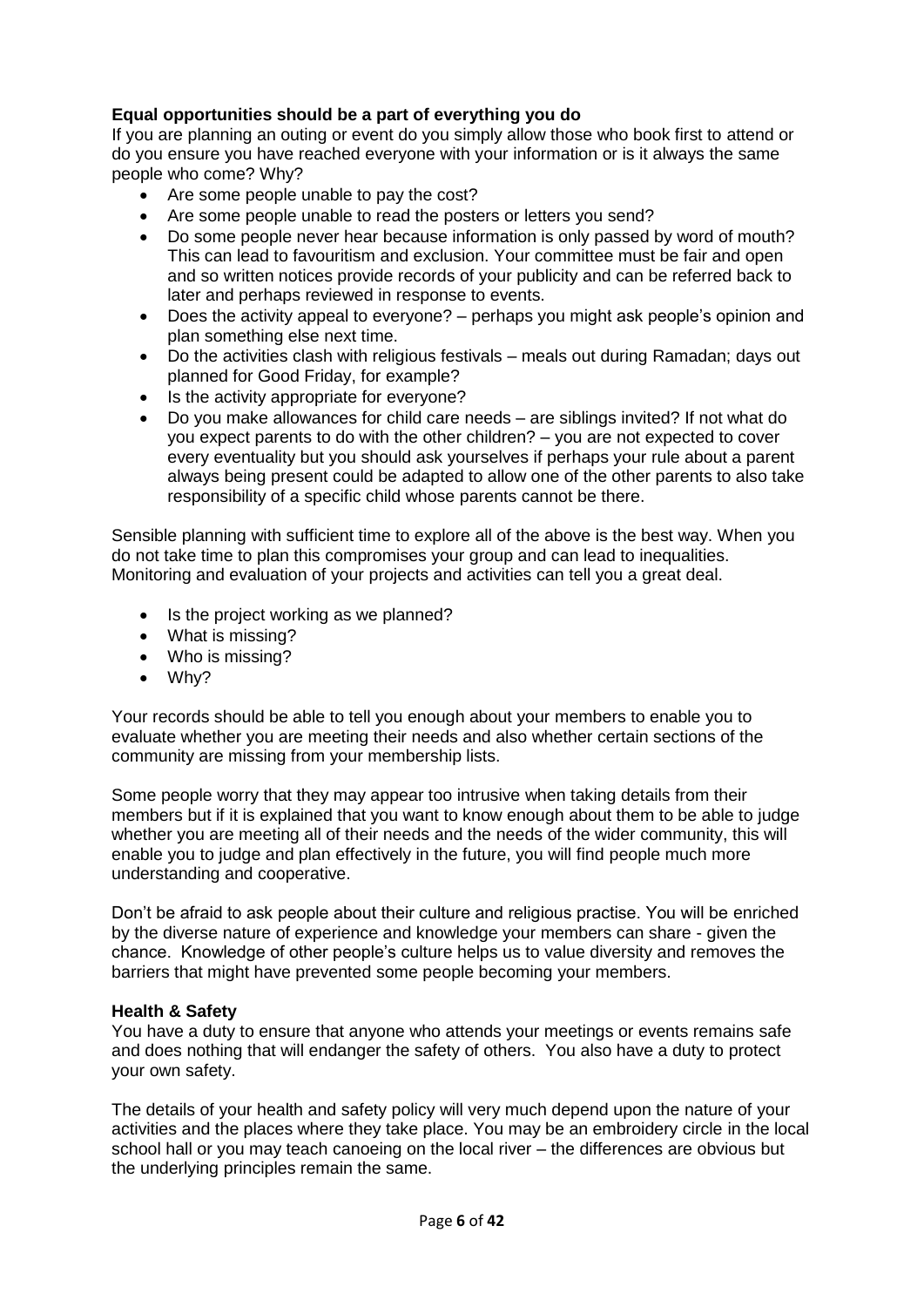# *Stay safe and ensure others do the same.*

 To do this you need knowledge. You must have an understanding of the possible issues. Group leaders planning any activity should make an assessment of the risk and be adequately trained to do this and to carry out the activity. If you are not, then you must involve someone who is and has the relevant qualifications to safely lead the activity. You must ask for evidence of their qualification and it is wise to keep copies of certificates etc. for your records. Any person working with vulnerable people or children must have first undertaken a Disclosure and Barring check (DBS) to ensure suitability, (previously known as a CRB check). This may take some time but is never the less something on which you should not compromise and is an important part of your planning process. (There is more information about this in the next section Child / Vulnerable people protection policy).

# **Personal Safety**

.

 Consider personal safety at all times. It is your responsibility to ensure your activities are carried out to ensure everyone's safety, but your committee may need to introduce its own rules according to the type of activities you intend to do.

 It is unwise to publish your private address on publicity material – perhaps you can use your meeting place address for correspondence or that of the parent body if you are a branch of a large organisation. It is also unwise to publish full names alongside telephone numbers – a first name is usually sufficient. Unless you are very familiar with all of the people taking part it is advisable not to hold events at your home address.

 If part of your activities includes one to one work – for counselling or confidential interviews etc., always ensure there is someone else in the building who is aware that you are alone with someone (consider the separate section about protection of vulnerable people when planning such activities). Arrange an exit strategy in advance:

- $\bullet$  occasionally to ensure all seems well May ask this person to interrupt you when the time is up or to simply pass by
- Consider the installation of panic buttons
- Always ensure you sit closest to the door
- $\bullet$  of the room well. Do not allow yourself to be trapped between the person and the door, plan the layout

 If your work takes you out to meet people at other places ensure you advise someone of the full details of the address and your expected times of arrival and departure. Try to avoid being alone in the home of someone you do not know – they may also feel uncomfortable about you being there. Consider the use of telephone passwords for those in need of immediate help so that a call where a particular word is used will trigger an action plan to provide immediate help. Telephone to let your colleagues know when you are going straight home to ensure the visit has ended safely.

 The Suzy Lamplugh Trust has some very good publications at reasonable prices that provide further information on these issues. Contact: [www.suzylamplugh.org](http://www.suzylamplugh.org/) Tel: 0207 091 0014

 If you do not own or manage your own premises, the place where you meet should have its own health and safety policy and you should familiarise yourself with this so that you act accordingly, especially in an emergency and so that you can make your own additions where necessary. Any activities you plan must not contravene these rules. E.g. you may not be allowed to use your own electrical appliances – kettles, heaters, craft equipment etc unless it has been checked and passed as safe. Also, too many appliances may overload the electrical system and cause it to cut out, especially in an old building. Materials you use may need special ventilation – certain glues etc. Make sure that your insurance policy covers you for all the activities you have planned. Think your plan through thoroughly. Consider the risks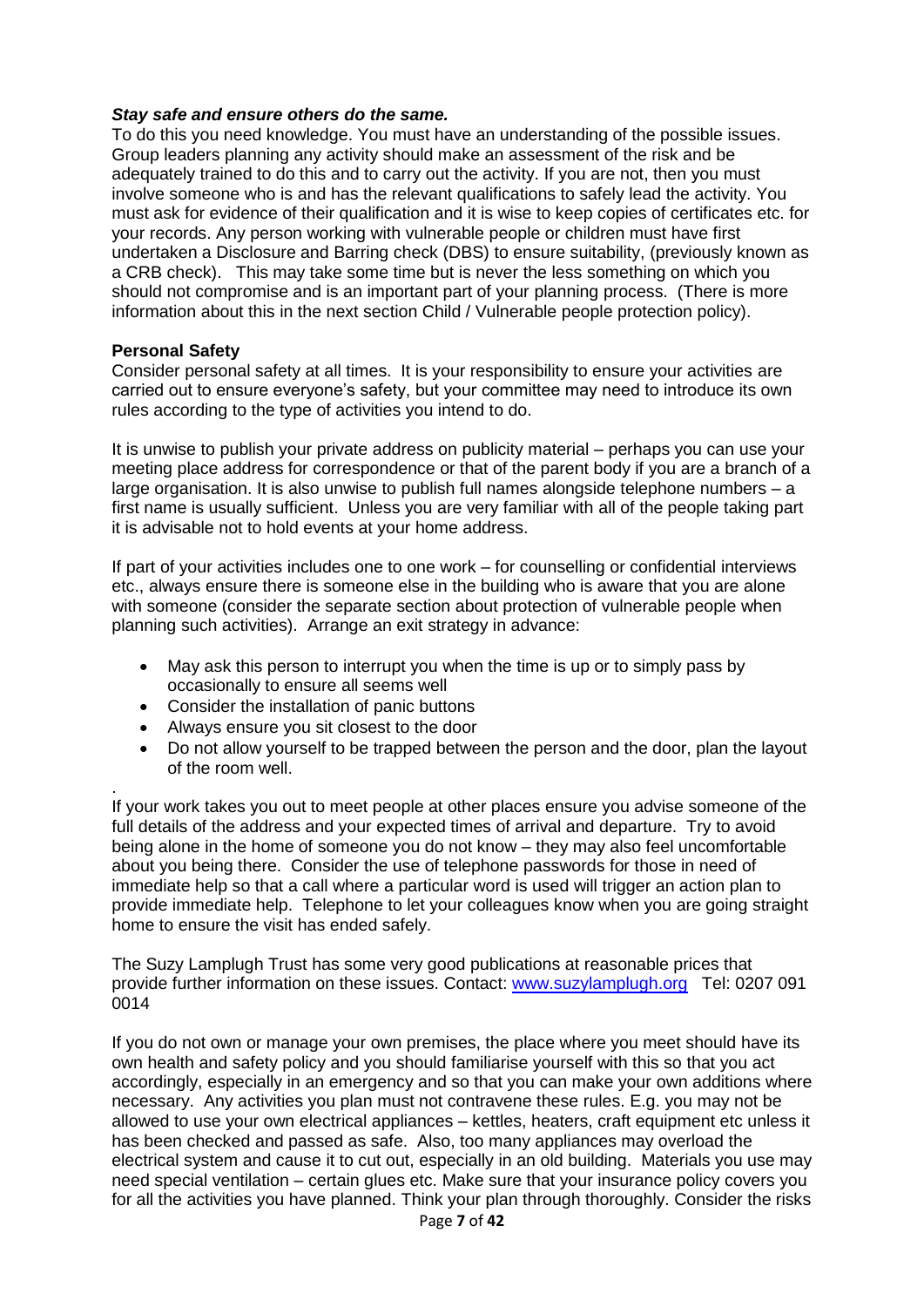and balance these against the benefits before making a decision. What can you do to minimise the risks? Seek expert advice whenever you are not sure.

 You should understand fire safety rules and not compromise these when holding events – some are common sense but some things require training. Your local fire station staff will be happy to advise you on the best policy for your building or activity.

Some things to consider are:

- Do not block fire exits internally and externally
- Do not prop open fire doors
- Close all doors as you leave
- Know and follow rules about smoking and ensure your members do so
- Find out the safe maximum numbers of people allowed in the space available and ensure you do not exceed this
- $\bullet$  special measures to allow for this? Building managers must familiarise themselves with the requirements of the Disability Discrimination Act. Know what the fire alarm sounds like  $-$  can all of your members hear it  $-$  do you need
- Hold regular fire drills it is the responsibility of the managers of the building to ensure they test the fire alarm regularly but you must know when this is and be sure your members know what to do in the event of the alarm being activated outside of this time. You should have an action plan.
- Hold your own regular fire drills to test your plan remembering to review the success or otherwise afterwards
- $\bullet$  register or signing in book and make sure it is used EVERY TIME. *Sign in and sign*  Know who, in the building you are responsible for and where they are – have a *out!*
- Nominate someone (and a deputy) to take the book with them when the alarm is activated
- Unless it happens at the regular test time and in the usual way for a test ALWAYS assume the fire alarm is for real and keep to your plan – don't waste time wondering if it is a drill – act.

 As part of the above plan you should consider your actions in the event of a bomb threat or the discovery of a suspect item. The local Community Police Officers will advise you here when drawing up your plan. They may have a code word system or special telephone numbers for you to use. Some groups may feel more vulnerable in this respect than others, but everyone has a duty to be vigilant.

# **Telephone Help Lines**

 Many organisations recognise the need for this service but great care should be taken in the planning and design of your service and training given before you begin. There are certain ways of working that can be very useful to ensure a good, safe service is given.

 The Telephone Help Lines Association is recognised as being the main source of specialist information relating to the setting up and running of non-profit help lines in the UK and has detailed information about over 1000 services. They are the lead provider of advice, consultancy and training on matters relating to the provision of quality helpline services. Contact them at: [www.helplines.org.uk](http://www.helplines.org.uk/) or [info@helplines.org.uk](mailto:info@helplines.org.uk) Tel: 0300 330 7777.

# **PROTECTION OF VULNERABLE PEOPLE**

 It is very important that all of your members are aware of the need to protect vulnerable people. According to age /ability /disability the potential for harm will vary and will also vary according to the activity planned. Remember the need to ensure that those people working in whatever capacity, with vulnerable people (paid and unpaid), must have undertaken a Disclosure and Barring check (DBS).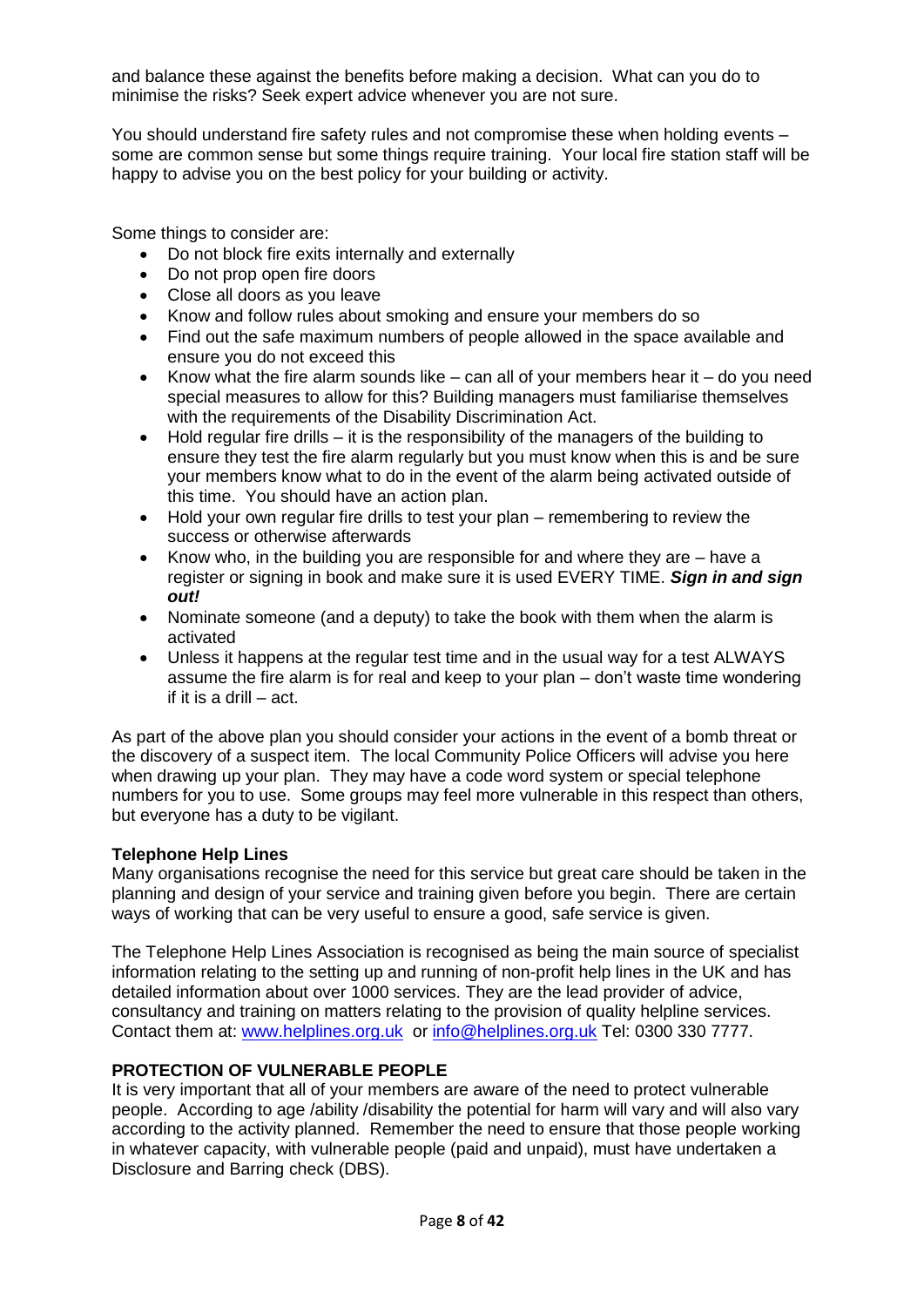This is no guarantee that a person who has been DBS checked will not harm someone, but it is a means of identifying those who have done so in the past or aroused enough concern for others to believe that they might do in the future.

 The adoption of sound policies, known and understood by all, and carefully enforced, will help to protect your members and your committee. The Corporate & Community Resilience Team can show you model protection policies and help you to develop one that will best suit your needs, but it is essential that your committee is fully involved in the writing of your policies as you must *own* the document and be committed to ensuring it is followed.

# **COMMITTEES - PRACTICE & PROCEDURES SECTION 3**

# **Roles and Responsibilities of the Committee**

- Groups are advised to have an elected committee of members.
- $\bullet$  nothing gets organised, organisers get no support; the group becomes the good work of just one individual; no account is taken of the needs of members. The committee is the body that manages the local group. If there is no committee,
- The election of the committee ensures accountability to the members of the group.
- corporately responsible for everything that is done in the name of the group. The committee, not just the officers or indeed individual committee members, are

# **The Functions of the Committee**

- It ensures that the aims and objectives of the organisation are met.
- $\bullet$ It ensures accountability to members, users, funders and the wider community.

# **Conduct of Committees**

- $\bullet$  means that no one person makes decisions about the way the group is managed or The committee takes corporate responsibility for everything the group does. This run.
- $\bullet$  either by consensus or if necessary a vote, then the whole committee are committed to, and party to, that action. The committee as a whole decides on the actions to be taken. Once agreed upon,
- The committee is responsible for ensuring that the group acts within the remit of your constitution or your set of rules, guidelines and policies.
- $\bullet$  In short, the committee is accountable to the group's members for the conduct of the group and its activities.
- The committee is collectively responsible for **managing** the financial affairs of the group, for approving the financial statement of the group, which is then **presented**  to the membership at the AGM.

# **Size and Role of Committee**

- of five members (including officers) to allow for a spread of duties and accountability, and which makes allowances for ill health, etc. The group may decide on the size of its committee. We would suggest a minimum
- In general, a committee should be large enough to cover all the tasks needed to run a group, but small enough to be able to make decisions swiftly. If there is a large committee, it is sometimes desirable to form a smaller executive who can meet and make urgent decisions in-between committee meetings that can then be taken to the full committee for ratification. If this system is adopted, it is important that clear guidelines are laid down about how the executive functions. It must not, for example, be used to make all decisions without reference to the full elected committee.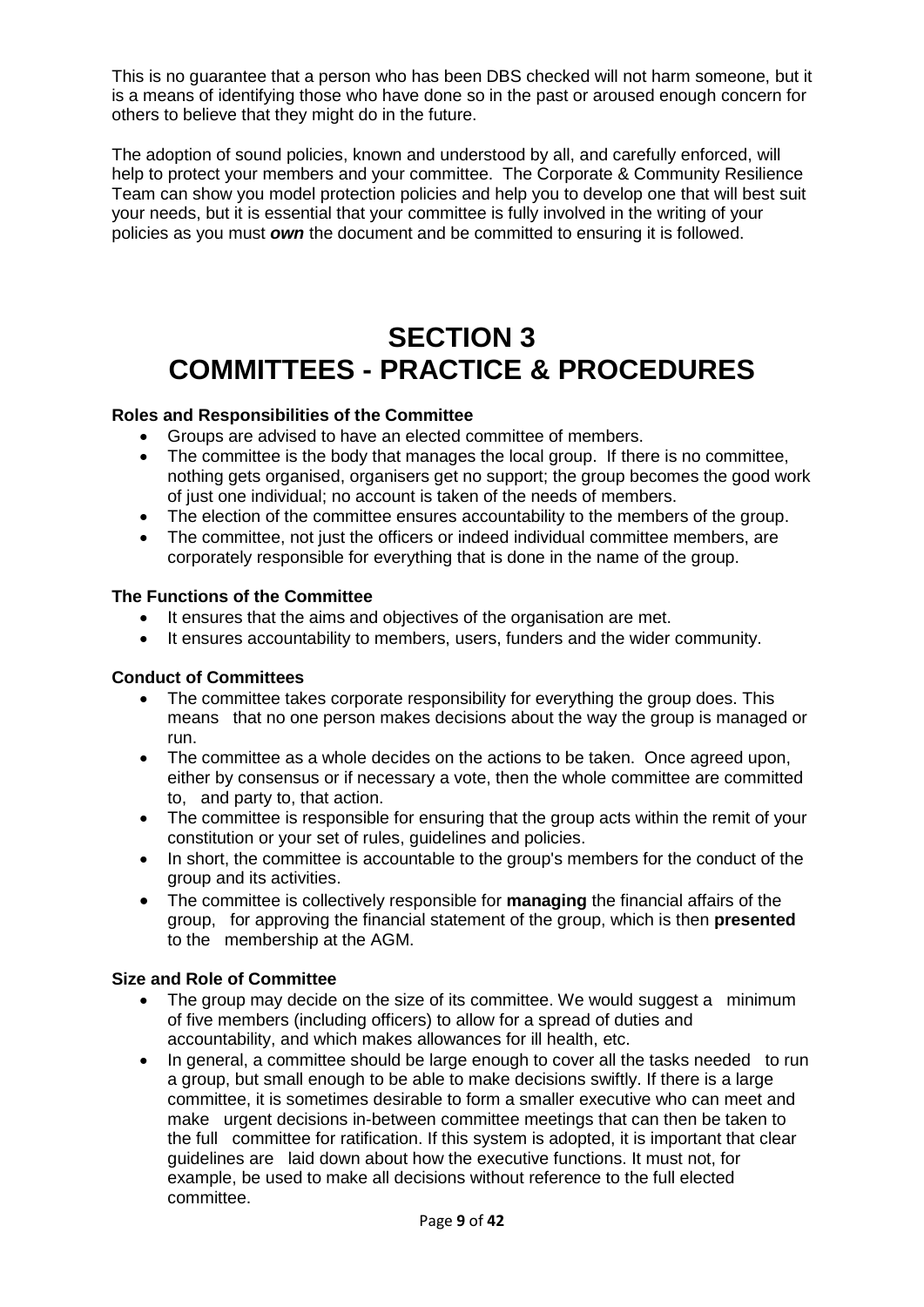# **Officers of Committee**

 Treasurer. It is possible to exist without one of the above but it can cause operational problems. The key positions on the committee are Chair (or Group Leader), Secretary, and

# **The Roles of Individual Officers**

- Chair, Secretary and Treasurer. These officers are necessary for the smooth running of the group and to ensure the continuous good management of the group It is advised that at your first meeting, the incoming committee should nominate a
- $\bullet$  unconstitutional, but it does complicate the group's organisational structure. If, for unforeseen reasons, the committee is without one of these key officers, it is not
- $\bullet$  voluntary sector as it denies the accountability of the group's leadership to its members and members' proper control of their group. To operate without one of the key officers in the long term is not best practice in the
- However, this situation can arise and one way around the problem is for each officer's responsibilities to be divided.
- The committee could, if it felt appropriate, operate as three teams:
	- $\circ$ Chair and two Vice-Chairs, one for welfare issues and one for information
	- o Secretary, Minutes Secretary and Events Secretary
	- o Treasurer, Subscription Treasurer & Fundraiser.
- $\bullet$  short term, the essential work when one committee member is incapacitated for Such an arrangement would also allow for other members of the team to cover, in the whatever reason.
- in order to empower committee members who are not always able to attend meetings, because of illness, disability or family commitments. For example, it is now possible to organise telephone conferencing, round-robin letters and even conferencing via the internet or social media tools. Officers may also wish to explore non-traditional ways of conducting group business,

# **Chair's Role**

- meeting on time (indicating the intended finishing time), to ensure that a quorum is present and the meeting is conducted in accordance with the constitution. Planning and running of meetings; to draw up an agenda well in advance, to start the
- To ensure the smooth progress of the agenda whilst being sure everything is covered; to ensure that the discussion is kept to the point and to sum up the decision arrived at under each heading to try to keep to time (1-2 hours is about right). It is better to defer an item rather than make a hurried decision if a time limit has to be imposed.
- $\bullet$  group create a climate where differences of opinion can be heard and discussed and to help the group to deal with conflict; to ensure everyone has the opportunity to speak and take part in decision-making. To chair the meeting; to exercise tact and diplomacy and to keep order; to help the
- and praise and thanks are given when due. After the meeting: to ensure decisions are carried out and the workload is shared,
- $\bullet$  specific events or to take responsibility for a particular task. At the same time, to be prepared to delegate so that the committee is not seen to be a one-person show. To be willing to lead by example, by showing enthusiasm and by offering to organise
- $\bullet$ To ensure that plans and priorities are adhered to.
- To serve as spokesperson for the group, e.g. to the media and at formal and social events.
- $\bullet$  should only be used for decisions that cannot wait. To take Chair's action if urgent decisions must be made between meetings. This
- $\bullet$ To help the committee to work within an equal opportunities framework.
- $\bullet$ To support volunteers and any paid workers.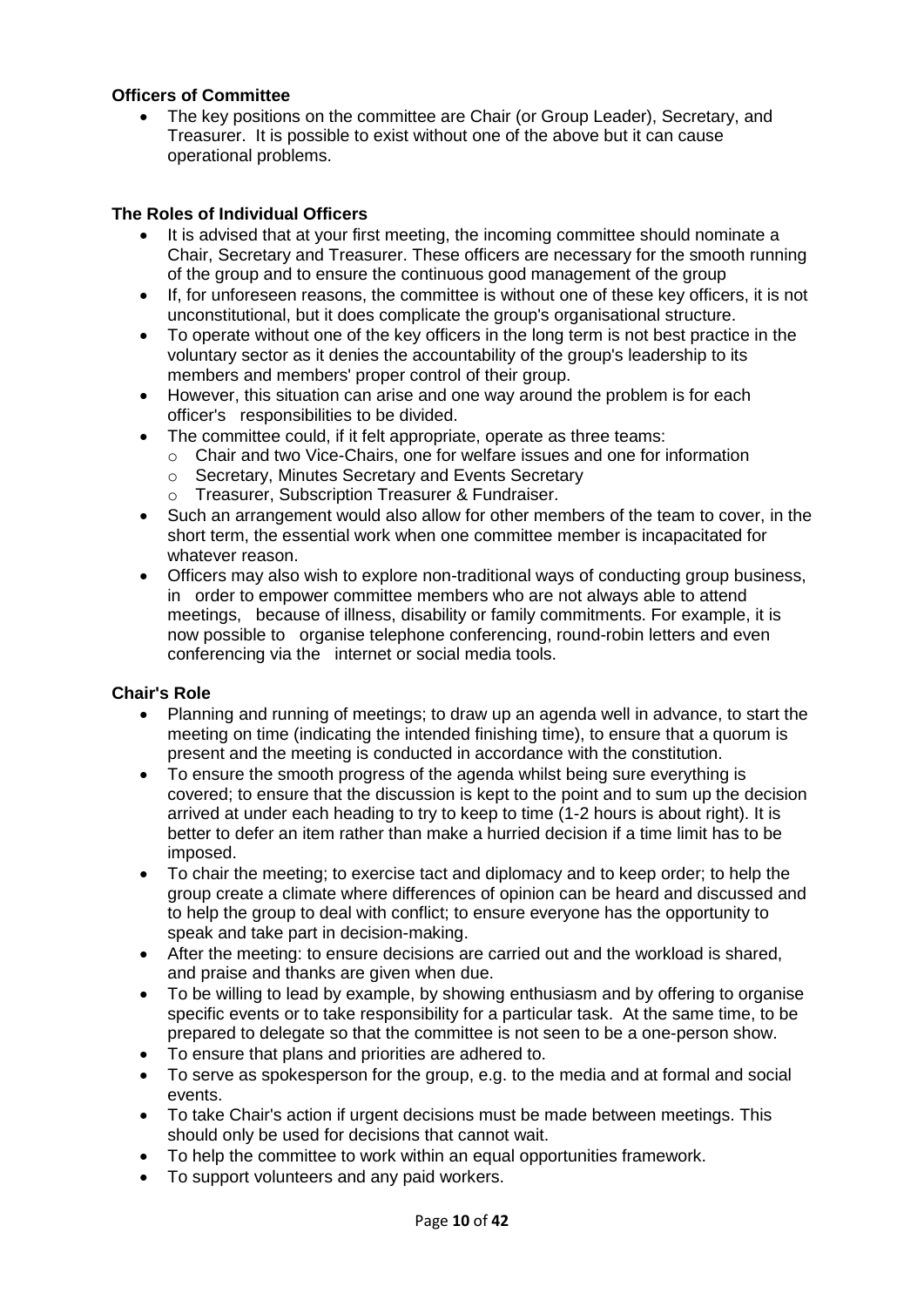# **Secretary's Role**

- Elected by the committee.
- Helps the Chair to plan the agenda.
- Ensures that notices of meetings/agendas/minutes are drawn up and sent out in advance.
- Goes through the agenda and collects all relevant papers and correspondence to bring to the meeting.
- Ensures that the Chair signs and dates minutes of the previous meeting.
- Notes those present and those who sent apologies.
- Takes minutes of the meeting.
- Assists the Chair in ensuring decisions are made when required and that a named person takes responsibility to action the decision.
- Writes up minutes after the meeting and circulates them.

# **Treasurer's Role**

- making and work but the final responsibility for financial matters rests upon the management committee as a whole. The treasurer or a finance sub-committee may carry out the financial decision-
- To direct and oversee the finances of the group; to ensure that they are conducted legally and appropriately.
- To make regular financial reports to the management committee and ensure that they have sufficient information to make informed decisions.
- $\bullet$ To provide guidance and support to the Chair and committee in their financial work.
- $\bullet$ To keep records of all income and expenditure.
- To prepare the annual statement of accounts for presentation to the AGM.
- To arrange for the payment of bills, including renewal of insurances
- $\bullet$ To encourage the committee to develop a financial plan for the future.

# **Other Committee Members**

The following are suggestions of other roles that may be carried out by committee members:

- a) Social Secretary to arrange group meetings, speaker, outings, etc.
- b) Welfare & Benefits Adviser to advise group members about the various benefits available and to assist with filling-in forms, attendance at tribunals, etc.
- c) Press and Public Relations to liaise with local press, radio, etc., produce press releases and advertise meetings.
- d) Fundraising etc.
- e) Finance and Administration
- f) Policies and Procedures

# **Sub Committees and Working Groups**

 Sub committees and working groups may be set up to deal with specific areas of committee activity e.g. an annual fete or Christmas Fayre. However it should always be remembered that the full committee remains responsible for the activities of all such sub committees. Such groups should meet, fulfil their brief and make a report to the committee, who will make the necessary decisions, based on the sub-committee's recommendations.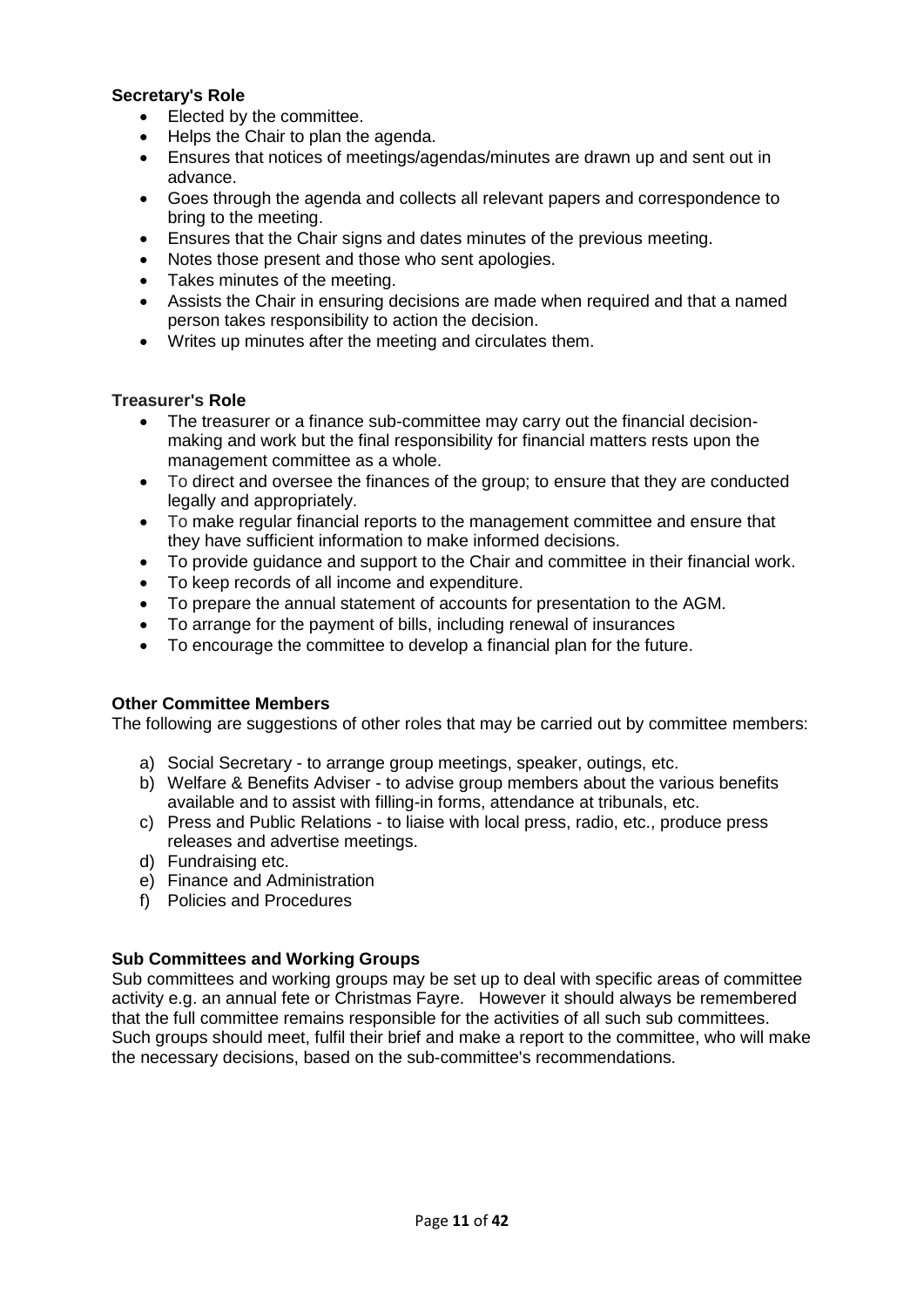# **Having sub-committees and working groups mean:**

- Less pressure on the Chair and other officers.
- Volunteers feel better supported; they can refer to the relevant sub-committee for advice and guidance.
- Committee members' specific interests and skills can be recognised and used. There is a great deal of practical expertise available to every group if only it is discovered.
- $\bullet$  while they "learn the ropes", encouraging more people to consider getting involved in the group or even standing for the full committee. New and potential committee members can work with more experienced people
- Individuals can increase their involvement, and thus feel more a part of the group, because the work is done in small groups rather than by overworked individuals who are reluctant to share their workload.
- Meetings of the full committee are shorter and more effective because information can be collected by the working group and presented to the committee in a more digestible form.
- $\bullet$  groups for any or all of the following tasks: The local group committee might consider establishing sub-committees and working
- Newsletter production
- Planning an event e.g. annual fete, Christmas Fayre, Awareness Day
- Fund-raising
- Press, publicity and Public Relations
- Welfare and Benefits advice
- New members
- Lobbying and Service Provision

# **SECTION 4 WORKING EFFECTIVELY AS A COMMITTEE**

# **PREPARING FOR A MEETING**

# **Introduction**

 There is a danger that, if not carefully planned, meetings can be boring, a waste of time, they can start late and go on too long. But meetings do not have to be like this. They can be useful, informative, challenging and even exciting, but good meetings do not happen by magic. They need careful planning and managing.

 This section covers planning, agendas, minutes (both taking notes and writing up) and how to have effective meetings. Hopefully, it will help the Chair to make meetings both enjoyable and productive.

# **Planning**

Much thought and energy should be put into the preparation and planning for a meeting.

- $\bullet$ List the information required
- Decide how best to obtain this information.
- Allocate tasks to members of the group
- $\bullet$ Choose a date, time and place convenient for all the people you want to attend.
- $\bullet$  Plan your publicity carefully bearing in mind the people you want to come to the meeting.
- Appoint one person to co-ordinate all the arrangements for the meeting.
- End your meeting on a note of hope and optimism.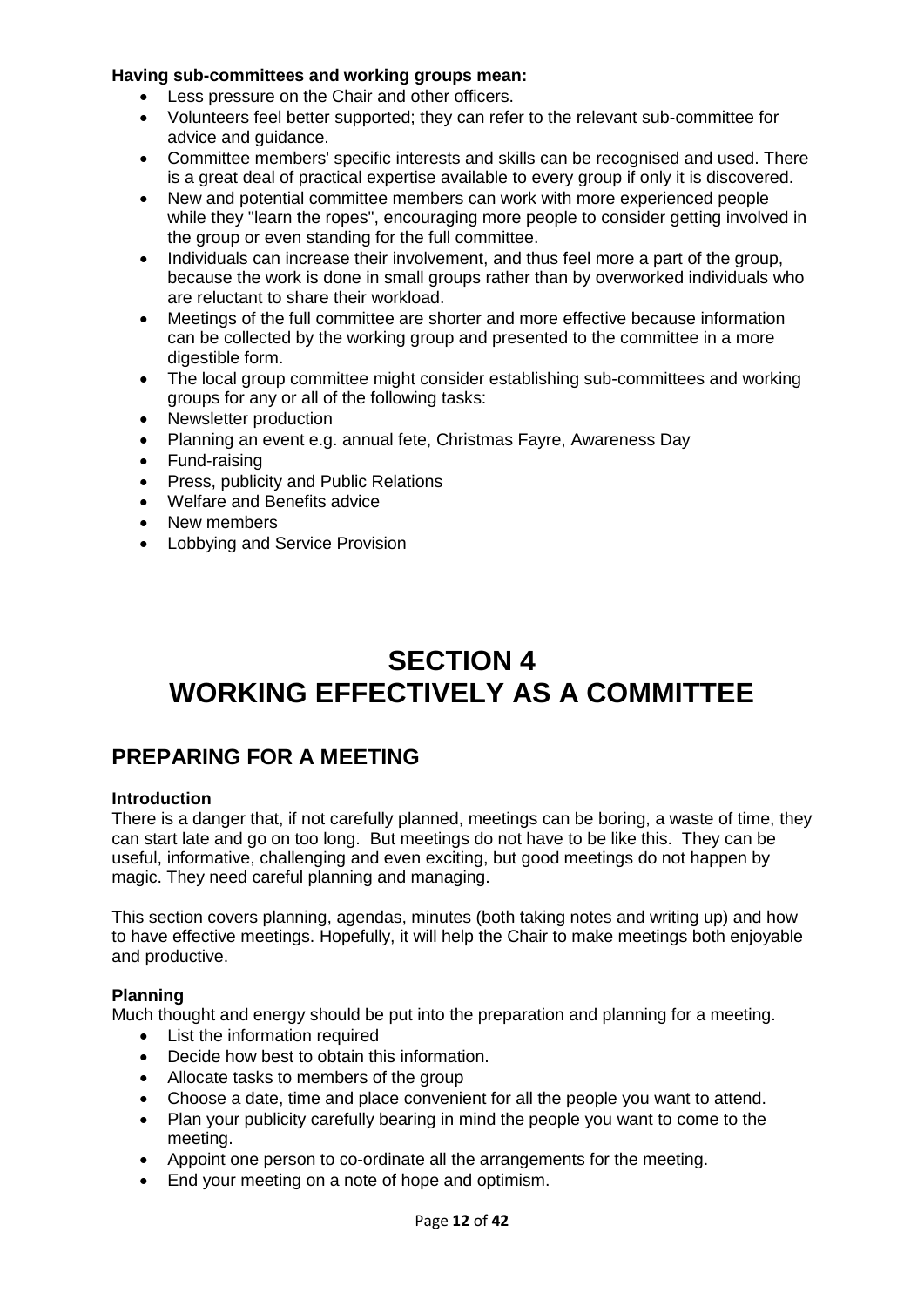# **Agendas**

- The Agenda should usually be circulated with the notice of the meeting.
- Always state clearly the title of the group or committee that is meeting; the date, time and place.
- Be logical: decide what subjects need to be raised at the meeting and sort out an order of priority for their discussion.
- Check with members to see if they wish to raise any matters in order to reduce the number of items raised under 'any other business'
- $\bullet$ It should contain the order and notice of business to be transacted.
- If a guest speaker is attending the meeting, give them an early slot or ask them to join you at an appropriate time.
- Don't be vague. If a matter is sufficiently important to be raised at the meeting it should have its own heading, rather than appear under 'matters arising' or 'any other business'.
- Be informative. Describe each item in sufficient detail so that members come prepared and interested.
- Timing: give an indication of time to be spent on each item but do not be too rigid.
- Enclosures: where practical enclose previous minutes and any written reports so that members have an opportunity to read these thoroughly before the meeting.
- The agenda should be sent out a week to ten days in advance of the meeting.

# **Suggested Agenda running order**

- 1. Apologies
- 2. Introductions agree purpose of meeting.
- 3. Agree minutes of last meeting as appropriate.
- 4. Matters arising from those minutes.
- 5. Officer reports where relevant (e.g. treasurer gives financial report: chair; secretary.
- 6. Main issues to be discussed (list order of priority)
- 7. Any other business.

 To save unnecessary effort and paperwork you could use the following sample Committee Agenda:

# **VENUE, TIME AND DATE NAME OF GROUP COMMITTEE MEETING**

# **AGENDA**

- 1. Apologies for absence
- 2. Introductions agree purpose of meeting
- 3. Minutes of the previous meeting
- 4. Matters arising
- 5. Chair's Report
- 6. Secretary's Report
	- a. News
	- b. General correspondence received
- 7. Treasurer's Report
- 8. Action items
- 9. Forthcoming Events Programme to be organised
- 10. Fund-Raising
- 11. Marketing and promotion
- 12. Any Other Business
- 13. Date of next meeting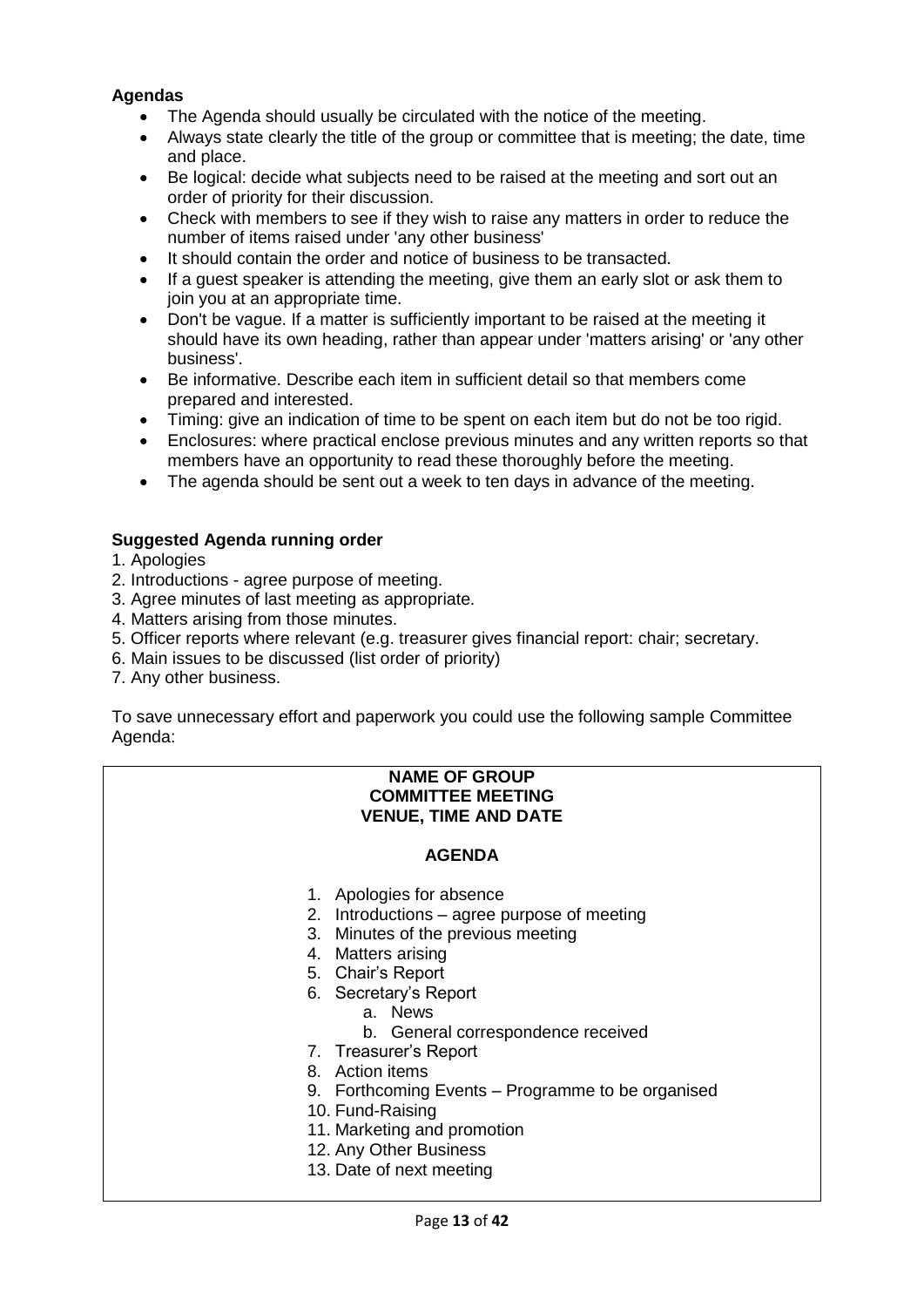# **MANAGING A MEETING**

# **A satisfactory committee should:**

- Understand its purpose and powers
- Be able to understand, criticise and discuss any proposals put before it, and not just act as a rubber stamp
- Reach decisions as a group and not be dominated by any one member.
- members of the organisation, and to outside bodies or individuals when appropriate. (The latter requirement implies Group Responsibility. A Committee member should put their personal view on any matter frankly and without reservation. Once a democratic group decision has been taken, however, all must be prepared to abide by it and to support it). Be prepared to represent and promote its group policy and decisions both tor

# **Regulations Governing Meetings of Committees**

A valid meeting must:

- Be properly convened. This may be by written notification of every meeting to those concerned; or by issuing to each committee member a programme of meeting dates.
- Be properly constituted
- The properly appointed person or the authorised deputy must be in the chair.
- A quorum must be present as set out in your constitution
- Be properly conducted in accordance with the Articles or Regulations governing its constitution.

## **Conduct of Committee Meetings**

 There are two important principles which are essential to the timely and efficient conduct of committee business:

 $\bullet$  Private fringe conversations must be firmly discouraged All comments, arguments and suggestions should be addressed to the Chair

 Any major controversial item will give rise to conflicting opinions. When all committee members have had a reasonable opportunity to state their views, the Chair should bring the discussion to a close by asking for a formal Resolution; which should be proposed by one member, seconded by another, and recorded accurately by the Secretary. The Chair may then take amendments to the Resolution; which should be similarly proposed, seconded and recorded. A vote should then be taken, starting with the final amendment and working back to the original resolution, until one of these is passed. If none is passed, the matter remains undecided.

 Results of the voting should be recorded in the Minutes: e.g. 'Passed unanimously' 'Rejected by seven votes to three'.

# **How to have effective meetings**

- Make sure you have the up-to-date facts on all matters on the agenda (try to separate fact from opinion).
- Begin the meeting with a short statement summarising the purpose of the meeting, what facts are known already, why a decision is required and how you intend to structure the meeting in order to reach a decision.
- Use summaries and questions to guide the meeting so that everyone is clear about what has been achieved so far. At the end of the discussion, summarise the decision which has been reached and who is responsible for implementing that decision.
- Conveying good news to a meeting is relatively easy. Conveying bad news is difficult as it can make you unpopular. It is essential, however, to let members know bad news to ensure that they feel fully involved in their group.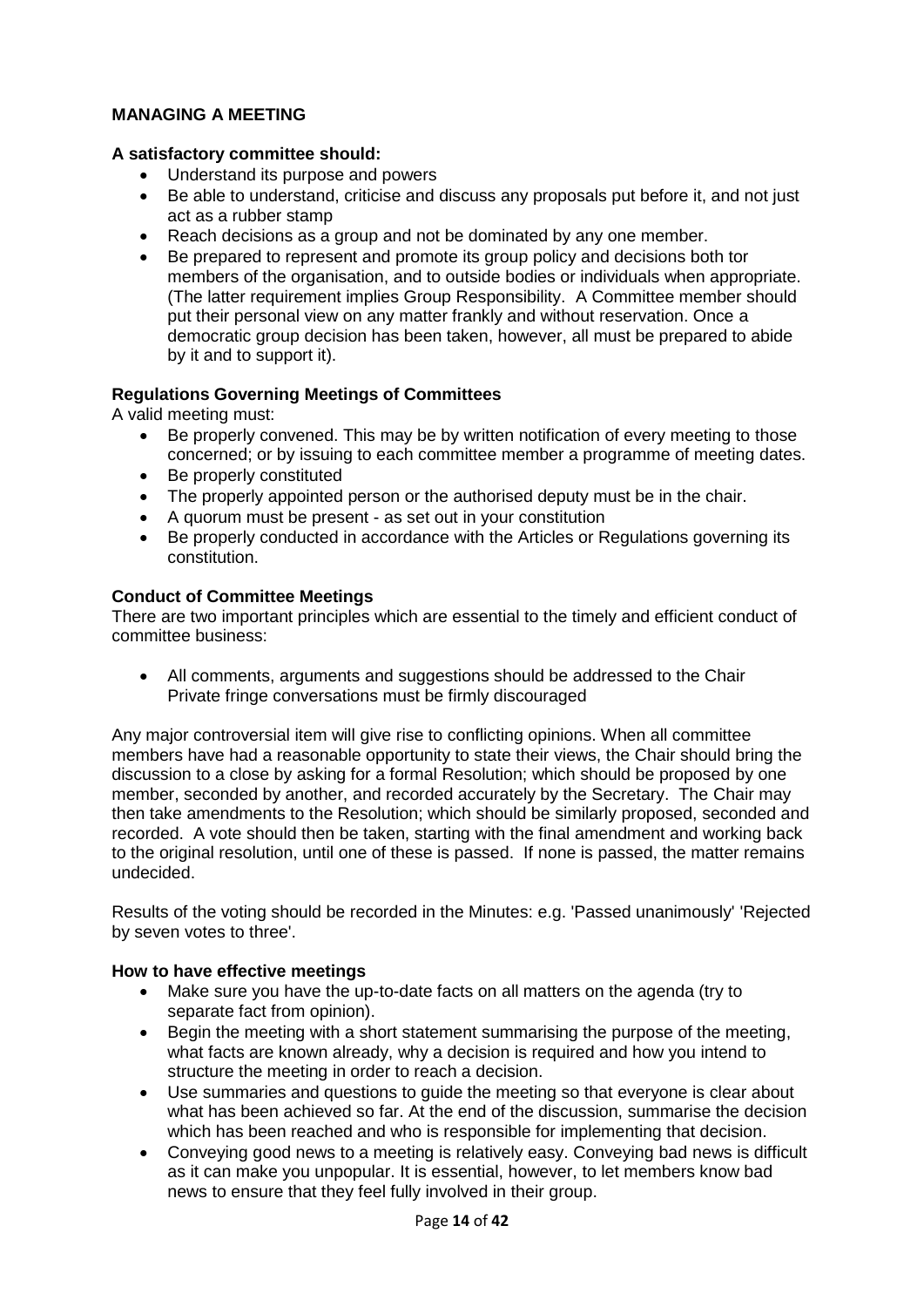# **Here are some hints on how to convey bad news:**

- Try to find a positive side and end on a hopeful note.
- State the facts clearly and accurately.
- Seek the help of members in finding a remedy.
- $\bullet$  what you're trying to tell them, or miss out any essential facts. It may help to rehearse what you are going to say so you don't lose the thread of

# **There are six types of questions:**

- The OPEN question to obtain information e.g. "what experience do any of you have in this matter?"
- **The OVERHEAD** question addressed to the whole group e.g. "what solution can we suggest?"
- The RELAY question in response to a question e.g. "that's an interesting question, how would the rest of you deal with that situation?"
- **The DIRECT** question to individuals, either to draw out special expertise of the quieter members, or to keep the discussion going e.g. "I wonder, (name of person you are addressing), if you can tell us about your experience in this area?"
- **The RE-DIRECTED** question, bringing more people into the discussion, e.g. "(name of person you are addressing) do you feel the suggestions put forward by (previous person addressed) would be relevant to your situation.
- **The REVERSE** question, asking the person who posed the question to answer it themselves, e.g. "I understand you had to face this problem once, perhaps you could tell us how you succeeded in overcoming it?"
- Questions are a useful way of keeping the discussion flowing without the Chair having to do all the talking.
- Encourage participation but avoid domination by a few members
- Be prepared to be unpopular at times if it is for the benefit of the group.

# **MINUTES OF THE MEETING**

# **A true and accurate record**

 A true and correct record should be made of the proceedings of every meeting, and of any resolutions adopted. They should be: an exact account of what was actually agreed; sufficiently detailed and complete for a member who was absent to understand what was done at the meeting, free from ambiguity; concise, and absolutely impartial.

 There is a definite knack to writing good minutes; but this is not difficult if certain basic principles are followed. The minutes should indicate, without too much detail, **WHAT IS DISCUSSED:** and should record, precisely and accurately, **WHAT WAS DECIDED** on each item.

# **Practical Tips for the Secretary**

There are two aspects to taking minutes:

# **Taking Notes**

- Take rough but relevant notes under a heading for each agenda item; but do **not** try to record **everything** that everybody says;
- Leave several blank lines between your notes on each item in case members refer back to that point at a later stage in the meeting;
- Concentrate on the salient points. Be prepared to sum things up on the following lines: "After a prolonged general discussion, Mr.Jones suggested …………….' and it was agreed that;
- Make a note of what action is decided upon and who is to carry out that action;
- $\bullet$  Chair to summarise; If at the end of an item you are unsure about what has been decided always ask the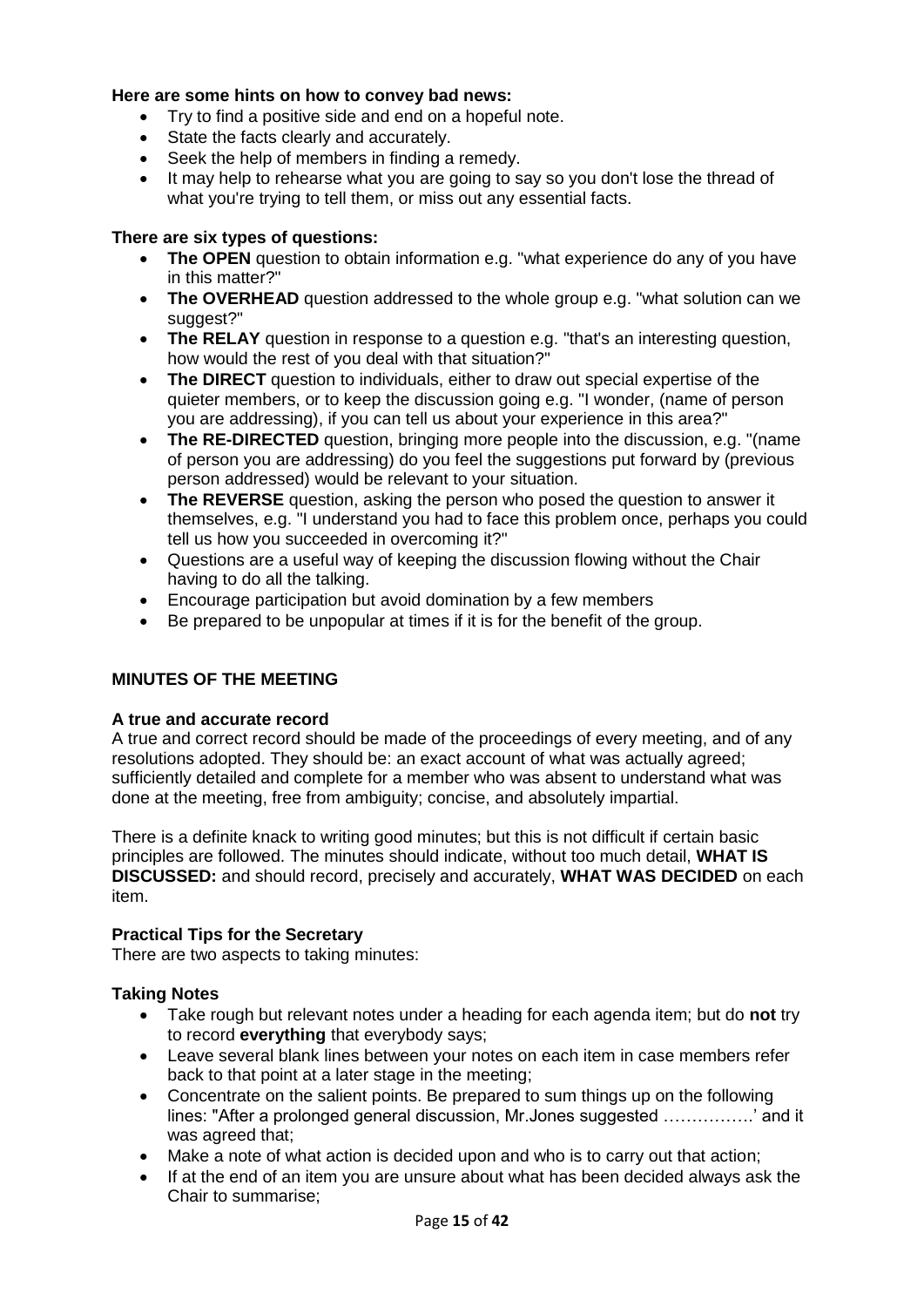Keep your rough notes until after the minutes have been approved at the next meeting; you may need to refer back to them if there is any doubt about what happened.

# **Writing up minutes**

- Prepare a rough draft as soon as possible after the meeting. If you are in doubt, check with the Chair or a member;
- Your minutes should be brief but accurate. There is no need to record who said what and when. Simply record the decision;
- Which was reached and any factors which were relevant to that decision.
- An 'Action' column on the right hand side of the page is a useful way of highlighting who is responsible for carrying out each decision;
- Avoid complicated numbering systems but do ensure it is possible to refer back to old minutes when necessary.
- Keep minutes in a hard backed ring binder or notebook together with any reports or papers which were presented to the meeting.

 When the Chair has checked the minutes, circulate them to members as soon as possible. It is better to send them out within a few days of the meeting so members are reminded of what action they agreed to and have the time to do it before the next meeting. Any documents which were distributed at the meeting should also be sent to people who were not there.

# **Adoption of Minutes**

 The Minutes of the last meeting should be circulated prior to each committee meeting. Any agreed corrections should be inserted in the manuscript, and initialled by the Chair. When the Minutes have been accepted, they should be signed by the Chair, and the fact recorded as follows: as follows:<br>"Minutes of the meeting held on (date) were read and signed as a correct record".

 No alterations in minutes can be allowed after they have been signed by the Chair. If, at a subsequent meeting, members disapprove of the decisions taken at an earlier meeting, the remedy is to introduce a new resolution for discussion and decision.

# **Matters Arising from Previous Minutes**

 This heading refers to **information** only, or to **action outstanding.** Any attempt at re-discussion on minutes already written is not acceptable, not good practice.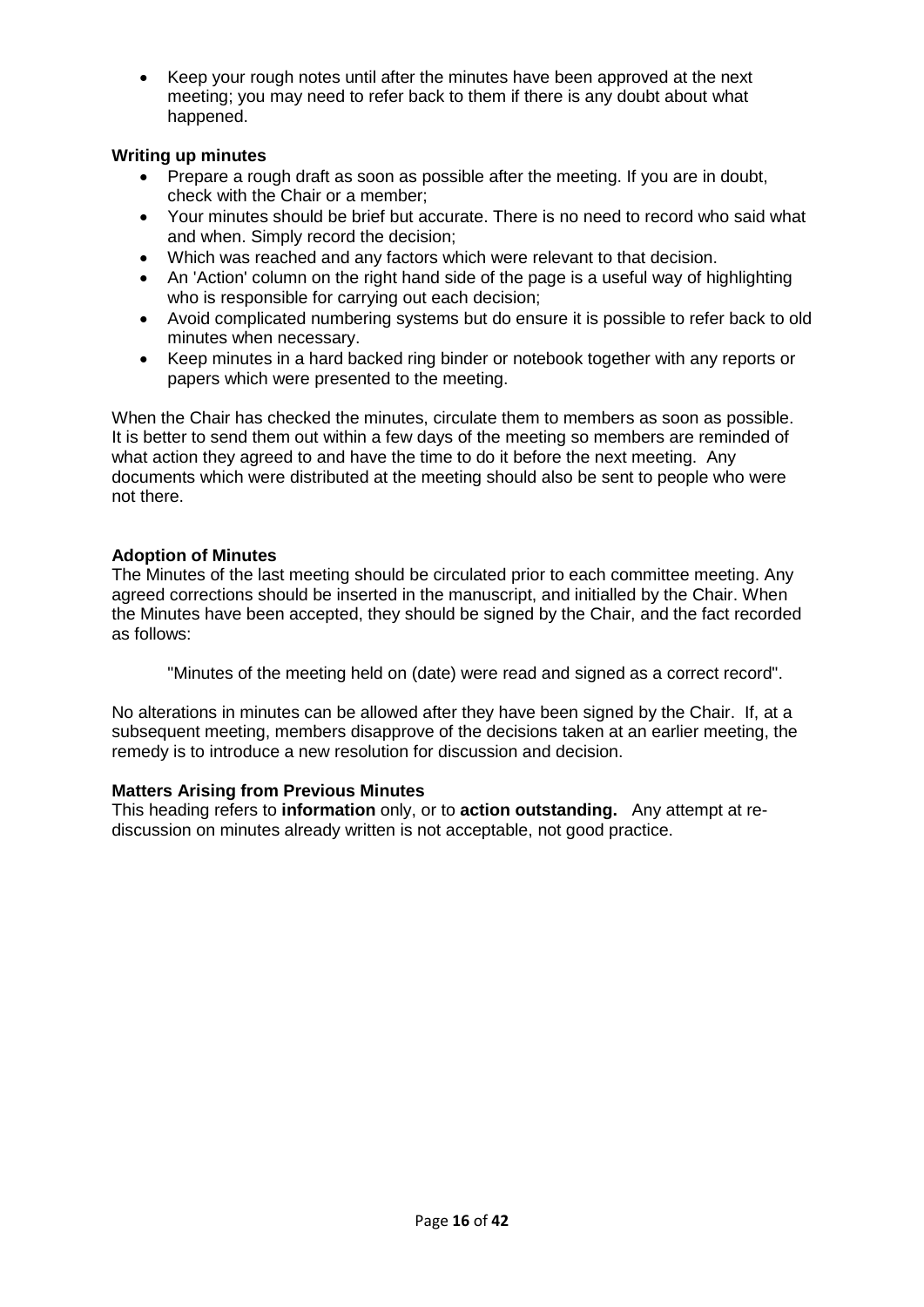# **SECTION 5 THE ANNUAL GENERAL MEETING**

 It is good practice and should be defined in your constitution that it is essential that every Group holds an Annual General Meeting not more than fifteen months after the inaugural meeting.

 The purposes of the meeting are to enable the Committee to present a report on the year's work to the Membership, to render an account of its stewardship and for the membership to elect its officers and Committee for the coming year. Specific items of business have to be dealt with and a standard agenda is included which is helpful to follow.

# **Notification**

 You must give sufficient notice together with the details of business to be discussed. Your constitution will specify the number of days' notice all members must receive. This is usually 21 days.

## **Conduct of the Meeting**

 An AGM is for members only; no visitors are permitted. You should decide in advance who will Chair this meeting – this can be an honorary member or a local Patron or dignitary, who is also a member.

## **The Agenda**

The Agenda normally includes:

- Notice convening the meeting
- A few words of welcome and a report from the Chair.
- $\bullet$ The Minutes of the AGM are read, approved and signed at the next AGM.
- Secretary's Report: this should include a resume of the work any sub-committees as well as a report on the general progress throughout the year.
- Treasurer's Report: The officer presents the annual accounts as at the start of the year, explains in greater detail the financial statement for the group.

 In addition, particularly if the AGM is held rather late in the year, it could, include a brief report on the current financial situation for the general benefit of members, though committee members are informed of this at their regular meetings.

 The adoption of both the Secretary's and Treasurer's reports must be duly proposed, seconded and approved by the meeting.

#### **Extended Reports**

 If, in the opinion of the Committee the activities of any section(s) call for a more detailed report the Chair is empowered to ask the members of the Committee responsible to prepare and present a more detailed report.

#### **Election of Officers and Committee**

 Your constitution should specify the term of office of Committee members before they must stand down or seek re-election. This should be discussed at the last committee meeting before the AGM. It is necessary to decide which members are to stand down (and whether or not they wish to stand for re-election) and how many vacancies need to be filled.

 Note that co-opted members may be appointed by the Committee at any time to meet a specific need and their service ceases when that need has been met. Co-opted members are **not** elected at the AGM although any such person is eligible for election as a full Committee member if so nominated.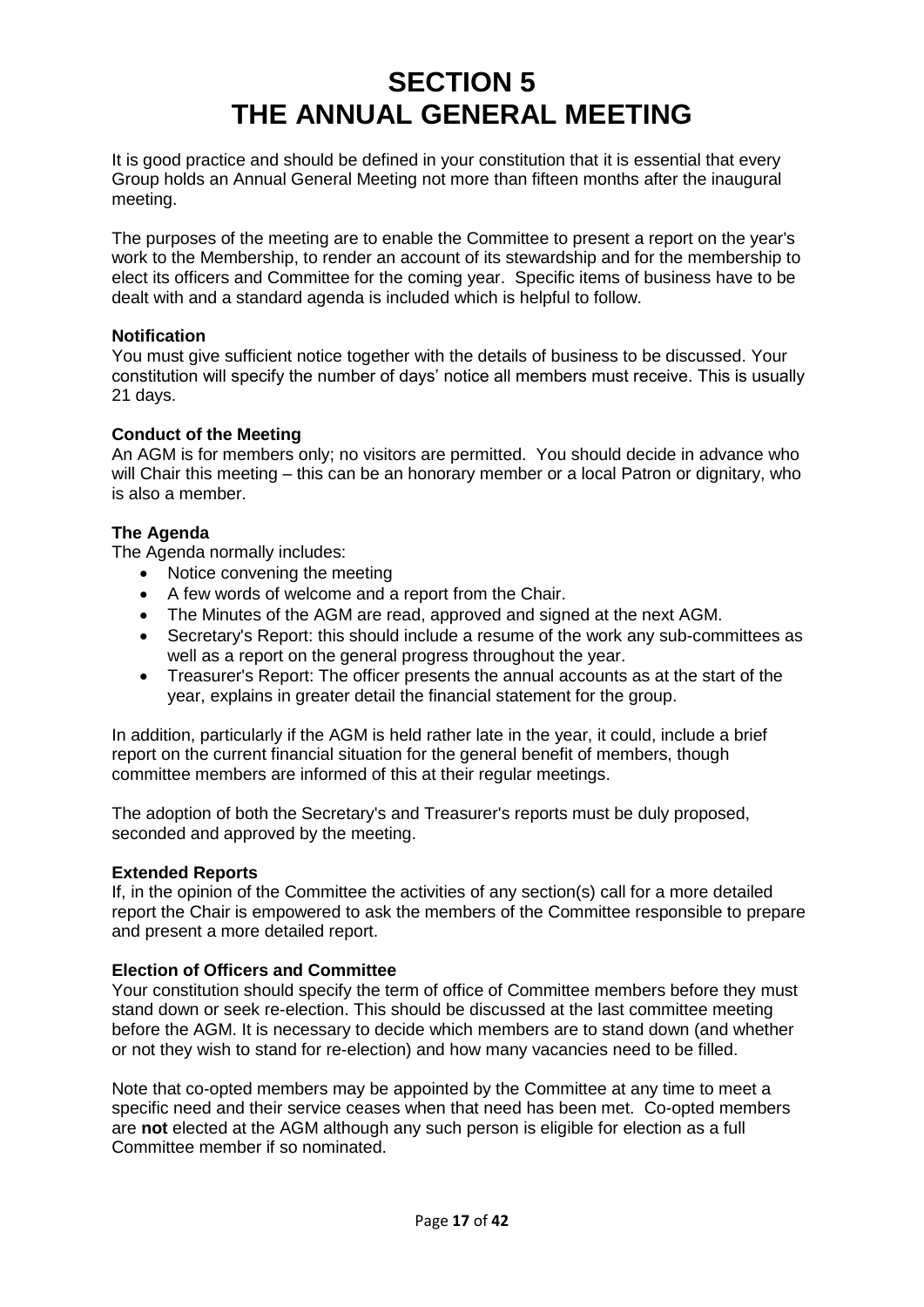# **Election of Officers**

 Any officer (i.e. Chair, Secretary or Treasurer) who is due to retire and is willing to continue in office should be proposed and seconded by a Committee Member. If a replacement is necessary, then the Committee should preferably have their own choice of nominee(s) in mind and be prepared to propose them. It is extremely unwise to leave the matter completely open and to take nominations from the floor. Alternatively the specific officers of Committee may be appointed by the Committee from their membership at their first meeting following the AGM.

# **Election of Committee**

 Nominations should be requested beforehand in writing so that it will be clear how many names have been proposed to fill how many vacancies. These names can be put to the meeting en bloc; nominations from the floor should only be required if the number of nominations received are less than the number of vacancies. However a system of postal voting may be adopted to enable election of members to Committee and for any resolutions being put to the meeting. Alternatively, although less desirable a proxy voting system could be adopted. The Committee is empowered to fill any casual vacancy at any time during the year and co-opt members onto the committee.

## **Appointment of Auditors/Independent Examiners**

 The auditors/independent examiners are selected by the Committee and their appointment put to the meeting in the usual way.

## **Vote of Thanks**

 A vote of thanks to all concerned with the running of the Branch during the year should be proposed by a member of the Branch from the floor (having been previously selected and briefed).

# **Any Other Business**

Note that this heading is not included in the agenda for an Annual General Meeting.

#### **After the Meeting**

 A well-managed AGM need not take very long and the time remaining could be put to good use by encouraging Group members to express their views, preferences and opinions on the activities of the Group in a general discussion.

Alternatively a brief talk on some aspect of the work of the organisation is suggested.

# **EXAMPLE:** *Standard Agenda for an Annual General Meeting*

| <b>NAME OF GROUP</b><br><b>ANNUAL GENERAL MEETING</b><br>NOTICE is hereby given that the () Annual General Meeting of the<br>Group will be held in:- |  |
|------------------------------------------------------------------------------------------------------------------------------------------------------|--|
|                                                                                                                                                      |  |
| <b>AGENDA</b>                                                                                                                                        |  |
| 1. Notice convening he meeting / Welcome                                                                                                             |  |
| 2. Apologies for absence                                                                                                                             |  |
| 3. Minutes of the previous Annual General Meeting                                                                                                    |  |
| 4. Chair's opening remarks and report                                                                                                                |  |
| 5. Secretary's Report                                                                                                                                |  |
| 6. Treasurer's Report                                                                                                                                |  |
| 7. Election of the committee and/or officers                                                                                                         |  |
| 8. Appointment of Independent Examiner of Accounts or Auditor                                                                                        |  |
| 9. Resolutions for consideration (if applicable)                                                                                                     |  |
| 10. Vote of thanks                                                                                                                                   |  |
|                                                                                                                                                      |  |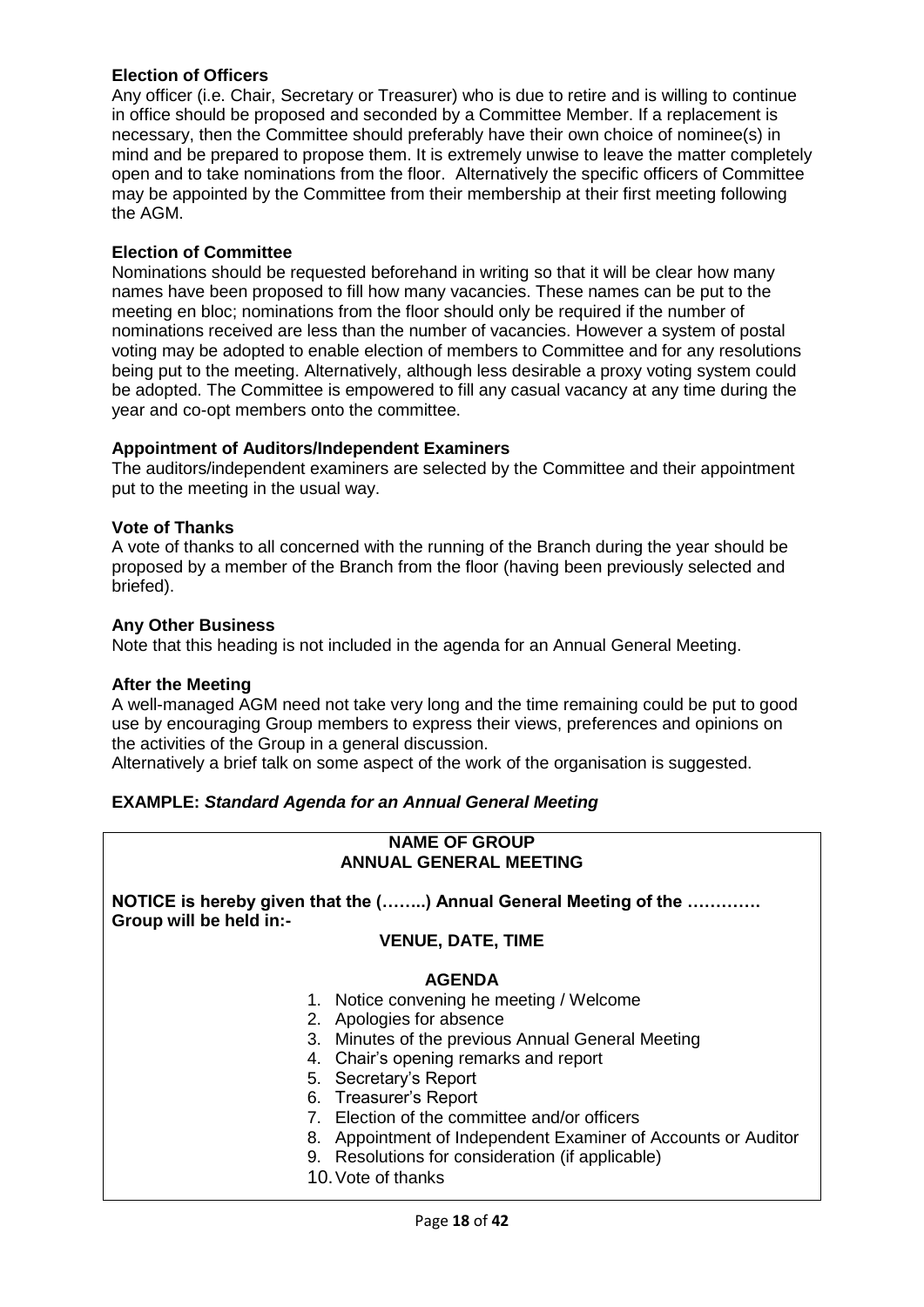# **SECTION 6 MANAGING DIFFICULT SITUATIONS**

# **Dealing with difficult situations**

#### **Mediation**

 Occasionally the management committee of any organisation will have to deal with a really serious problem within the running of the group. If the committee is not able to deal with the problem 'in house' the LBH Corporate & Community Resilience Team can offer its services as either a mediator or to signpost to relevant guidance/support mechanisms.

## **Disclosure Policy**

 Recent legislation means that every organisation must have a policy whereby staff, paid or voluntary, can report issues of concern to people for investigation, and the reporting person should then be protected from bullying or harassment. Areas for reporting may include: financial fraud, abuse of power or individuals, misconduct, suspected theft and many other areas. Your organisation must have a disclosure policy, where it is shown clearly where and who staff can go to for disclosing in confidence. Additionally they can disclose to an outside independent body for consideration of the issues.

#### **When conflict occurs**

There are **four** key points to bear in mind:

- $\bullet$  worse, making a minor irritation a major crisis. Don't ignore it: if you try to avoid dealing with it, matters will just continue to get
- You can deal with it: go with your instincts, be fair, open and compassionate and most issues can be resolved. Following these guidelines will help you to resolve most problems.
- Seek guidance: talk to others on the local committee first, talk in confidence to people involved in other reputable local community organisations you respect, talk to someone from your parent organisation if you have one.
- $\bullet$  difficult. Even if you feel you can deal with it initially, others may be in contact and giving a totally different account of events, a different perspective or, even telling a dramatically different story. Communication is the key to diffusing these situations. You should also notify your parent organisation at an early stage of things getting

#### *Remember…..it's good to talk.*

 The precise issue any group may have to face cannot be predicted, but the following issues are ones that may arise.

#### **Disputes within the Committee**

 The whole basis of committee work is the resolution of different points of view in order to identify the way forward for the group as a whole. These guidelines contain advice for the Chair on how to manage such issues effectively and thus hopefully diffuse many of the problems.

#### **Holding the minority view**

 A 100% consensus sometimes cannot be achieved whatever concessions are made by either side. In these circumstances, in democratic organisation committee members holding the minority view must accept the will of the majority.

 However, some individuals find such a position difficult to accept and they are thus left with a simple choice - do I remain on the committee or do I resign?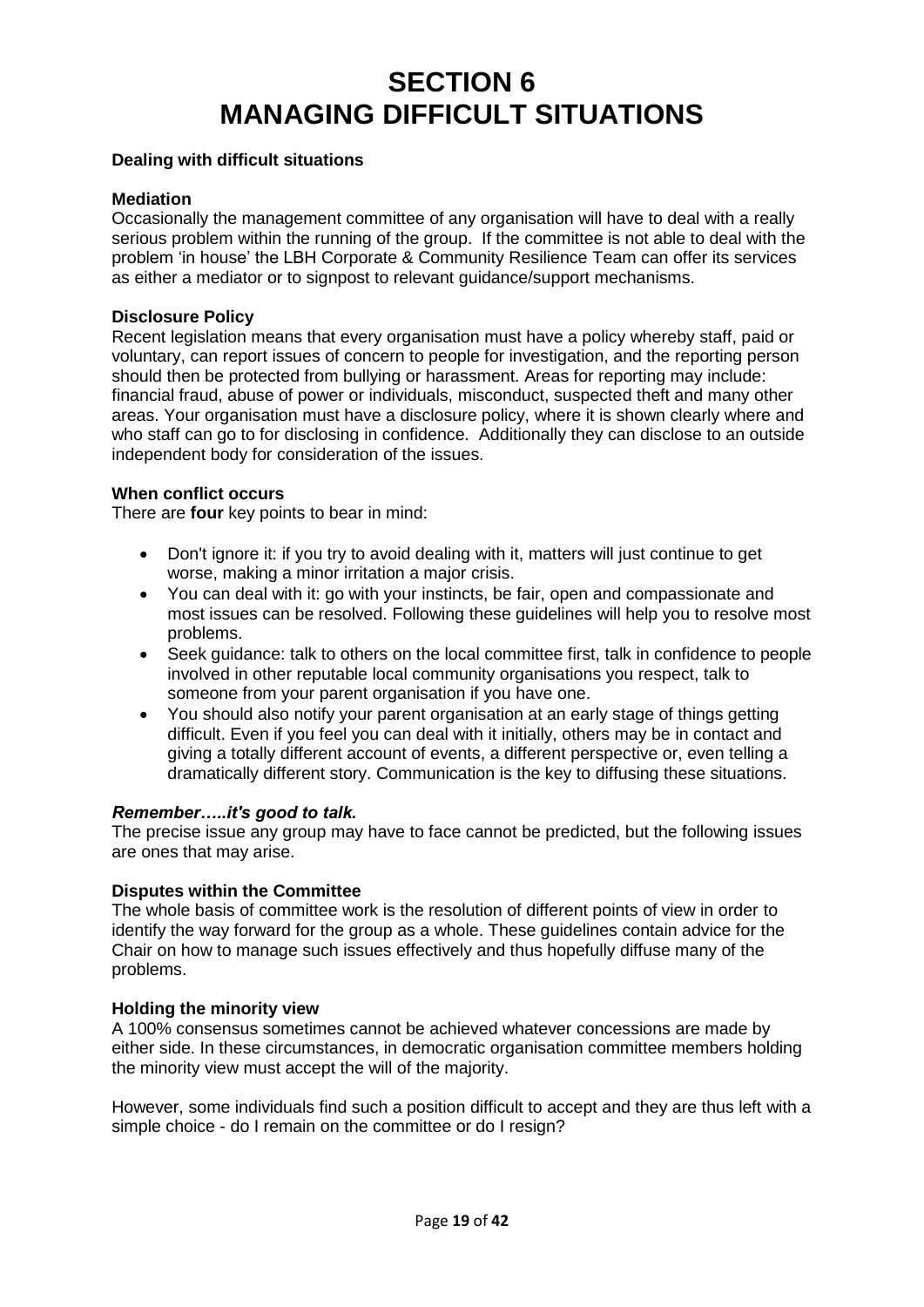# **Choosing to stand down**

 If a committee member resigns, then they are no longer part of the management committee and no longer represent the organisation.

## **Sharing responsibility**

 Where the dissenter is an officer they have two choices, since they may opt simply to resign as an officer, whilst retaining their committee place. In such circumstances, they still bear joint responsibility for the decision and its consequences since they have opted to remain a part of the committee. Another committee member would then have to be nominated to take over the officer's role.

# **Considering the minority**

 Finally, those committee members in the majority cannot simply ignore the minority view, nor can they ignore or omit from the decision-making process, those committee members with whom they disagree. Every committee member represents the rank and file membership who elected them and who "own" the organisation. To do either of these things would in fact be a breach of good faith.

## **Misuse of one's position within the group**

 This is not just a problem for the committee, but may also occur within the membership. Individual members may be complementary therapists qualified counsellors etc., but they cannot use their position within the local group to market their product or skills. This would be unethical.

## *Misuse of position can also occur in other ways:*

## **Breach of confidence**

There are three dimensions to this issue:

 1. Firstly, in continuation of the previous item, to publish (in its widest sense) confidential business, differences of opinion on the committee or contentious proposals, whether to the local press, other related organisations, to group members directly or in the local group newsletter, or to the wider general public would be a breach of confidence. There are three ways in which such difficulties can be properly aired, through an Emergency General Meeting, at the Annual General Meeting or by the committee as a whole deciding to release an agreed formal statement.

 However, once the committee have made public any statement, proposal or press release, then the matter is an issue of public record and members, or the general public for that matter, may legitimately make such comments as they may wish, always of course within the laws of libel and slander. These laws also apply at all times to committee members.

 2. The second dimension to confidence and confidentiality is in relation to personal details supplied to the organisation by members. The Data Protection Act requires that all data about members is kept confidential unless permission has specifically been given to release it by the individual. This becomes particularly relevant when organising telephone networks or listing contact details of Group organisers.

# *The group's mailing details should never be released to a third party, whether*  within the committee or the group, for any reason unless a signature has been  *secured on a pro forma requiring that the information is to be used only for the organisation's purpose.*

 You are advised that membership list details should never be released to anyone outside of the organisation and never, ever, for whatever reason be sold on. Detailed guidance can be obtained from the Data Protection.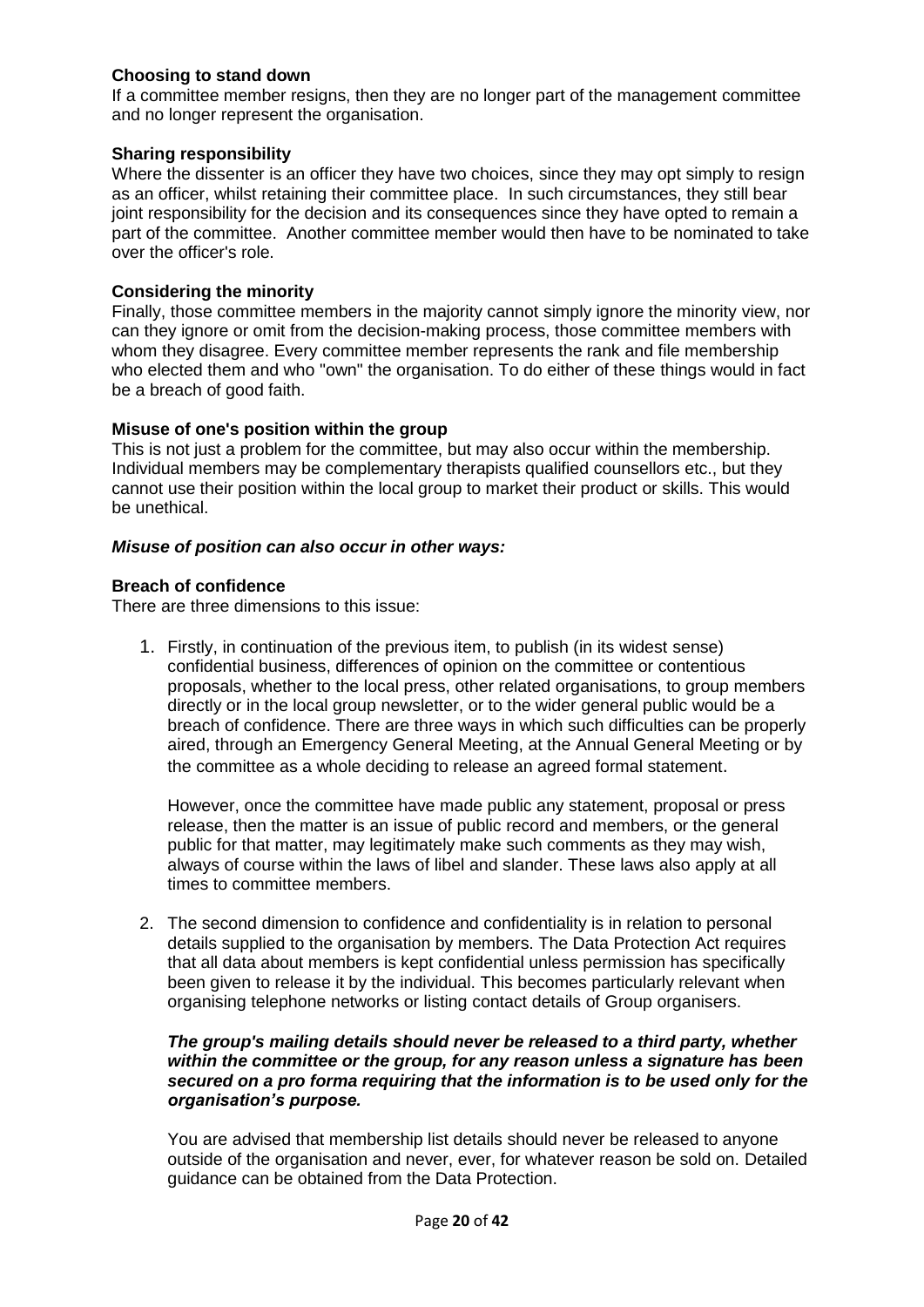3. Finally, in one's capacity as a committee member, or indeed, even as an ordinary member attending local group activities, you will become privy to some very personal details about the people on whose behalf you are working locally. Any such information should be kept in the strictest confidence and not allowed to become the subject of local gossip. Of course, you may need to share such information with other people on the committee, such as for example, the welfare rights worker. In doing so you may be able to help an individual, but it is good practice to clear this in advance with the person concerned.

# **DEALING WITH PEOPLE PROBLEMS PERSONAL**

# **Historic or hidden issues**

 These problems are more difficult to manage because they are rooted in *INDIVIDUALS*  rather than *ORGANISATIONS.* 

 They can occupy a disproportionately large amount of everyone's time and energy. This is unproductive:

- It makes all concerned feel bad
- The group cannot get on with what it is supposed to be doing
- The group as well as the committee soon get the reputation for not being able to work together.

## **Personal**

 We have to expect to come into contact with people from a wide range of social and cultural backgrounds, lifestyles and communities. They may be people from ethnic minority groups, traveller groups, gays and lesbians, criminals, members of religious cults, millionaires, or those existing on social security benefit. All must be treated fairly, with respect and courtesy, supported and assisted.

 Personal disagreements and mistrust can get in the way and cause significant problems. At a personal level we always have to take into consideration the effects and consequences **on**  individuals of their particular circumstances. Similarly, many people may feel that their circumstances make them special and subsequently demand an inordinate amount of time from the committee, writing pages of detailed enquiry and comment possibly on a monthly basis, binging with seemingly trivial enquiries unrelated to their circumstances. Many such people need the services of a local befriending service and if none is available, then someone within the group may take on this role until such a service can be found. Many members may have additional problems. Consequently, we must also expect to deal with people who have psychological or psychiatric disorders. Clearly, in order to give them access to the services they need in addition those provided by your organisation. It is vital to know where those services are and how to reach them.

# **Historic**

 For example, a new committee may also not recognise the history of a group and thus overlook people who may have given a great deal to the group in the past. Many groups were originally the product of one individual's efforts and this should be informally recognised, possibly by consulting over new developments, introduction to the audience at meetings, remembering to chat at meetings, in general, treating such elder statesmen with a little extra courtesy. However, past grievances may need to be resolved.

#### **Hidden**

 Hidden hierarchies and/or power struggles can contribute further to problems which may arise. They need to be brought into the open, acknowledged and dealt with. Hidden hierarchies are informal and emerge because of age, level of involvement in the group, level of knowledge, personal power or friendships. They exist in all groups, whether they have formal hierarchies or work non-hierarchically. They need to be recognised, acknowledged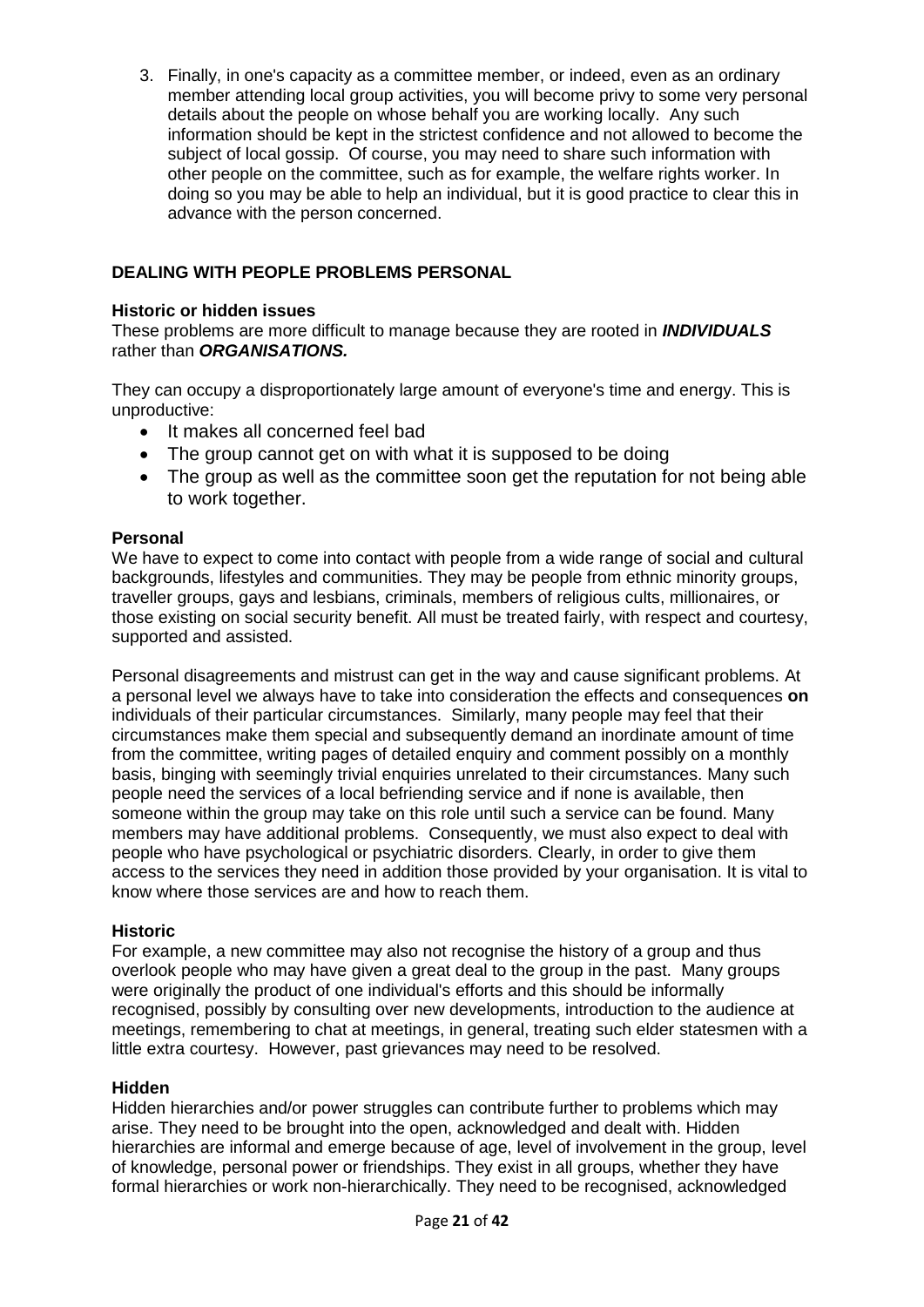and changed and this needs to be done in a way that is constructive rather than destructive for the group and the individuals concerned.

# **Finding a starting point**

 The list does not cover all the possible causes of conflict within groups, but it provides a starting point for identifying actual or potential problems and beginning to do something about them. Unfortunately, it is not easy to examine those underlying factors when tempers are high, individuals feel fragile and the group seems to be collapsing. It may need someone outside of the conflict to help the group gain a perspective on what is happening, how the immediate problem can be resolved and how the underlying difficulties may be overcome.

# **Approaches to conflict resolution - dispute settlement**

The following are useful considerations for anyone involved in a conflict situation:

# **Steps in Conflict Mediation**

 Regardless of the process or processes used and whether an intermediary is involved, the GOAL of conflict resolution is an AGREEMENT ON SPECIFIC ACTION. These can be taken by some or all of the parties to the conflict, to deal with a particular situation. This requires:

- $\bullet$  they see them. Ensuring each party in the conflict has an opportunity to clarify and define issues as
- $\bullet$  the situation. Giving each person the opportunity to say why they want something to be done about
- Identifying common interests and, if possible at this stage, common goals.
- $\bullet$ Defining issues on which agreement is essential and/or possible.
- Clarifying facts, opinions and values about each issue.
- $\bullet$ Defining and discussing suggestions for resolution of each issue.
- Agreeing a specific solution and the steps to implement it.
- $\bullet$  fully agree with it. Being sure all parties are willing to implement the solution, even though they do not
- Agreeing a procedure for reviewing the situation to be sure it is working, and / or for dealing with people who do not do what they have agreed.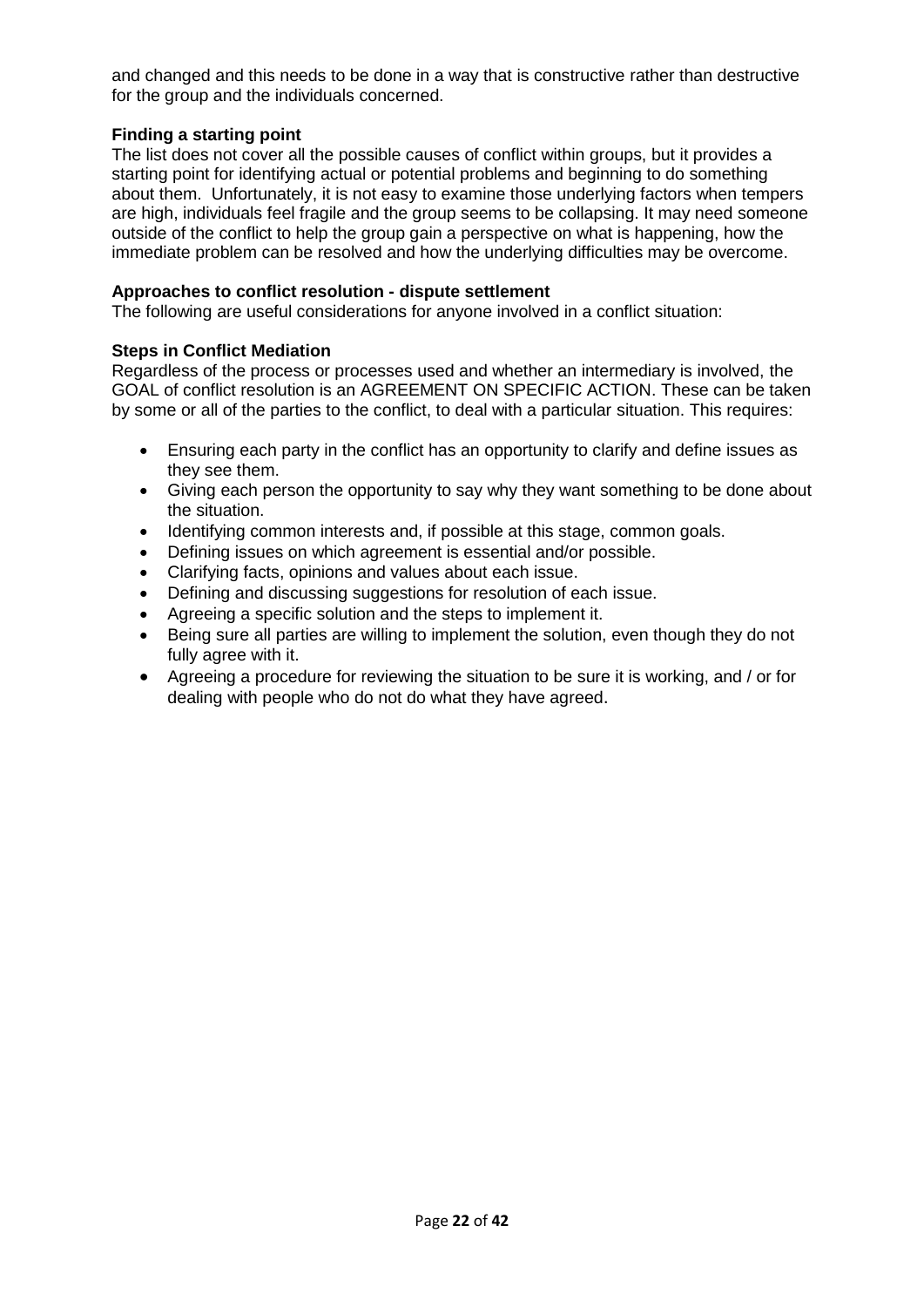# **SECTION 7 MANAGING MONEY**

# **Brief Introduction**

 All groups should keep accounts. Accounts will also help to show funders, members and the public that your group is operating effectively.

# **Key Points to Remember**

 All committee members have a duty to see that their group is being properly managed and monies spent appropriately. Day to day control and supervision of finances can be delegated to the Treasurer; however committee members still remain responsible for the overall management of finances. In any organisation, however big or small, members of the committee must make sure that the treasurer is carrying out the job properly. In satisfying yourselves that this role is being carried out properly you have to be sure that the Treasurer is honest and competent. This in no way reflects or implies lack of trust, but simply ensures good practice. There are several ways a committee can ensure good practice and minimise 'risk' at the same time. Some examples are given below:

# **General Rules on Handling Money**

- $\bullet$  The treasurer must make regular financial reports to the committee, supported by bank statements.
- Have careful procedures for handling cash, involving at least two unrelated people.
- Cheques must have two/three signatures. Blank cheques should never be signed, for any reason.
- No cheque should ever be signed without supporting documentation, for example an invoice explaining the expense.
- $\bullet$  person, or the trustees may delegate authority to a Chief Officer. All expenses should be authorised by the Chair, Treasurer or other authorised
- No one should authorise expenses paid to him or herself, (see later in this section on Expense Guidelines).
- $\bullet$ All expenses should be paid by cheque rather than by cash where possible.
- Always issue receipts for money received and obtain receipts for all expenditure and expenses claimed.
- Ensure that all money received is banked and not used to pay outgoings.
- will always have a record of each payment. Do not be tempted to pay bills by using cash received as it is very easy to lose track of what was what. If necessary set up a petty cash system, but think long and hard about whether you **really** need cash, as this can make your treasurer's job more difficult. Pay all money received into your account and make all payments by cheque as you
- Keep detailed notes of records and transactions.
- Never keep more cash than is necessary and pay any surplus into the bank/building society as soon as possible.
- $\bullet$  expenses, each outgoing from the float needs to be documented with receipts. Petty cash, it is recommended that you maintain an agreed float for on-going small
- Replenish your petty cash to the agreed float. This will make your accounting and reporting much easier.

#### **Running an Organisation**

 In order to run activities or provide services, all organisations require resources - e.g. people, finance, equipment, premises etc. A key tool in organising this is the budget. Each year an organisation needs to draw up a budget – an estimate of how much it expects to pay out in expenditure and receive in income during the *financial year*. The Management Committee should approve the budget and use the budget to monitor *income* and *expenditure* during the year. As well as the budget the organisation needs to establish a system for recording receipts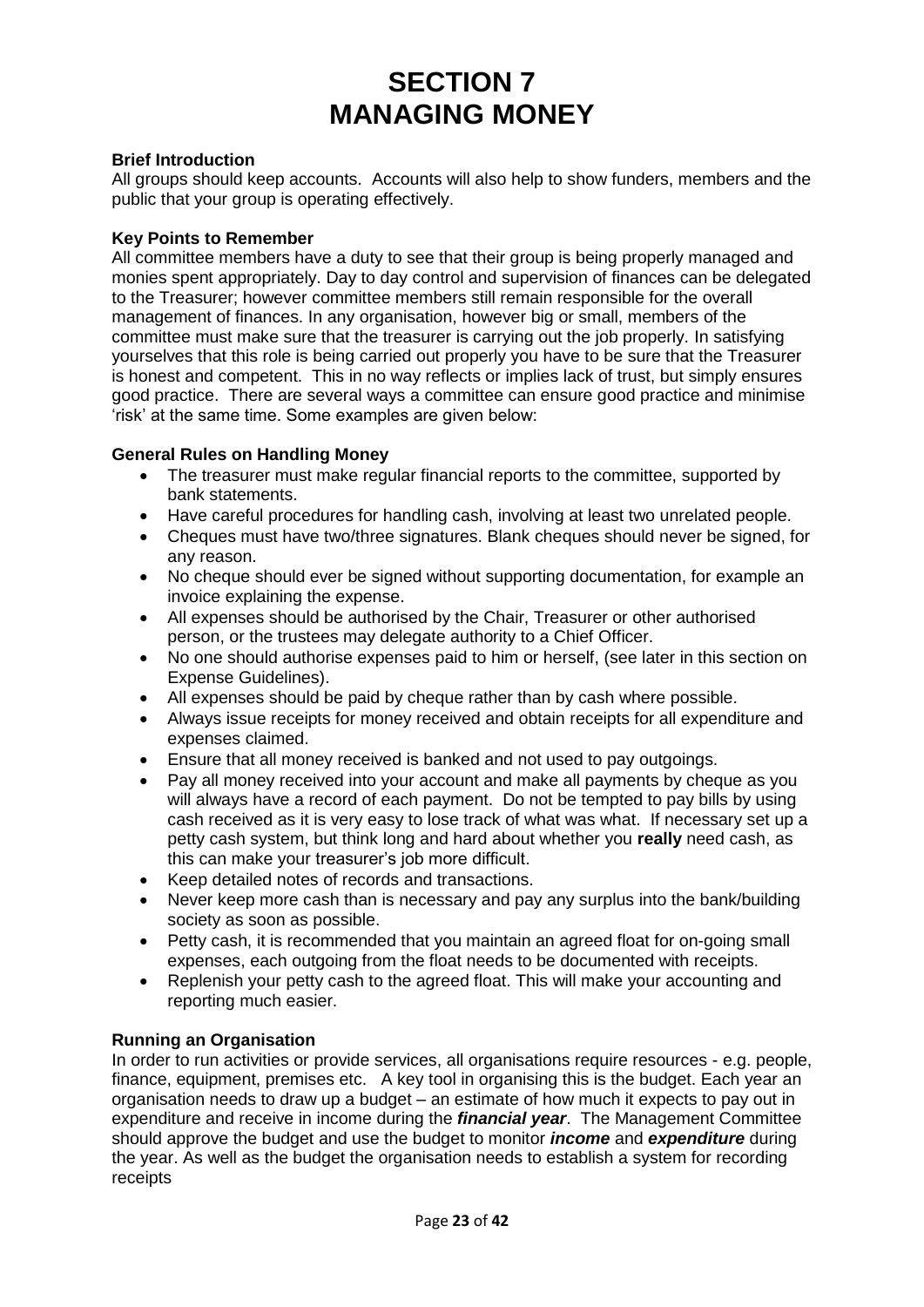and payments and for small organisations you will require a cash analysis book and a petty cash analysis book.

# **BANK/BUILDING SOCIETY ACCOUNTS**

 Opening a Bank or Building Society Account and Making Changes. You may already be a well-established Group with a bank/building society account. However for new accounts or changes to an account the following process should be followed.

 The decision to open an account should be taken during a committee meeting and recorded in the committee minutes for future reference. Similarly the decision to amend signatories to the account will be taken during a committee meeting and again recorded in the minutes. The treasurer may be asked to provide this evidence when opening an account. A Clubs and Societies Account is often the most appropriate and should carry no bank charges.

 Someone (usually the Treasurer), will need to visit your bank to open the account and each signatory must personally present to the bank evidence of identity and residence and a specific form is needed for this. They do not have to visit the branch where the account is set up but instead may prefer to visit the branch nearest to their home or place of work but they will need to know the account details and take along the relevant form issued when the account was set up. This is in addition to the bank mandate form.

 The bank mandate form records the details of all cheques signatories and their specimen signatures. Whenever you add or remove a cheque signatory a new bank mandate must be completed showing a complete set of signatures and countersigned by your Chairperson. The new signatory must make a personal visit to the bank to verify their identity and residence.

 Many places run short courses on basic bookkeeping and you are advised to have at least two members of your committee skilled in bookkeeping. Your treasurer should present the committee with regular reports, but all committee members must be able to interpret and understand these reports. Do not be afraid to say you if do not understand as it is possible a different style of reporting might work best for all of your committee and you should be comfortable in your efforts to manage your funds. All committee members are responsible jointly for financial decisions taken. It is not enough to say afterwards that you did not understand.

# **ACCOUNTS**

 Accounts are a way of 'giving an account' of what has happened financially. Don't think of your annual accounts just as figures. You really are providing 'an account' of what's gone on and you may need to explain what the figures show. The Charities SORP requires a 'narrative' to the accounts which does just that.

 They can cover any period. Most organisations have to produce annual accounts. These are usually drawn up after the end of the *financial year* and should give a full and clear picture of both the organisation's transactions during the preceding year and its financial position at the end of it.

 The annual accounts are often presented to an organisation's Annual General Meeting. Registered charities may have to send their *annual report* and accounts, called the financial statements to the Charity Commission every year and registered companies have to forward a similar information to Companies House.

# **FINANCIAL YEAR**

 For accounting purposes, organisations have a financial year. At the end of the year they produce annual accounts in the voluntary sector, although these dates are not mandatory, many organisations have a financial year that runs from 1st April to  $31<sup>st</sup>$  March. If the organisation is a registered charity the year end date will be agreed with the Charity Commission upon registration.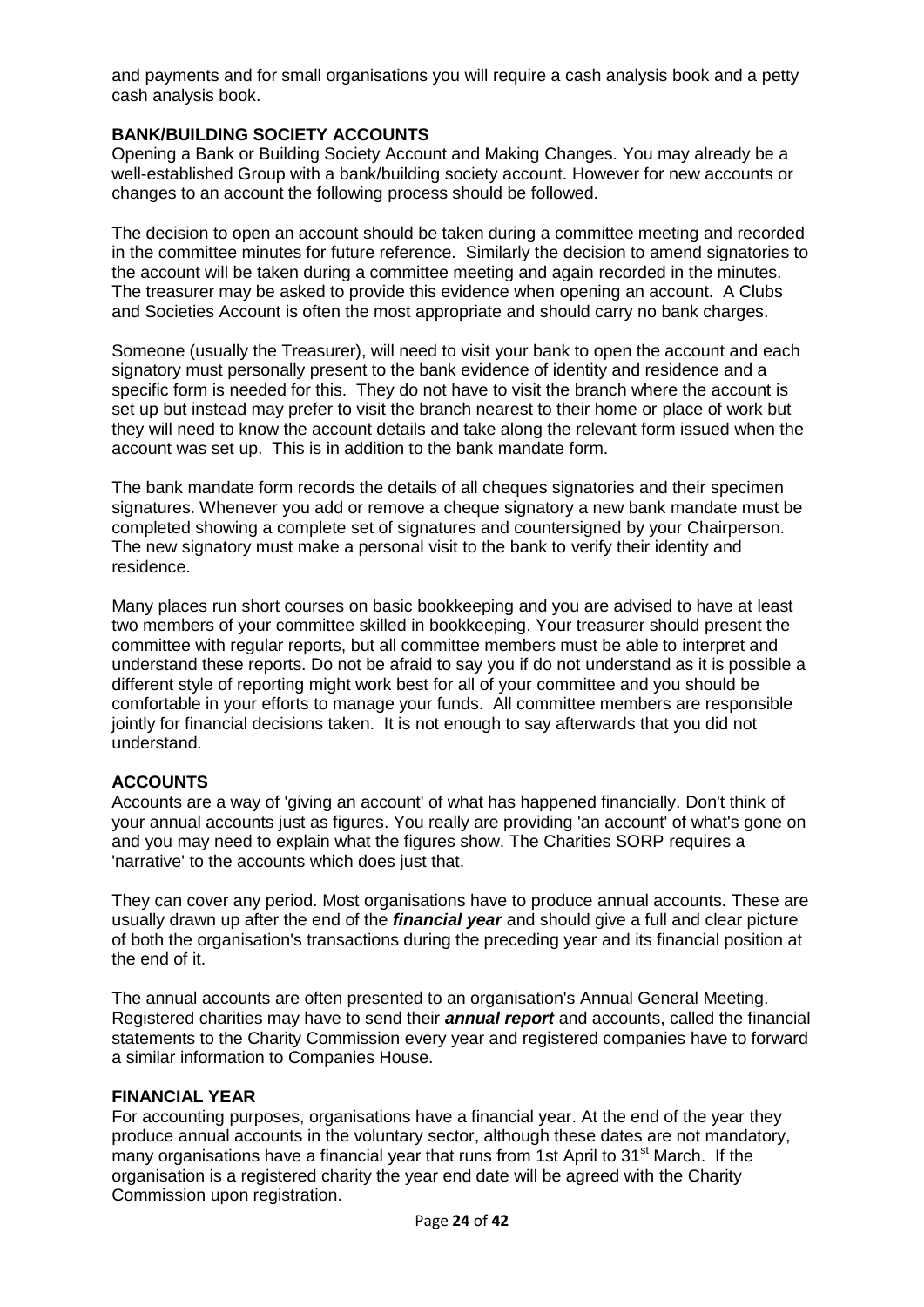Many organisations choose to publish a document - often presented to an Annual General Meeting - which is wider in scope than the statutory report. It may be seen primarily as a fundraising tool or a way of being accountable to users rather than a way of accounting to the Charity Commission or Companies House. It *may* include detailed accounts, but (with big organisations especially) may just have summary accounts. It is often then called an Annual Review.

# **ANNUAL RETURN**

 A phrase used by both Companies House and the Charity Commission to describe the form they require companies/charities to fill in every year and return. Often the Annual Return is sent back with the organisation's annual accounts and report.

# **TYPES OF ACCOUNTING**

 There are two basic ways of doing accounts: *accruals accounting* which shows *income*  and expenditure (or in the case of registered charities provides a Statement of Financial Activities *(SOFA)* over a period, or *receipts and payments* accounting. Accrual accounts should include a *balance sheet* and notes to the accounts, whereas receipts and payments accounts should include a statement of *assets and liabilities*. Accounts may need to be  professionally *audited or independently examined* organisations often produce monthly or quarterly *management accounts* for use within the organisation. These are not independently examined.

# **Accruals Accounting**

 Accrual accounting is based on the concept that any money earned by an organisation must be matched with the costs that were incurred to generate that income, and that both are included in the same period of accounting. So for example the costs of holding the jumble sale are balanced against the income it generated and both costs and income appear in the same set of accounts. This allows accounts prepared on an accruals basis to show a "true and fair" view of an organisation's financial activities.

#### **Balance sheet**

 Is a snapshot of the value of an organisation at one moment in time, usually at the end of the last day of its financial year. It shows Assets (money, property, the money others owe it and expenditure relating to the next financial year), Liabilities (commitments and debts, and income relating to the next financial year) and Net Worth (assets minus liabilities). A balance sheet 'balances' because the Net Worth is always equal to Assets minus Liabilities.

#### **Receipts and Payments**

 Alternately, accounts prepared on receipts and payments are less sophisticated and easier to prepare. They are also often easier to understand. Accounts drawn up on a receipts and payments basis should provide a factual summary of all money received and paid during the period they are reporting on, as well as a list of the organisations assets and liabilities.

# **Assets and Liabilities**

 Assets are what your organisation has. People say, *"Our volunteers are our greatest asset."*  When talking finance, assets mean your money, property and anything that is owed to you. Assets are contrasted with liabilities, which are what you owe other people or have a commitment to pay.

In a balance sheet that conforms to the Charity SORP 2000 assets are divided into

- tangible fixed assets held for use by the charity
- investment fixed assets
- current assets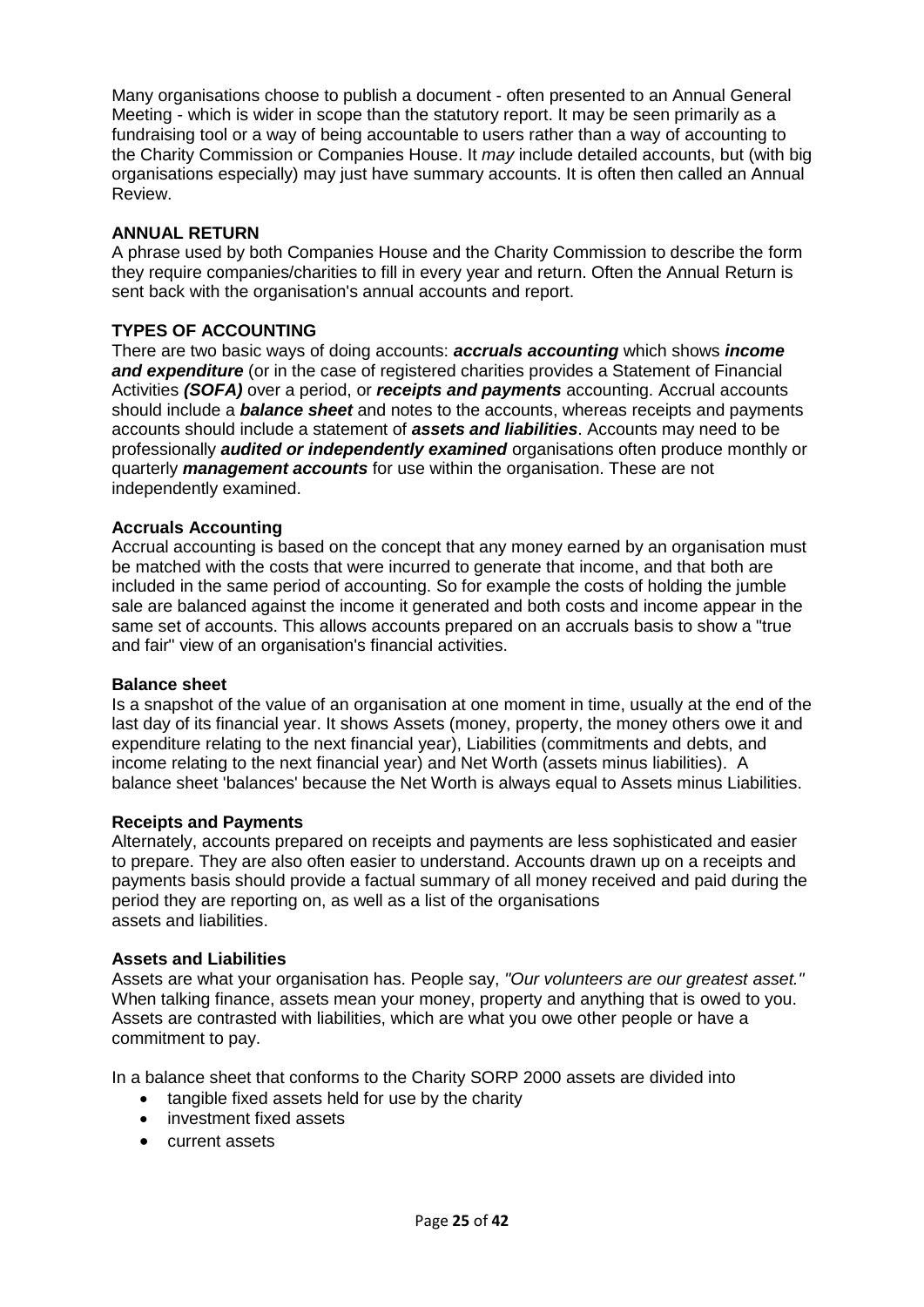**Fixed assets** are things like equipment or property that you would have to sell in order to get any money. Inexpensive bits of capital equipment (like staplers or waste-paper bins) aren't usually counted as fixed assets.

 **Current assets** are money in the bank, any money owed to you, or other items that can be quickly converted into cash.

# **Income and expenditure, receipts and payments**

 Accounts that show Income and Expenditure for a given period are prepared on an accruals basis. They give an account of all the money received or due and paid out or due to be paid out relating to activities that took place during the period. So they are unlikely to show (for instance) money received that relates to the preceding year's activities, nor do they show money paid out relating to the following year. Income and Expenditure accounts are accompanied by a balance sheet. In the commercial world they are called Profit & Loss accounts.

## **Audited accounts**

 A statement of your organisation's finances, usually for your last full financial year, which has been reported upon by a qualified auditor. If the auditor believes the figures to give a true and fair view of the organisation's financial state, he or she declares them to be true and fair. If he or she doesn't have enough information to go on or believes there's something false about the figures, he or she 'qualifies' the accounts.

 Charity law requires charities with over a certain level of income £10,000 to have their annual accounts professionally scrutinised. If the income or expenditure is over £250,000 the accounts *must* be audited by a registered auditor. Below the £250,000 limit organisations can opt for an independent examination as long as their governing document allows this. Even if there is no legal requirement to do so, funders sometimes insist that accounts be audited. In these circumstances it may be worth checking out exactly what they mean - independently examined accounts may be acceptable.

#### **Independent examination (of accounts)**

 Charities with an income of less that £250,000 can choose to have their accounts independently examined, rather than audited. An independent examiner doesn't have to be professionally qualified, though the Charity Commission recommends that he or she should have suitable experience and be a qualified accountant if the organisation's income is over £100,000. The person must be 'impartial' so they shouldn't be involved in the charity in any way that might influence them, and the trustees must be satisfied that the examiner has the necessary expertise and ability.

 The Charity Commission produces *Directions and Guidance Notes* about exactly what is required. The Commission also produces a standard form for the independent examiner's report (and also the trustee's) annual report for charities with a gross income of less than £100,000.

#### **Management accounts**

 The accounts that an organisation produces for its own purposes (for instance, quarterly figures that go to the Management Committee) rather than the accounts it produces for external authorities. (The Annual Accounts for Companies House or the Charity Commission, for example). The form that management accounts take will depend on what information the 'managers' want.

# **SOFA - Statement of Financial Activities**

 This is required by the Charity Commission if charities submit accruals accounts. It is used instead of a statement of Income and Expenditure. What is required is described in the SORP.

 The main differences between the SOFA and conventional Income and Expenditure accounts are: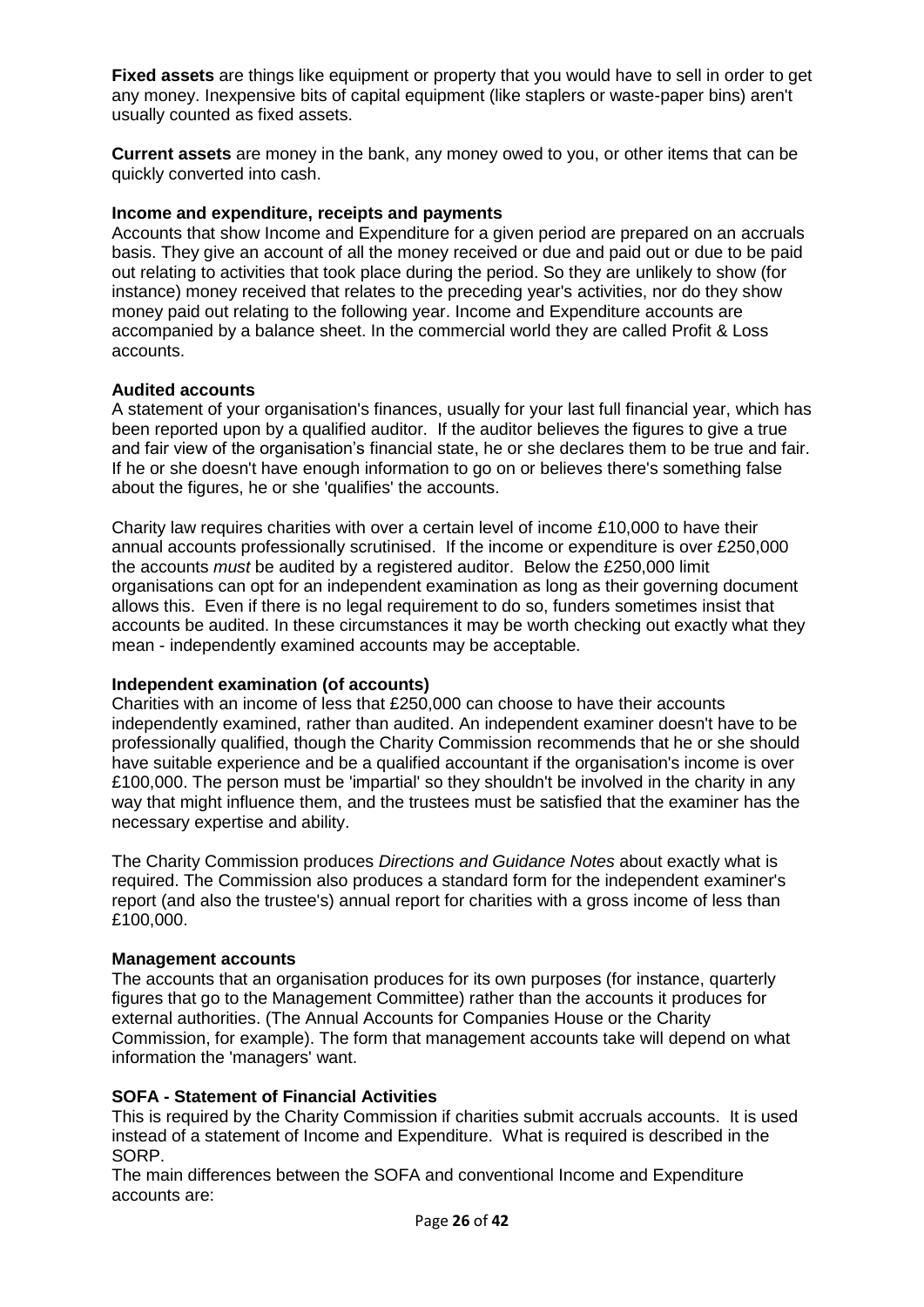- the SOFA must include capital transactions as well as revenue transactions
- the SOFA must include transfers between capital and revenue accounts
- instead of 'income', the SOFA should have a heading called 'incoming resources'; this section should show the value of donated goods or services as well as money income instead of 'expenditure', the SOFA should have a heading called 'resources expended'; this section should show the value of donated goods or services used up even if donated as well as money expenditure
- 'expenditure' is usually divided up into 'natural' categories like salaries, office costs, printing, whereas if charities have a gross income of more than £100,000
- $\bullet$  three 'functional' categories the SOFA often optionally divide up 'resources expended' into at least the following
	- 1. direct charitable expenditure
	- 2. fund-raising and publicity expenditure: and
	- 3. expenditure on the management and administration of the charity

# **Notes to the accounts**

 Organisations with annual income over £100,000 must include notes to their annual accounts. These notes should include:

- Details of accounting policies
- $\bullet$ Brief details of grants and donations received
- Analysis of fixed assets
- Analysis of debtors
- Analysis of creditors
- Movements in funds
- Analysis of net assets between funds
- Details of staff costs including numbers of staff
- Trustees' remuneration This should state that Trustees are not remunerated and give the amount of any expenses incurred and the nature of the expenses.
- Value of volunteers' time The value of volunteers' time may also be included
- Related party transactions Remuneration for the year directly or indirectly from the organisation's funds to any persons connected with the trustees should be detailed.
- Taxation Details of any exemption from taxation should be given.
- Comparative figures If previous period comparative figures have not been given in the accounts the notes to the accounts should explain why.
- The value of volunteers' time may also be included in the notes to the accounts.

# **SORP - Statement of Recommended Practice**

 Sets out standards for accounting by charities, including what information should be included in annual accounts. It applies to virtually all charitable organisations in England and Wales.

# **EXPENSES GUIDELINES**

# **Expense Claims**

 Each group's committee must decide on which expenses can be re-claimed. The following is for your guidance:

- $\bullet$  carrying out authorised visits on group business, telephone calls made, postage incurred and basic stationery requirements. It is reasonable for out of pocket expenses to be claimed for attending meetings,
- on low income. It is therefore everyone's duty to ensure that any money is wisely The main thing to remember is that revenue for the group may often come from those spent and expenditure is reasonable.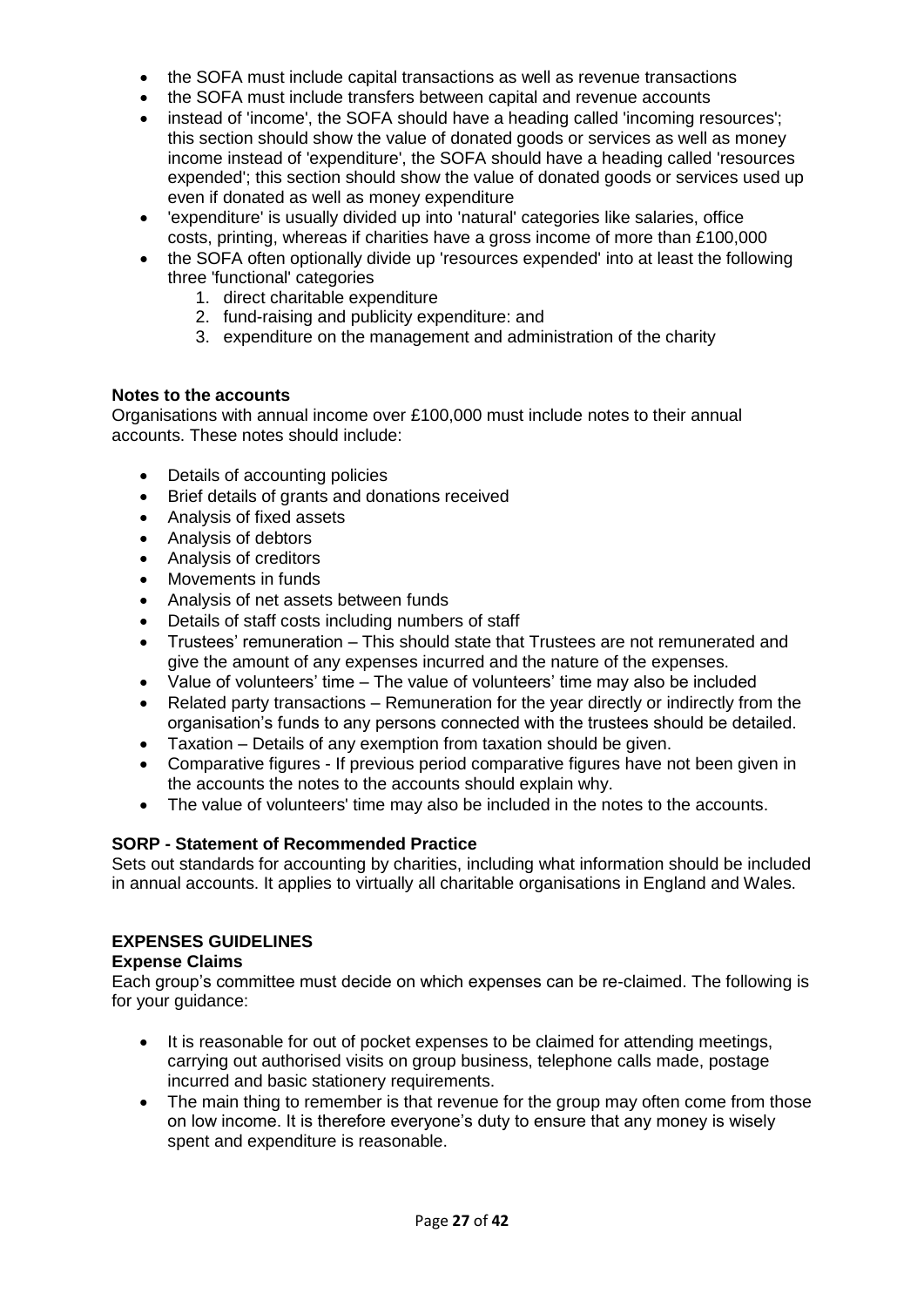- $\bullet$  pocket. Costs are necessarily incurred in local group activities and those involved should not be expected to bear those costs themselves. Keeping costs as low as possible does not mean that anyone should be out of
- $\bullet$  It is wise however to have specific guidelines in place for the submission of expense claims.

# **General Guidance for Expense Claims**

 It is very helpful to have an official expenses claim form – an example of one is shown at the end of this guide. This form can be a useful tool for your treasurer, especially if you have projects against which the spending has to be identified separately. It is helpful to take some time to explain exactly how you wish it to be completed by each committee member and include this as part of your induction plan for new committee members.

# **Travel**

Committee members may need to claim the cost of attending authorised meetings.

 **RAIL** - try to take advantage of cheap day return tickets or any other fare reductions available. The cost of getting to and from stations may also need to be claimed. You should ensure that your members attach all receipts to the claim form.

 **CAR** - It is sometimes necessary to use your car on group's business and you are advised to check the current recommended rate per mile.

 As at 2019 the Inland Revenue recommended car rate is 45p per mile, [allowances/travel-mileage-and-fuel-rates-and-allowances](https://www.gov.uk/government/publications/rates-and-allowances-travel-mileage-and-fuel-allowances/travel-mileage-and-fuel-rates-and-allowances) refers. [https://www.gov.uk/government/publications/rates-and-allowances-travel-mileage-and-fuel-](https://www.gov.uk/government/publications/rates-and-allowances-travel-mileage-and-fuel-allowances/travel-mileage-and-fuel-rates-and-allowances)

 **TAXI** – some group members may need to travel by taxi, try to establish a trip rate before a journey is undertaken so that excessive bills are not a surprise.

## **Telephone**

 Call costs that are being claimed for the group's business should be supported by an itemised bill provided by the telephone service provider. Such claims should be made in the month in which the bills have been received. It is wise to ask your members to keep a telephone log to help track the calls made on behalf of the group. This can be as simple as leaving a clip board with the sheet next to the phone and the time, date, number and nature of the call noted for each call. A log can be useful information later for your statistics and help as part of your audit trail.

 However, nowadays many people have telephone contracts allowing 'free' calls during the evening and at the weekends, in return for a standard charge per month that is usually higher than the monthly rental charge might have been. In this case it is often agreed at committee to pay a proportion of this monthly charge in recognition of the higher amount paid as a standard charge and the potential savings per call if a number of calls are regularly made on behalf of the group. The details of the decision should be clearly recorded in the minutes, as your auditor may look for evidence of an agreement. It is still useful for the committee member to maintain a telephone log, for review and statistical purposes. Remember Charity Law does not allow any committee member (Trustee) to benefit financially from their position and so a regular review of telephone usage and payments are wise to protect both the organisation and the individual.

# **Postage**

 Necessary postage costs are incurred when running a local group. If expenses are being claimed receipts obtained from the Post Office should be attached to your claim form.

#### **Stationery**

Occasionally stationery costs may be incurred. Again attach all receipts to the claim form.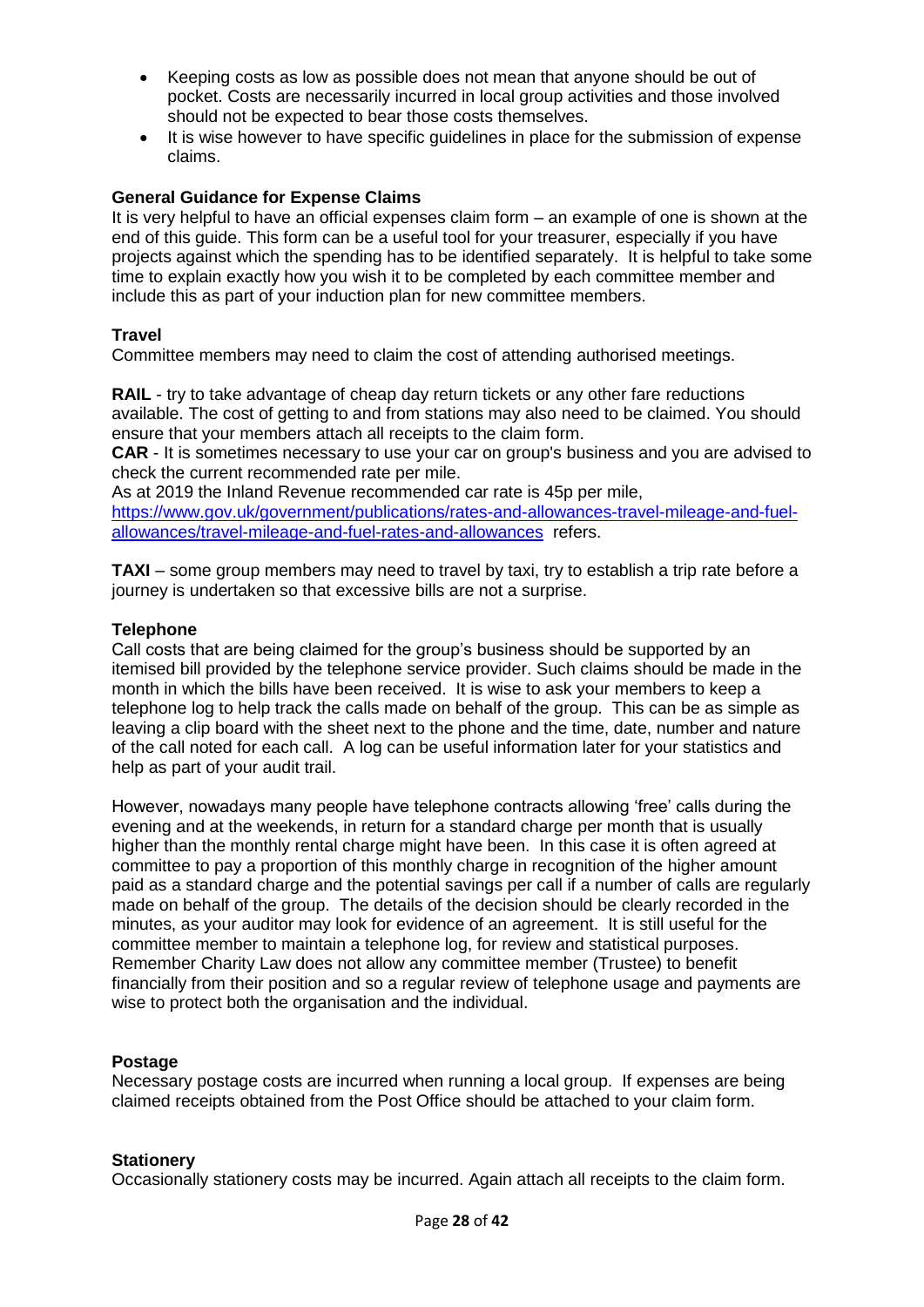# **FUND-RAISING**

 Local groups need money to operate and pay for their basic running costs. Some groups make a small charge to their members to cover the basics but if this is not possible or practical and overheads are steep, or a group seeks to employ a worker, or carry out a particular project then fund raising becomes a necessity. There are many books and pamphlets on the subject but some basic rules apply.

 If a collector or fund raising event mentions a specific purpose then the money collected at that event or by that collection must be used for that purpose. For example you cannot collect for research and then spend the proceeds to purchase a computer. Any raffle or draw must be registered with the local authority except those where all the tickets are sold on the day and the draw done on the day, i.e. a raffle at a meeting etc. There are strict rules concerning street collections. Permission must be given by the local authority for any collection in a public place. If the collection is on the premises of a shop or store or at a shopping centre, their permission must be given. Collections in a railway station need permission from the station operating company and British Transport Police. You are advised to ensure you have public liability insurance covering third party risks for most fund- raising operations, i.e. fetes, fairs, 'tin shakes', socials, sponsored walks, etc. and other events need to be specifically identified to the insurers to ensure coverage is given.

# **Street collections**

- All street collections require a permit from your Local Authority. The local organiser must obtain this permit.
- Application must be made at least a month in advance. If you want to collect on a popular weekend i.e. near Christmas, apply well in advance as there may be only one charity collector granted a licence at that location per day.
- Collections on private property (i.e. inside a store) do not need a permit but the store owner's permission must be obtained first.
- $\bullet$  necessary letters of authority. Check with your local authority as some may impose It will be necessary to obtain permission to collect and collectors must have the other restrictions.
- Collections on railway stations or their forecourts need the permission of the station owners i.e. Rail track, London Transport or British Transport Police etc. Check with your local rail station.
- Collection boxes, stickers, badges etc. are available from a various companies. A useful website where you can find details is British Promotional Merchandise Association Ltd at: www.bpma.co.uk
- The rules governing street collections are:-
	- o No children under 16 years of age may collect money.
	- o All collecting boxes should be clearly labelled, closed, sealed and numbered
	- $\circ$  You are advised to keep a list of which numbered collecting box was given to each particular collector and ask them to sign them out and back – this way each collector can be told how much they collected, if they want to know and you can be sure you have back all the boxes you gave out
	- $\circ$  Each collector should wear an identity badge showing the organisation's name – or a license badge if appropriate – donors need to be sure you are both genuine and legitimate.

 There are rules of conduct for collectors for many locations and you should be sure you are clear about these and that your collectors adhere to the rules. It is wise to issue each collector, in advance, with a list of the rules, along with how the day will be organised, to allow an opportunity for queries and clarification before you begin. A 'rogue' collector or one who is unclear of how to behave can risk bringing your organisation into disrepute or refusal of permission for collections in the future. When opening boxes at least two people should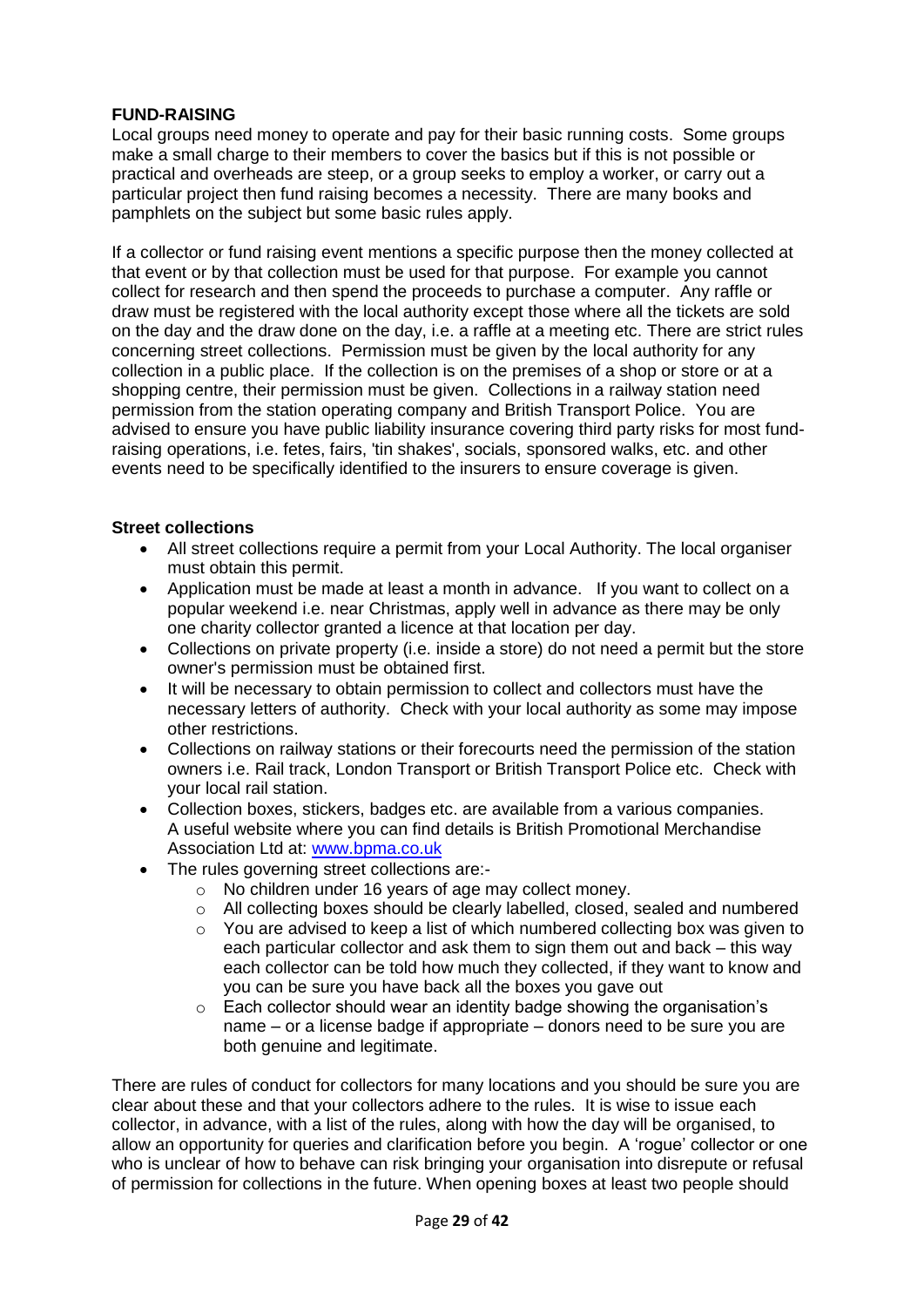be present to count and record the proceeds. It is courteous to inform collectors, wherever possible, of how much was in their box. This can be good for moral and help them to feel valued and keen to come along again next time.

# **Sponsorship and Grants**

 There are a number of organisations offering grants to which groups may wish to apply. Further information and advice on application can be obtained from the LBH Voluntary& Community webpage Grant section, LBH Corporate & Community Resilience Team on 01708 432112 or using the online Community Enquiry Form.

 National companies, supermarket chains, etc. often have sums available for distribution to local causes, so an approach to your local store can sometimes prove effective. Sponsorship can be in money or more usually in kind i.e. a company may give vouchers or a prize for a raffle etc. Always ensure the giver is given due thanks for their generosity. It may be a requirement to advertise the company's contribution, for instance in your literature or newsletter – be sure to send them a copy.

 If grant money is given ensure that it is properly accounted for. If you have any money from the grant remaining unspent in your account at the year-end, ensure it is entered as restricted funds on your balance sheet. It is a requirement, under Community Fund rules, in particular, that these amounts appear in this way, although it is not necessary to keep the money in a separate account. Sponsorship could also be the provision of a piece of equipment i.e. photocopier, etc. which remains the property of the giver. In this case, please note it clearly in your records or minutes. In the event of your group closing down, the equipment may need to be given back to its source and not become part of the assets. In the case of the grant being made to provide a service, then the alternatives are to find another group or organisation to provide the service for the remainder of the period, or terminate the service and return the unspent portion of the grant.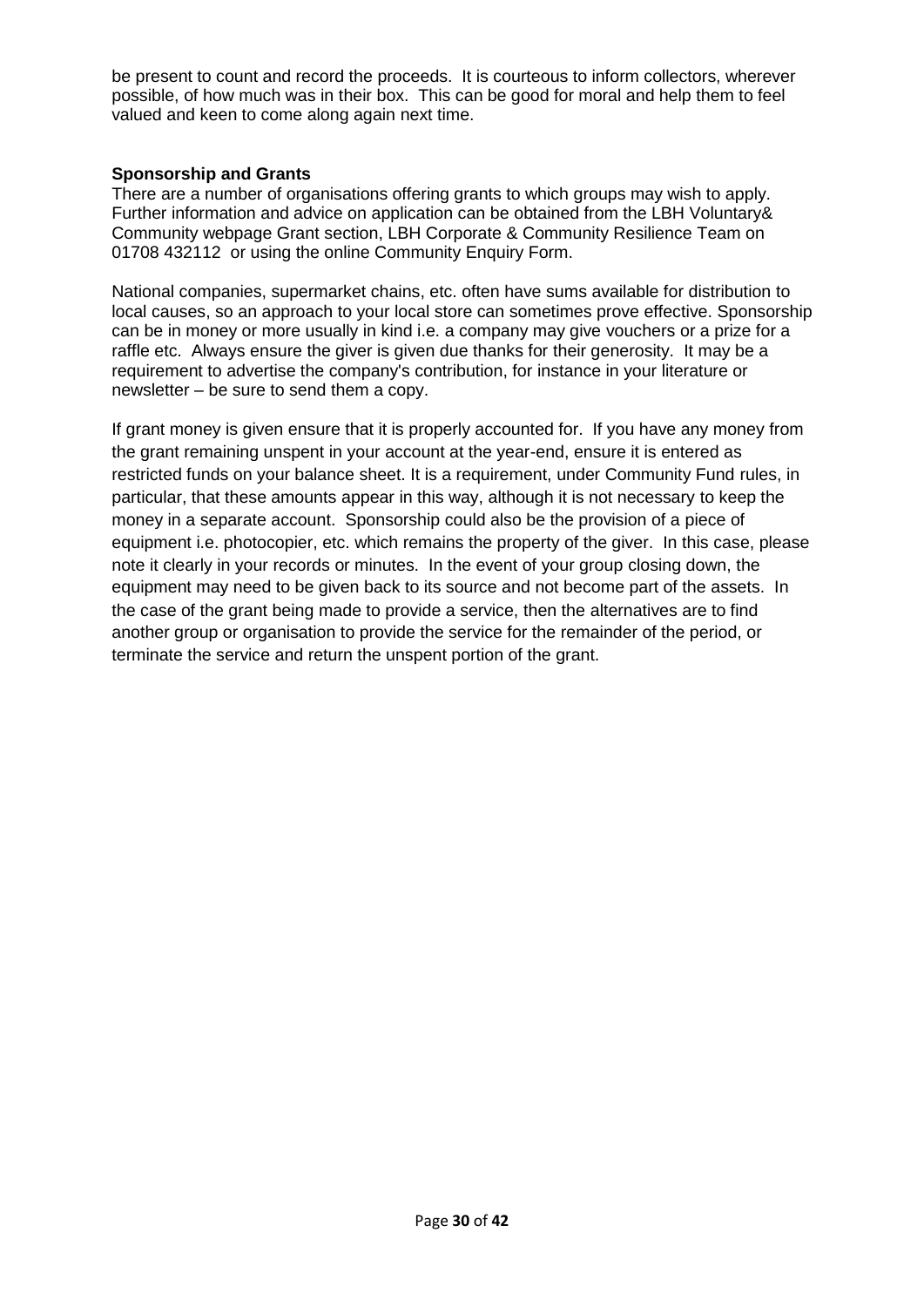# **SECTION 8 MONITORING, PLANNING AND DEVELOPMENT**

 The purpose of this section is to give assistance to groups and organisations carrying out projects or activities they may wish to provide. It is not intended to cover all eventualities but just to give a general guide on how to manage projects or activities and give some examples of good practice. There are also included some Internet links to useful websites, which are available, where more information can be obtained to help you.

# *Planning your project or activities.*

 In order to deliver your activity an action plan is needed: **What** are you going to do? **Why** are you going to do it? **When** are going to do it? **Who** are you going to do it with? **How** are you going to do it? and

 **What** are you going to do? (your aims). Consult with your staff and/or volunteers in order to draw up a list of short-term and long-term aims and targets and then prioritise them. Draw up a budget for your activity and how it will be funded. The benefits of good planning of activities will ensure that you have:

- Clear aims for your activity
- Better organisation, everyone knows what to do and why
- Ensures everyone's needs are met
- Ensures the best use of skills and resources
- Helps you set targets
- Gives clear ways of assessing and evaluating your activity.

 **Why** are you going to do it? (your outcomes). What are you hoping to achieve by providing this activity? Why bother?

- Ensure that what you want to provide is what people actually want
- Ensure as far as possible that it's likely to be well used/attended
- Will providing these activities or project improve the image or develop your organisation?
- Convince funders and other bodies to support it.
- If you are going to apply for funding in order to carry out your activity you will need to prove demand for your activity and prove that you require the funding to enable you to provide your activity. The ways of proving demand for your activity:
- Ask people!! Through questionnaires, interviews, research, statistics showing the need within your target area (High unemployment? An elderly population? A high proportion of lone parents, or non-English speakers?).
- Provide records of unmet demand (waiting lists, letters from clients' etc.)
- Provide existing, recent, research.
- $\bullet$  organisation, for example, a membership drive, a publicity campaign, developing a new source of income, developing networks or proposals to involve users in the Provide evidence that this project or activity will improve and develop your organisation.

 **When** are you going to do different things? Time your plan realistically – things will not happen overnight!

- $\bullet$ Firstly, decide with everyone involved, on the best time to hold your activity or project
- Create a programme for your activity, with deadlines of when you hope to have achieved certain tasks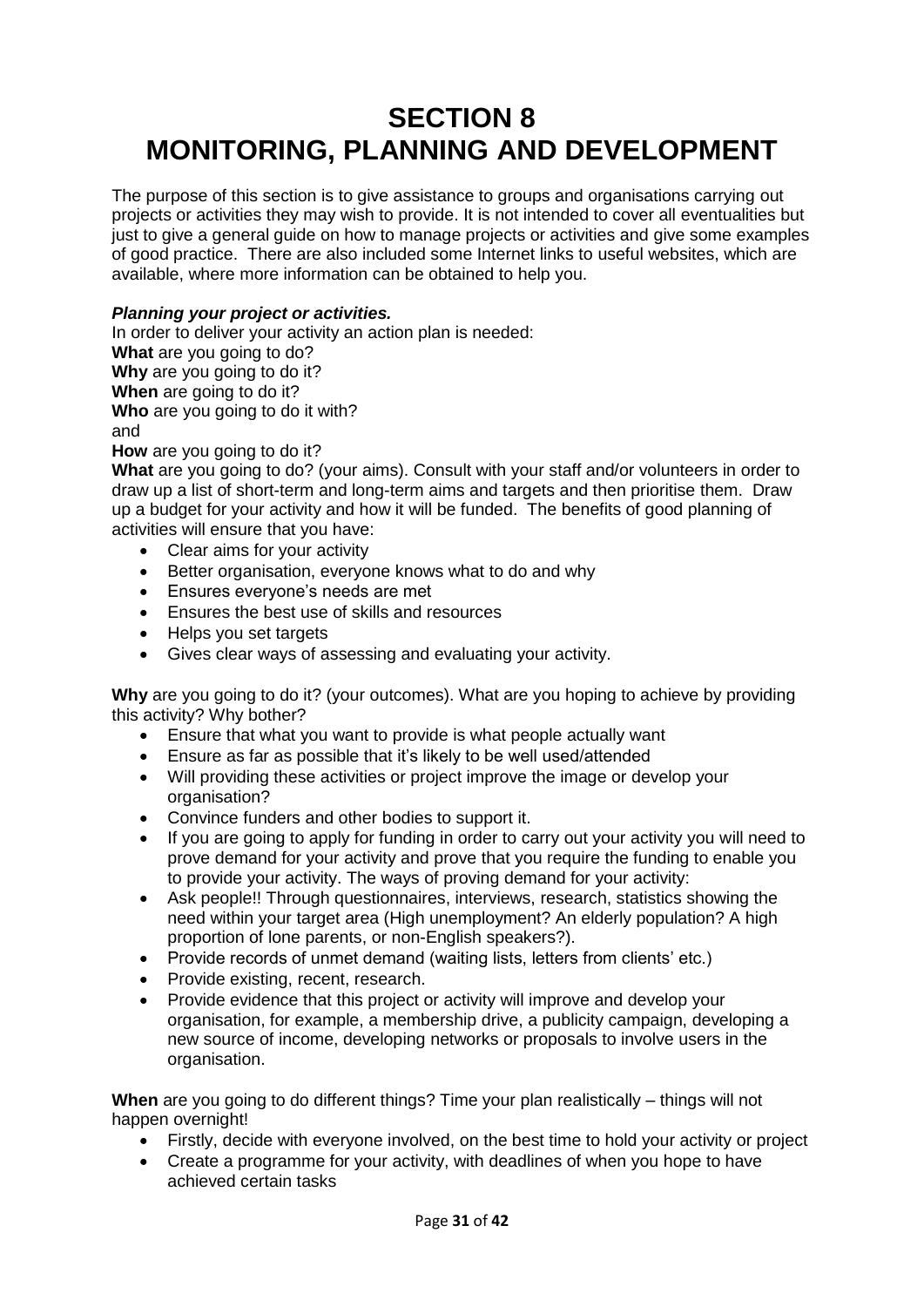- Ensure that you have spread the programme out so that there is a realistic timespan for each task.
- Discuss and agree the programme with other members of your workforce and volunteers to ensure that all involved are working to the same time-plan
- Ensure that all tasks required to be completed before the start date of your activity has been completed.

**Who** will you be working with and who is your target audience.

 Sometimes, in order to provide an activity, it is more cost effective to work jointly with another organisation. Some funders are more likely to offer funding to groups that work with other organisations in providing services or activities as sometimes-joint working produces more efficient outcomes.

 Who is your target audience? Individuals with special needs, non-English speakers, refugees / asylum seekers, young people, women, people from the black / ethnic minority community or a mixture of the above. Decide how you will target your audience, how will you inform people that your activity is taking place? Agee with your colleagues publicity drive!

- Current users
- $\bullet$ Mailing list
- Local newspaper ads
- Local community centres
- Youth clubs
- Resident groups
- Schools/nurseries/playgroups
- Local libraries

 **How** are you going to achieve your aims and ambitions? Work out ways of working with all involved, staff, volunteers, and representatives from your target group and any professionals you may work with to ensure that you all agree upon ways of keeping each other informed of progress

- Discuss and make plans and decisions together
- Design leaflets, programmes and other publicity materials
- Review and make necessary changes to your budget periodically
- Seek funding and sponsorship and raise funds
- Hire venues, equipment, refreshments etc.
- Review and re-plan your time plan or programme accordingly.

# **Running Your Project or Activity**

 In order to run activities or projects, all organisations need resources, people, money, equipment and premises. A key tool in managing this is the budget, an estimate of how much money (income) is needed and how much will be spent (expenditure), during the life of the project.

 From beginning to end, your project/activity will need to be monitored and regular updates will need to be provided and acted upon to ensure that all runs to plan! Whether you are organising a major long-term project or a one-hour meeting, the basic, common principles are the same.

- Be punctual
- Have a clear agenda of what you want to achieve
- Ensure that opportunities are provided for full participation
- Ensure that the venue chosen for your activity is accessible to people with disabilities
- Ensure that the venue is appropriate for your activity, i.e. is large enough or not too large, and has the facilities to ensure participants comfort and is easy to reach by public transport.
- Check for Health and Safety implications of the venue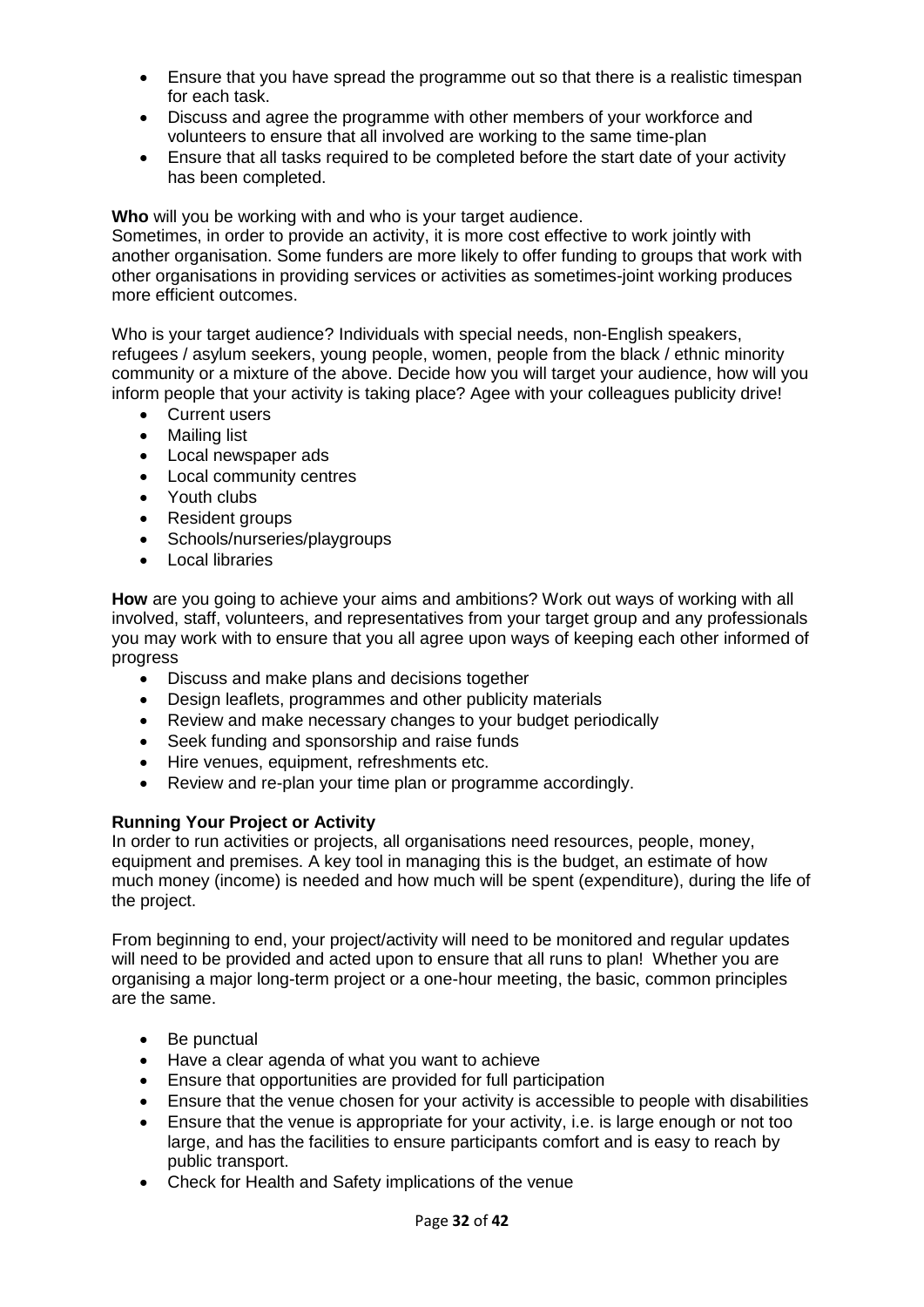- Keep accurate records of attendees, this will be necessary for the monitoring of your activity
- Provide an evaluation form for attendees to complete at the end of the activity
- For activities which may last longer than a couple of hours, provide refreshments and ensure that "comfort breaks" are provided for in your timetable

# **Some more good advice!**

- *Don't panic.* You can run an activity if it looks a little daunting at first.
- Do start with the end in mind. It is all too easy to get side-tracked by ideas and opportunities that come along during the course of the project. Remember your objectives, be clear about them and don't get distracted from trying to achieve them.
- *Don't expect others to be as enthusiastic as you about your activity.*
- Remember the project is only *your* special pet interest. So don't be disappointed if others are not as excited as you are. Part of your role is to promote the value of your activity and to engage the interest of others, particularly of those whose cooperation you will need.
- Do tackle problems before they snowball into something bigger. Try to address small concerns and difficulties as they arise. Ignoring them could well mean they grow into bigger issues that are far more difficult to resolve.
- contacts to talk through ideas, problems, and solutions and to celebrate with. • Do share your experiences, especially with other groups. Establish a network of
- $\bullet$  to help each other. Think about setting up a support group with other organisations and getting together

# **Monitoring and Evaluating Your Activity**

 Monitoring *(Output measures)* is about gathering information on your activity, i.e. numbers attending, levels of participation and checking the cost of your activity. Keep the monitoring system simple, monitoring systems will fail if they generate unnecessary paperwork. Use the systems you already have, diaries, attendant's sheets, publicity materials, list of invitees and, of course your budget. This is most important, as it will give you all the financial information you may need to supply to your funders. Evaluating *(Outcome measures)* is about measuring the impact of your activity. This can take some time to filter through and is harder to measure. It is not always possible to measure the outcomes and sometimes you need to make an informed judgement about the effect of your activity. You need to ask yourself, did the activity create

 change? What impact did the activity have on participants? What is happening as a result of the activity?

 Most evaluating is about asking people questions about how the activity has gone and how it affected them, *(this is where your evaluation form comes in handy).* This can be done in groups or individually, using a wide variety of techniques, and can be written or oral, e.g. questionnaires, interviews focus groups, group discussions diaries etc.

# **Why bother to Monitor and Evaluate?**

- To ensure that you meet your aims and objectives
- Know if what you are doing works and is appropriate
- Improve things
- Meet the requirements of your funders
- Provide evidence of the effectiveness of your work.

# **The evaluation report should be a written report covering the following:**

- A critical and detailed analysis of the activity and of your own performance in organising the activity
- An evaluation of organising teams performance
- Details of problems that arose and how they were solved
- Details of deadlines set and whether they were met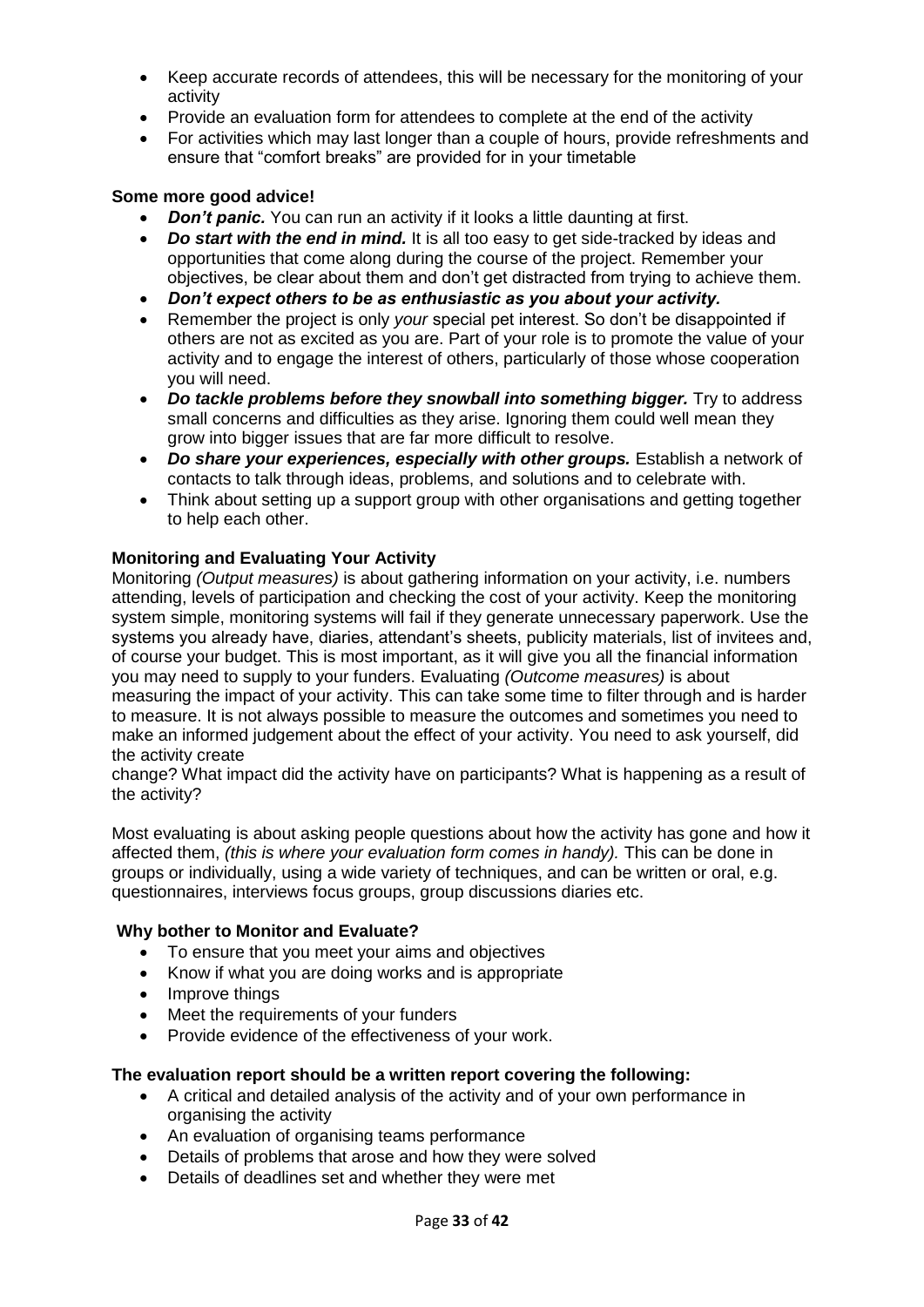- Recommendations for how you would improve the organisation of the activity, (*if you were to tackle this again!)*
- A review of what happened and whether your objectives were met at the end of the activity. Whether the work was worth doing, whether resources were well used and what remains to be done.

# *A List of Useful Websites and Publications*

<https://www.ncvo.org.uk/practical-support/consultancy/ncvo-charities-evaluation-services>

 "The Complete Guide to Creating & Managing New Projects" by Alan Lawrie, published by The Directory of Social Change.

 "Voluntary but not amateur" A guide to the law for voluntary and community groups, by Duncan Forbes, Ruth Hayes and Jacki Reason and published by London Voluntary Service Council.

 "Just about Managing" Effective management for voluntary organisations and community groups, by Sandy Adirondack and published by London Voluntary Service Council.

 For new and small organisations the policies and procedures outlined above should be adequate to address most development issues. However, "from little acorns…" organisations grow, expand their activities, obtain premises and employ staff. At some point the organisation and its funders will require a more sophisticated approach to the strategic planning of services.

 A **Quality Assurance System** is a systematic approach to identifying and responding to the needs of your users by providing an appropriate service consistently and to agreed standards. You should also be able to provide evidence that you are doing so. There are a variety of quality assurance systems on the market.

 For organisations employing up to 20 staff the most commonly used quality assurance system is Trusted Charity formerly PQASSO (Practical Quality Assurance System for Small Organisations) see their website:

[https://www.ncvo.org.uk/images/documents/practical\\_support/pqasso/NCVO\\_Achieving%20t](https://www.ncvo.org.uk/images/documents/practical_support/pqasso/NCVO_Achieving%20the%20PQASSO%20mark_2016.pdf)  [he%20PQASSO%20mark\\_2016.pdf](https://www.ncvo.org.uk/images/documents/practical_support/pqasso/NCVO_Achieving%20the%20PQASSO%20mark_2016.pdf) 

 **PQASSO** a practical quality assurance system for small organisations - is now a nationally recognised standard used by many local authorities as the recommended quality system for funded organisations, and is being used as a working model by various national voluntary organisations.

 A further development that may be required is to establish a *business plan*. A business plan is different from other plans in that it has detailed financial forecasts for the organisation as a whole. Some of the elements that are likely to be in any business plan are:

Where are we now? A description of the values, assets, activities, staff, expertise and experience of the organisation. Many groups use *SWOT* and *PEST* analyses to describe their current situation.

Where we want to get to? A description of the overall purpose of the organisation and its objectives for the next 3-5 years.

 **How do we get there?** The strategies (finance/fundraising, staffing, IT, marketing) needed to gain the objectives. The resources required – staff, skills, training, money. Financial and *cashflow* projections, detailed in the first year, more of an outline in years 2 and 3, etc.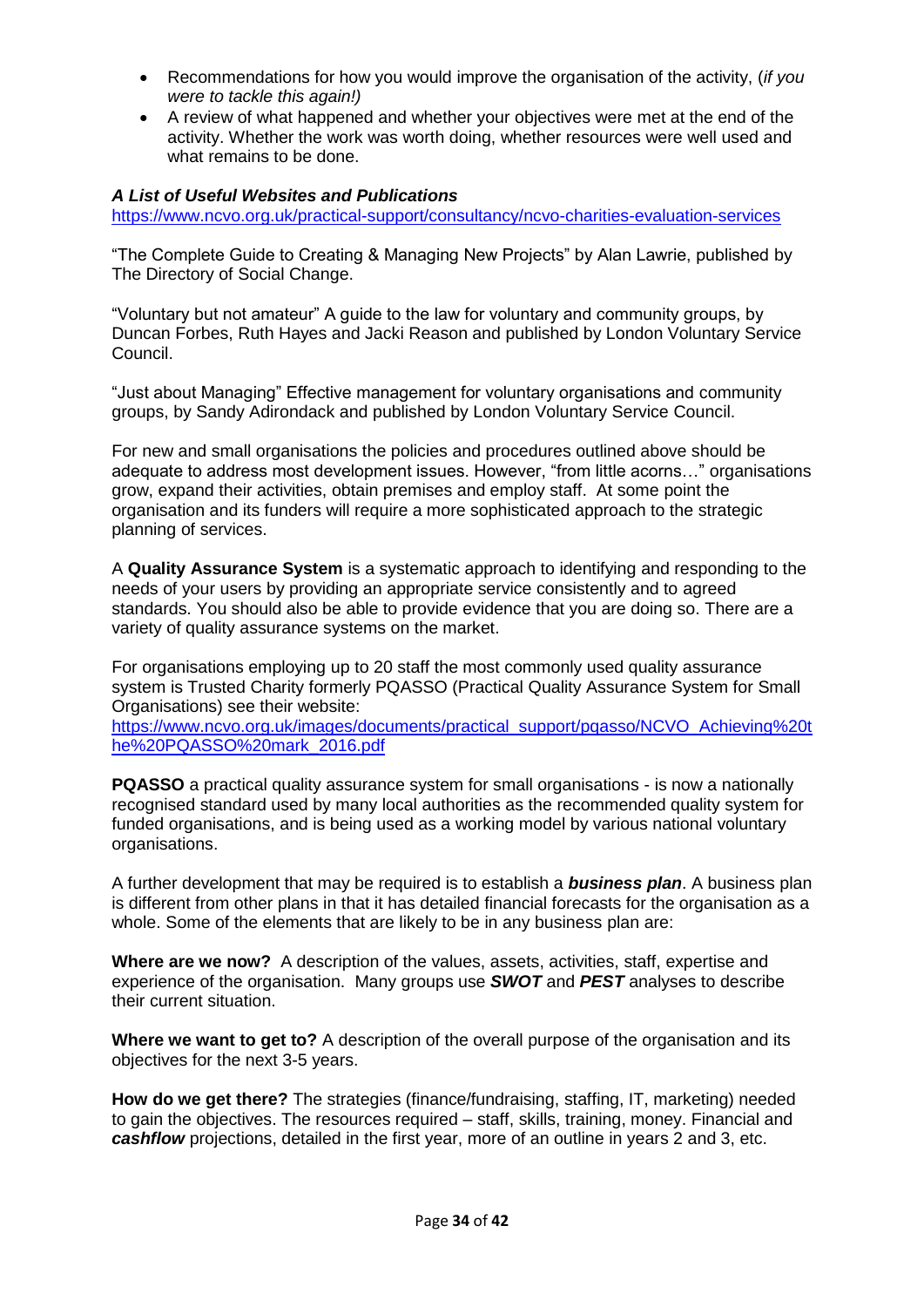From a community organisation perspective, see the National Council of Voluntary From a business perspectives see - https://www.gov.uk/ Organisations website: <https://www.ncvo.org.uk/practical-support>

 At different times in the life of a group it is important to stop and take stock. The original group will do this when the group starts, to establish what they are trying to achieve and if it is possible with the numbers of people they have involved at that time. It is useful to do this again after some of the early goals have been achieved. It may be that some of the early goals were unrealistic or unnecessary as the group began to operate. If a group evaluates itself in an objective way it can more productively channel its energies. In this way the group can develop a strategy and annual plan.

 Often issues are forced on to a group at a particular time forcing them to react rather than to be pro-active. On these occasions a quick evaluation of the problem and possible solutions is all that can be achieved in the time available. However, when time permits it may be helpful for the committee to look at the types of issue they are likely to face and discuss possible solutions.

 It is helpful therefore if the committee briefly evaluate the group on an annual basis. If this can take place just before the AGM then the new goals and activities can be communicated to the group at the meeting. From time to time new members will join the group with new ideas and skills and it is helpful if the committee can be aware of these people also.

 Many groups in the early days may be satisfied to provide information and support and this is an excellent place to start. Fund-raising, lobbying, welfare benefits issues and larger projects may need to be worked on in conjunction with other groups in the area after the group has established itself and understood its limitations.

 The areas that the group may become involved in are often best identified by the committee, through discussion with the members of the group and other local agencies. By evaluating at regular intervals the group will stay relevant and hopefully not grow stale. Clearly there are always new battles to fight and more issues to tackle than can be undertaken by the group at any one time. However, there is a need for local support and information for local people and by planning how this can best be achieved; the group is more likely to achieve the best results.

Here are a few pointers when considering the future:

# **Annual planning session**

- What are we trying to achieve, what is our goal?
- How will we make this happen?
- How many people do we need to complete this task?
- Do we have the people with the necessary skills, or can they be trained?
- If they need training can this be obtained locally, cheaply?
- Will this issue become the main focus of the group and is this acceptable?
- How much will this cost the group, do we already have the funds or will we need to fund raise first?
- $\bullet$  the group? If we achieve our goal what will be the benefits to people in this area? members of

 This is the starting point for planning, and groups will inevitably discover more questions as they continue, but do not let this exercise put you off. There is a famous saying that any organisation needs a goal and if you aim at nothing then you will surely hit it! If your group is ready to plan then much ground work has already been done, **be encouraged** that planning now, although a bit tedious, may save hours in wasted time later.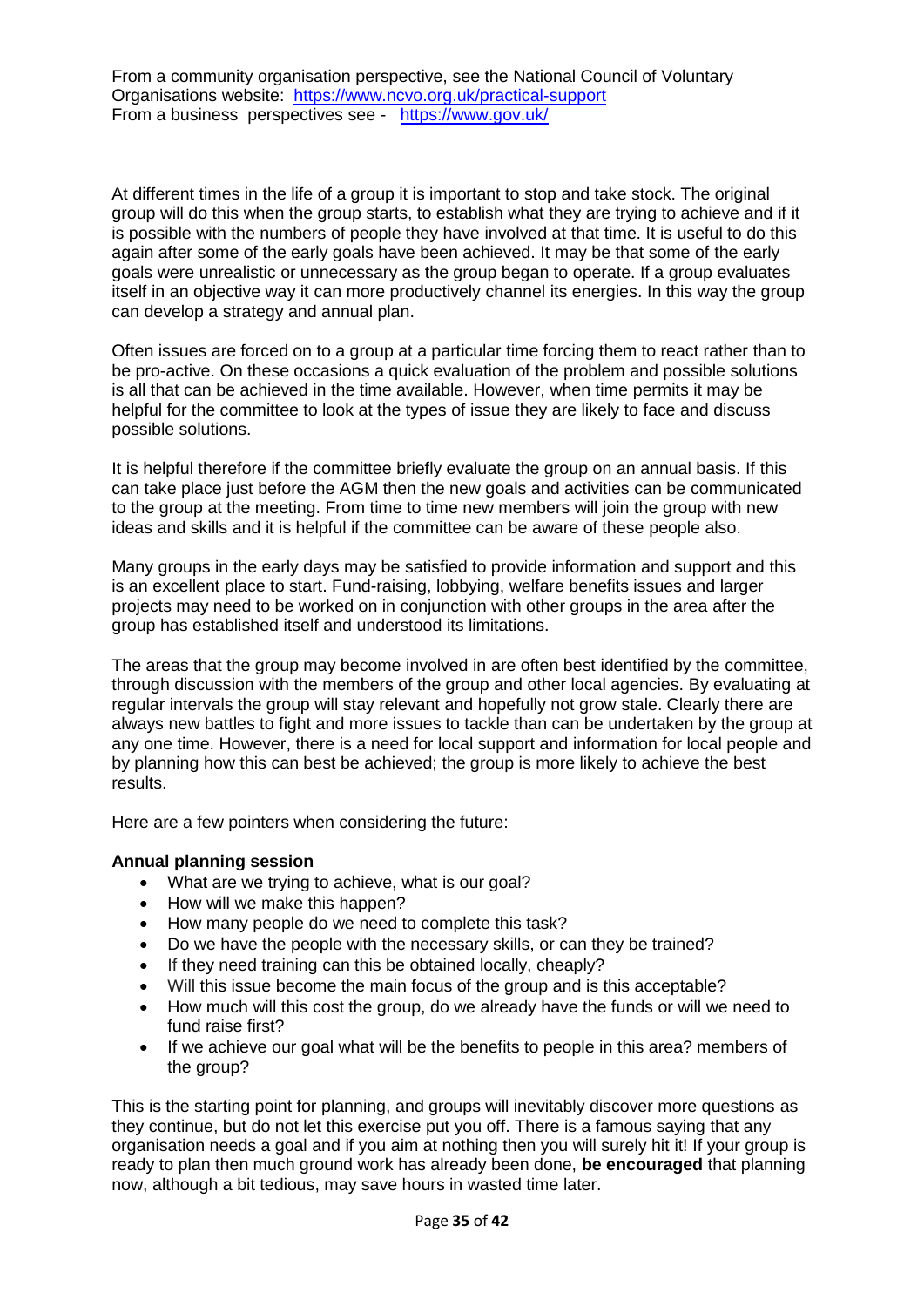# **SECTION 9 EMPLOYING STAFF: RUNNING AN OFFICE**

# **Brief Introduction**

 Some groups may consider the appointment of staff. While this represents a welcome step forward in the amount of work that can be achieved by the groups, the decision to take on staff members also brings with it a number of responsibilities that need to be fully considered before funding is sought and appointments are made. There is a range of complex tasks involved in the recruitment, selection and management of staff. At an early stage a number of key issues should be addressed.

# **Where will the worker(s) be based?**

 There are implications, financial and otherwise, to the siting of staff members in an office, shared or otherwise, or in their own home. Although it is likely to appear to be more expensive, sharing an office brings a number of advantages it:

- Offers greater support to staff.
- Helps increase the profile of the group.
- Should offer shared access to resources e.g. photocopiers, fax etc.
- Is likely to improve fundraising.
- Avoids the complication of the staff member having to deal with the implications of using their home as an office. Not everyone has a spare room.

## **How will the workers(s) be managed?**

 It is important to be clear about which areas of work will be focused on and the lines of accountability, to avoid confusion. Supervision and support for the employee will need to be worked out. Many organisations recommend involving an external supervisor to provide valuable support although there is likely to be a financial consequence to providing this.

# **How will the worker(s) be paid?**

 The mechanics of payment need to be resolved, including PAYE and in most circumstances National Insurance payments, although local umbrella voluntary organisations may be able to put you in touch with organisations offering such a service for a small charge. An information pack on Registering with the Inland Revenue as a new Employer is available from the Inland Revenue.

 Having reached the stage where these important issues have been resolved, the following represent some ideas and suggestions about the procedures to follow.

 As suggested above, before any worker(s) are appointed, there are a number of areas to think through:

- What tasks should be done by the management committee.
- What tasks could be delegated to staff.
- How would the committee delegate tasks and keep itself informed of all decisions and action.

#### **Job description & person specification**

 The above information should be used to compile a job description outlining the tasks and responsibilities a staff member would be expected to carry out. The job description needs to be clear as this will form part of a contract of employment for a paid staff member. It should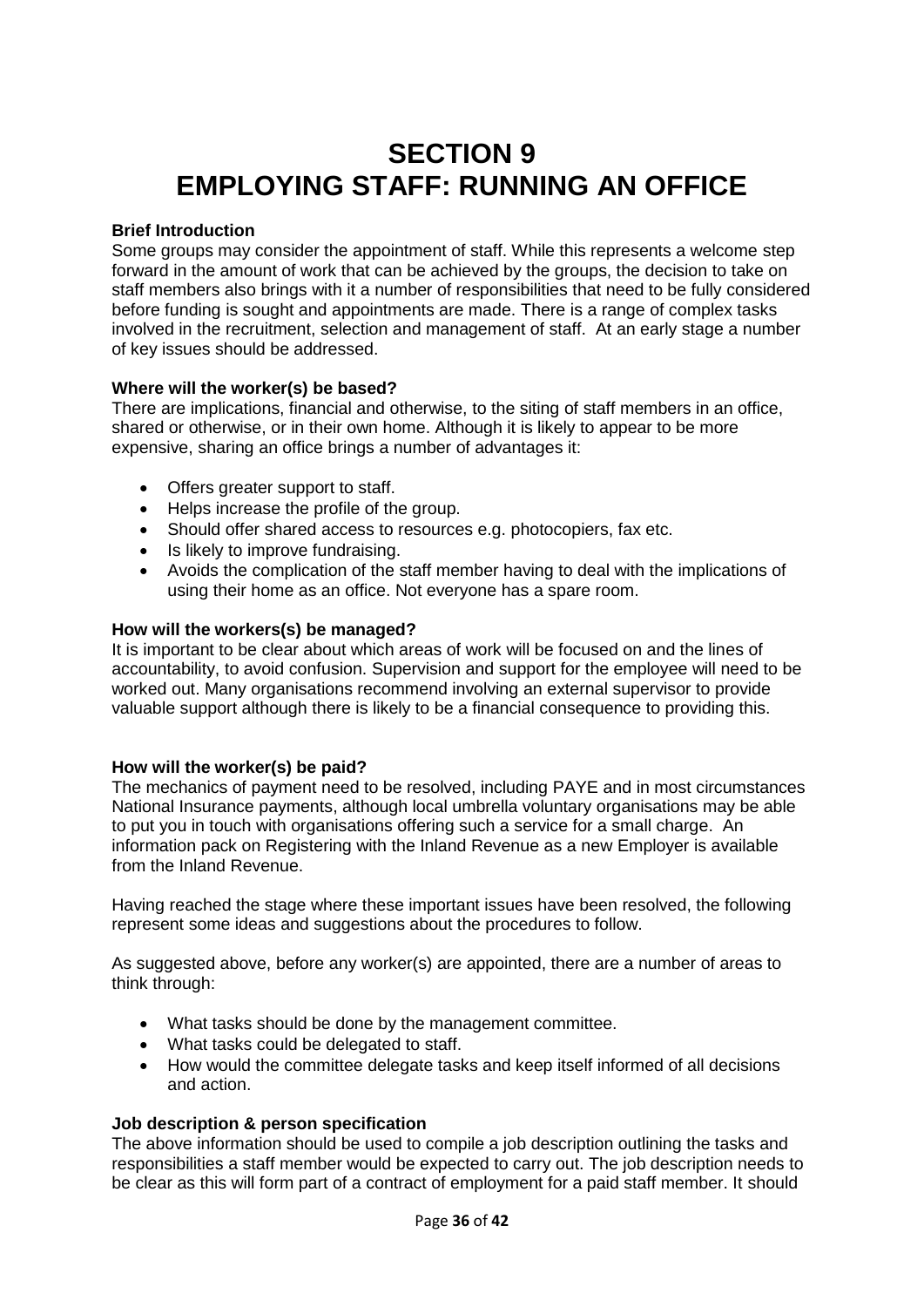also include the job title, the person to whom the worker is responsible, hours of work and a summary of the main conditions of employment.

 A 'person specification' should also be compiled by identifying the skills, experience, qualifications and qualities that are essential and desirable to carry out the tasks effectively. Make sure that these criteria are genuine requirements (e.g. is a driving licence essential?). All employees should have a job description outlining the tasks and responsibilities involved in their work. It should form part of a contract of employment and cannot be changed without the staff member's consent. Specifically, the job description should include:

- The job title
- The main purpose of the job
- To whom the worker is responsible
- For whom the worker is responsible
- Main working contacts
- The key areas of the job
- The main tasks in each key area
- $\bullet$ Hours of work
- $\bullet$ Any special circumstances or requirements connected to the job

 A person specification describes the knowledge, abilities, skills and experience needed for the post and should be based on the tasks outlined in the job description. All specifications should state the minimum qualifications and experience needed to be eligible which should have been checked to ensure that they are absolutely necessary. Think about whether academic or previous experience, in similar employment, is necessary. Other qualities may be just as important, e.g. personal experience relevant to the aims of your organisation or knowledge of the local voluntary and statutory sector. There are agencies who will handle all advertising and recruitment for a price. They will prepare application packs and job descriptions and handle selection, shortlisting etc.

# **THE RECRUITMENT PROCESS**

# **The Application Form**

 An application form will normally be used for candidates to express an interest in any post. Use a standard form rather than ask for a CV and letter of application. It is far easier to compare applications without bias if the information is presented in the same way.

 The application form should be clear, well-structured and only ask for information relevant to the post. It should also be looking for evidence of the knowledge, skills etc. listed in the person specification. Applications forms should include:

- Name
- $\bullet$ Address, home and work phone numbers
- Details of current or most recent employment, duties involved, date of joining and leaving, if appropriate
- Details of past employment
- Education and qualifications of relevance to the post
- $\bullet$  person specification requirements in their responses) Relevant experience both paid and voluntary (encourage applicants to address the
- When the applicant will be able to take up the post

 The name and address of two referees, one of whom should be the current or most recent employer, college or school. Ask whether the current employer may be contacted before interview and whether the applicant wishes to be informed before referees are contacted.

 Allow enough space for employment details and a general statement in support of the application. Make it clear that applicants should base their replies on the person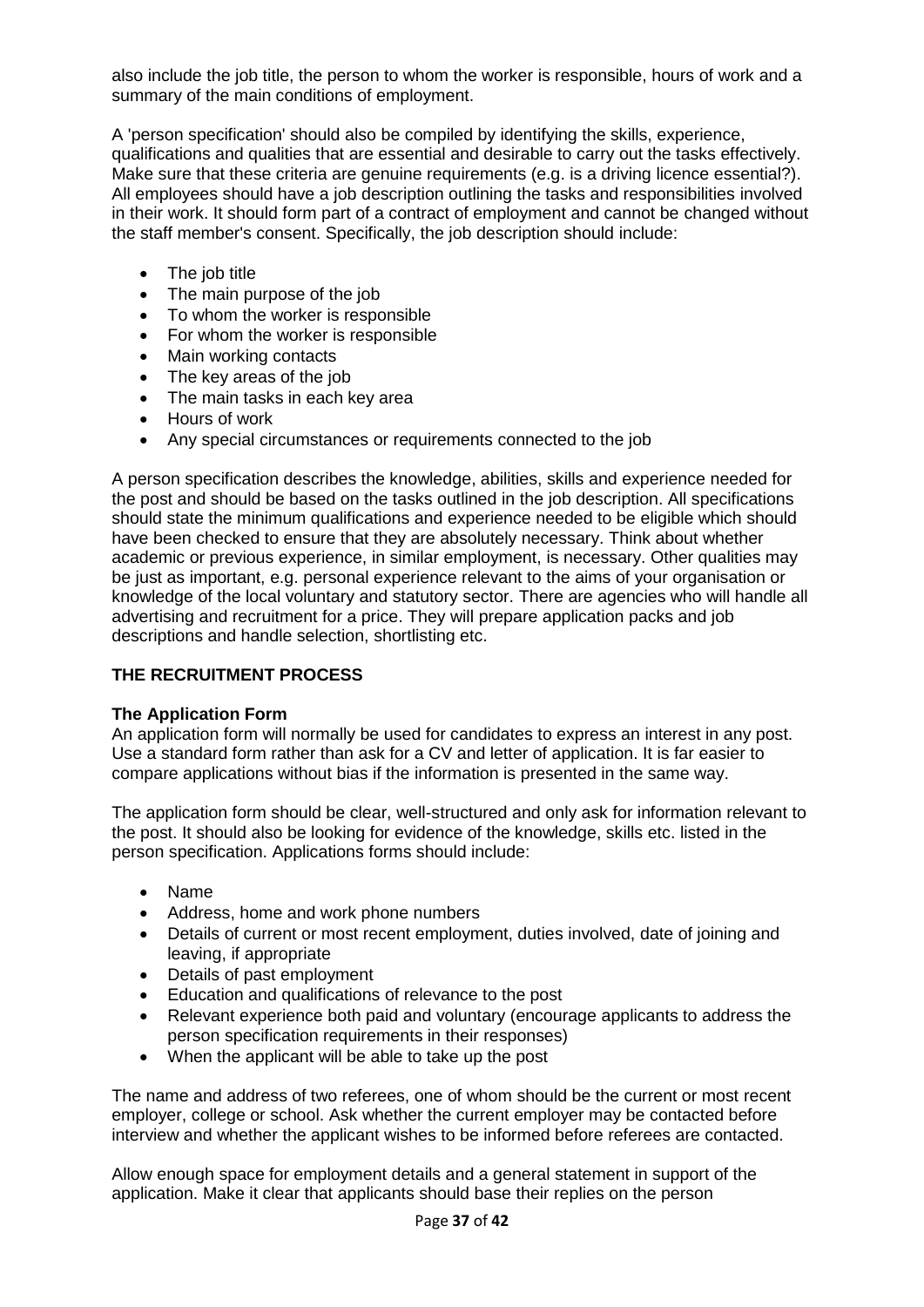specification. You should avoid potentially discriminatory questions such as marital status, place of birth, date of birth, religion or details of dependants.

 Once you have a clear job description and person specification and your application form is ready, write a job advertisement to include the job title, a brief description of the job, hours of work, salary, closing date and who to contact for more information. The organisation's approach to Equal Opportunities should also be clearly stated.

 The purpose of the advertisement is to attract good applicants and deter unsuitable people. It is important that the advertisement is placed carefully to make sure it reaches a wide range of people, but giving consideration to your budget.

# **Selection**

 A selection panel needs to be appointed from management committee members and possibly other independent experts. This needs to include at least two people but no more than four or five and they should be involved throughout the selection process. The selection panel needs to know about the work involved, the job description and person specification and any other relevant information.

 The first stage in selection involves compiling a shortlist of applicants to invite for interview. This should begin immediately after the closing date for applications. The selection panel should devise a checklist for judging applicants, based closely on the job description and person specification.

 Members of the selection panel should shortlist individually, recording their views on the checklist, before reaching a final decision in discussion with the rest of the panel. The final list of short-listed applicants should be invited for interview. Applicants who have not been short-listed should be notified.

Letters to those invited to interview should state:

- The date and time of the interview
- Its approximate length
- Where it is to be held and how to get there
- Whether travel expenses will be paid
- Details of any test or presentation required including a request of notice if particular presentation media is required (OHP etc.)
- That referees have been contacted (if appropriate)
- Who will be on the interview panel
- Candidates should be asked to confirm that they are attending and if specific equipment or access is required.

#### **Interviews**

 The interview stage needs to be planned well. It gives an important image of the organisation. A list of questions to be asked should be agreed in advance. They should relate closely to the job description and person specification and should not include questions that may be discriminatory (e.g. asking women about childcare arrangements). A member of the panel should be chosen to steer the interviews and decide who will ask questions on specific topics. One member of the panel should be able to give information about terms and conditions.

 Selection panel members should agree criteria for judging candidates in advance of the interview. The criteria should be based on the job description and person specification. You may want to prepare a short test for your interviewees based on the skills you have stated in the person specification to be essential e.g. knowledge of particular computer software, an ability to compose and type correspondence. Some organisations prefer to ask candidates to prepare a presentation related to the work of the post. This should be for no longer than 15 minutes. Be prepared to provide the necessary equipment e.g. overhead projector or flip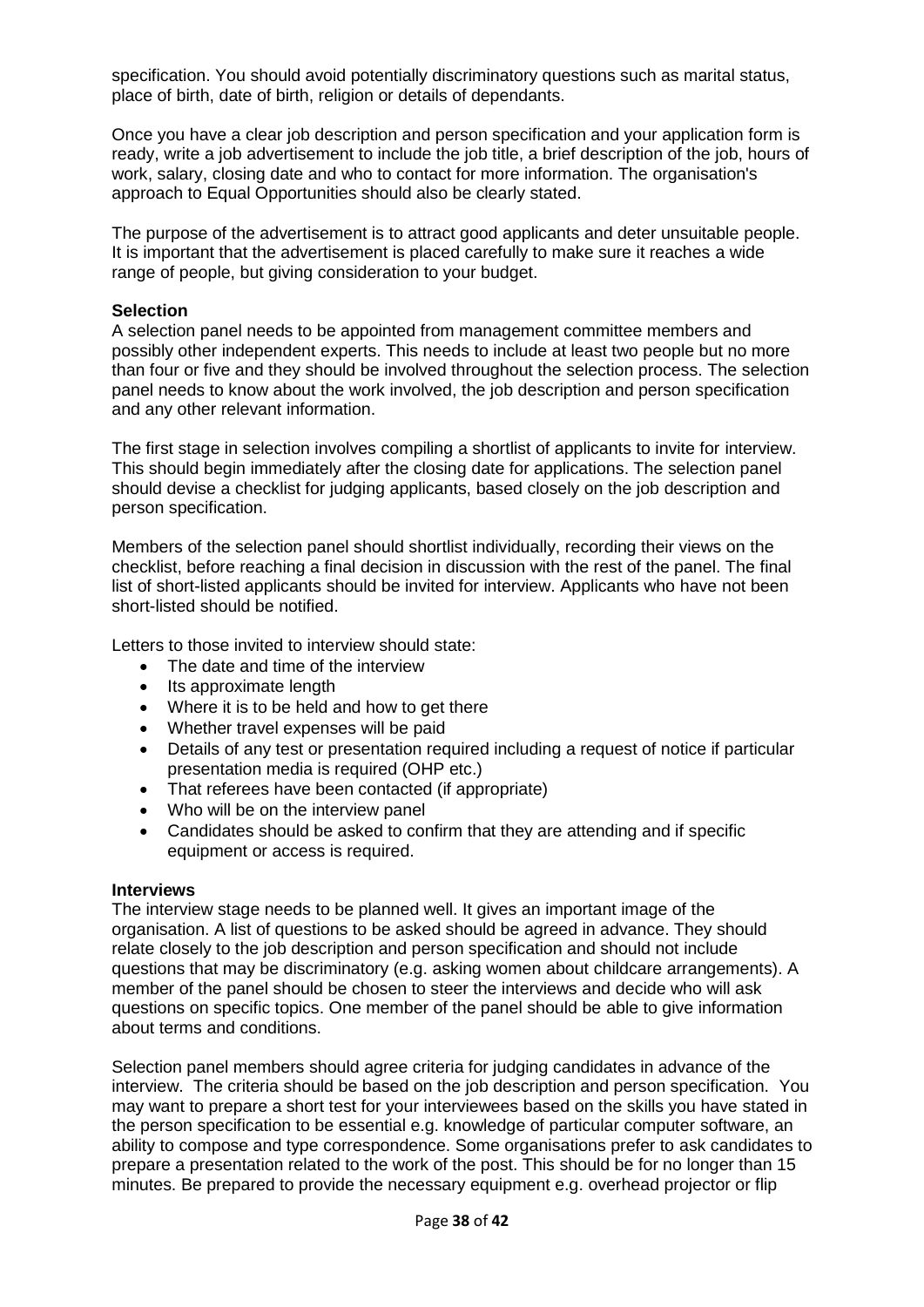chart, or state the specific format the presentation should take. The latter approach can stifle individual flair and creativity, but candidates should be reminded to let you know if specific equipment is required, within reason.

 Panel members should make brief notes during or after each interview and discuss their opinions only after all candidates have been interviewed. Their final decision might be based on a candidate's ability to do the job or, given appropriate support, their potential to do the job.

 The successful applicant should be contacted as soon as a decision is reached, by telephone if possible, and this should be followed by a formal offer in writing. Be clear if the offer is subject to references.

 The letter of appointment forms part of the contract of employment and should contain the following:

- Starting date
- Starting salary
- Job title
- Any conditions of employment e.g. whether it is subject to a medical or receipt of satisfactory references.
- A request for further information or documents needed, e.g. P45
- A request for a reply in writing

Unsuccessful candidates should be informed as soon as possible.

# **Contract of Employment**

 A written contract of employment must be issued to employees stating the employers and employee's rights and responsibilities. A contract should define clearly for the new worker, other staff and the management committee, what is expected of the worker and the organisation. It should include:

- Name of employer
- Name of employee
- Job title
- Start date of employment
- Dates and arrangements for probationary period, if applicable
- $\bullet$ Rate of pay and payment arrangements
- $\bullet$ Hours of work
- Length of contract
- $\bullet$ Holiday entitlement
- $\bullet$ Sick pay arrangements
- $\bullet$ Pension rights
- Amount of notice the employer and employee must give
- Disciplinary and grievance procedures
- $\bullet$ Any other agreed conditions of employment (see below)
- Requirements that employees accept organisational policies such as Equal
- Opportunities
- Any additional requirements which might be a condition of funding arrangements
- There is a legal minimum of provision in employment which employers must comply with. This includes: Equal pay
- No discrimination on grounds of sex, marital status or race (except where this is a genuine qualification for the job) criminal convictions (except for specific posts which fall outside the provisions of the legislation) and trade union activity
- $\bullet$  safety, provision and use of work equipment, and health, safety and welfare in the Work in a safe and healthy environment, including the management of health and work environment.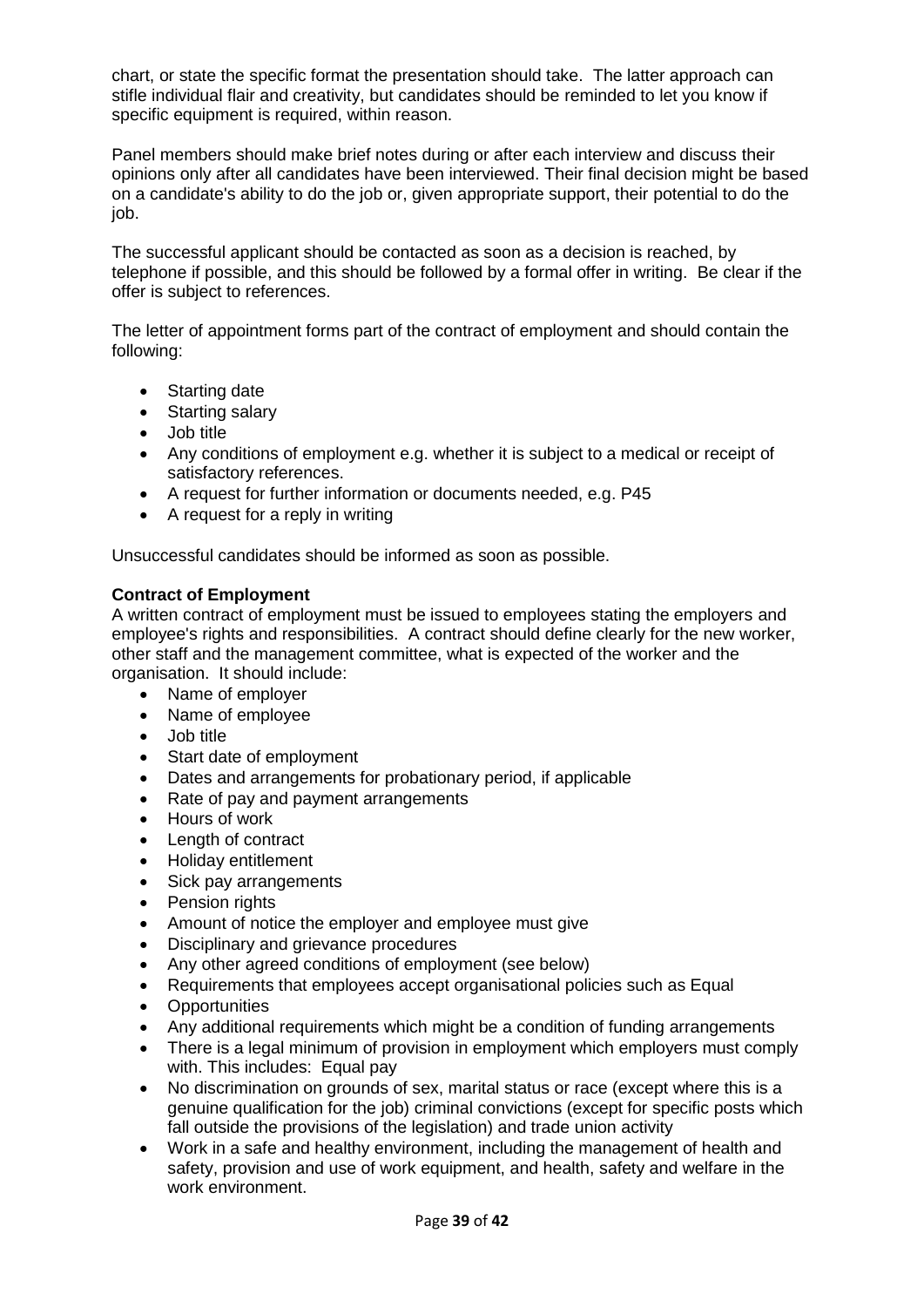- Paid time off for antenatal care
- $\bullet$ Statutory sick pay if weekly earnings exceed a specific amount
- Compensation for illness or injury during the course of employment
- pay, time off for trade union activities and redundancy notice and payment. Employers can choose to provide enhanced employee conditions and many do. Any enhancements will need to take financial circumstances into account but could Other statutory rights depend on the length of service and include rights to maternity include:
- $\bullet$ Hours of employment including flexi time and job-sharing
- $\bullet$ Holiday entitlement and pay
- Arrangements for maternity and parenthood, sickness, compassionate leave, and retirement and pensions
- $\bullet$ Provision for religious observances
- $\bullet$ Provision of support and supervision

# **Paying staff**

 It is the employer's responsibility to deduct tax and national insurance through PAYE from full and part-time employees' wages and to pay this monthly to the Inland Revenue. The employer must register new workers and, once a year, must send a list of employees to the Inland Revenue. The employer has a legal duty to keep records of tax, national insurance and statutory sick pay. Employees are entitled to a pay slip detailing their pay, tax, national insurance and any other deductions. All employees are entitled to an annual certificate of earnings and tax deducted.

 The employer must inform the Inland Revenue of temporary and casual staff, completing a tax and national insurance deduction sheet.

# **Before the employee starts work**

Think about how you will introduce them to the organisation, people and job through:

- Preparing working facilities
- Induction programme
- Initial work programme of priority tasks

 Once in post, there should be a planned review process with a named person to review progress, plan work programmes and identify training, development support and information needs. This should take place halfway through and at the end of the probationary period and, assuming the probationary period is successfully completed and the contract confirmed, then at regular intervals throughout employment.

# **Fixed term contracts**

 A fixed term contract is one that comes to an end after a specified time. If such a contract is not reviewed, employees can claim unfair dismissal or redundancy pay if they have worked long enough to qualify. However, the law allows employers to exclude the unfair dismissal and redundancy provisions and to terminate the contract at this end of the fixed term if the employee agrees in writing. If an organisation requires this agreement, it should be made clear in the recruitment process. The agreement to exclude the unfair dismissal and redundancy provisions should be contained in the initial contract of employment.

 Staff on fixed term contract should be informed in writing that their contract will not be renewed at least one month prior to the end of the contract. This may be necessary if a grant that pays the salary of this member of staff cannot be extended.

 As an employer you are responsible for ensuring that you adhere to all Health and safety legislation as it applies to your organisation. There is more information about this in other chapters. You should also know what the First Aid requirements are for your organisation.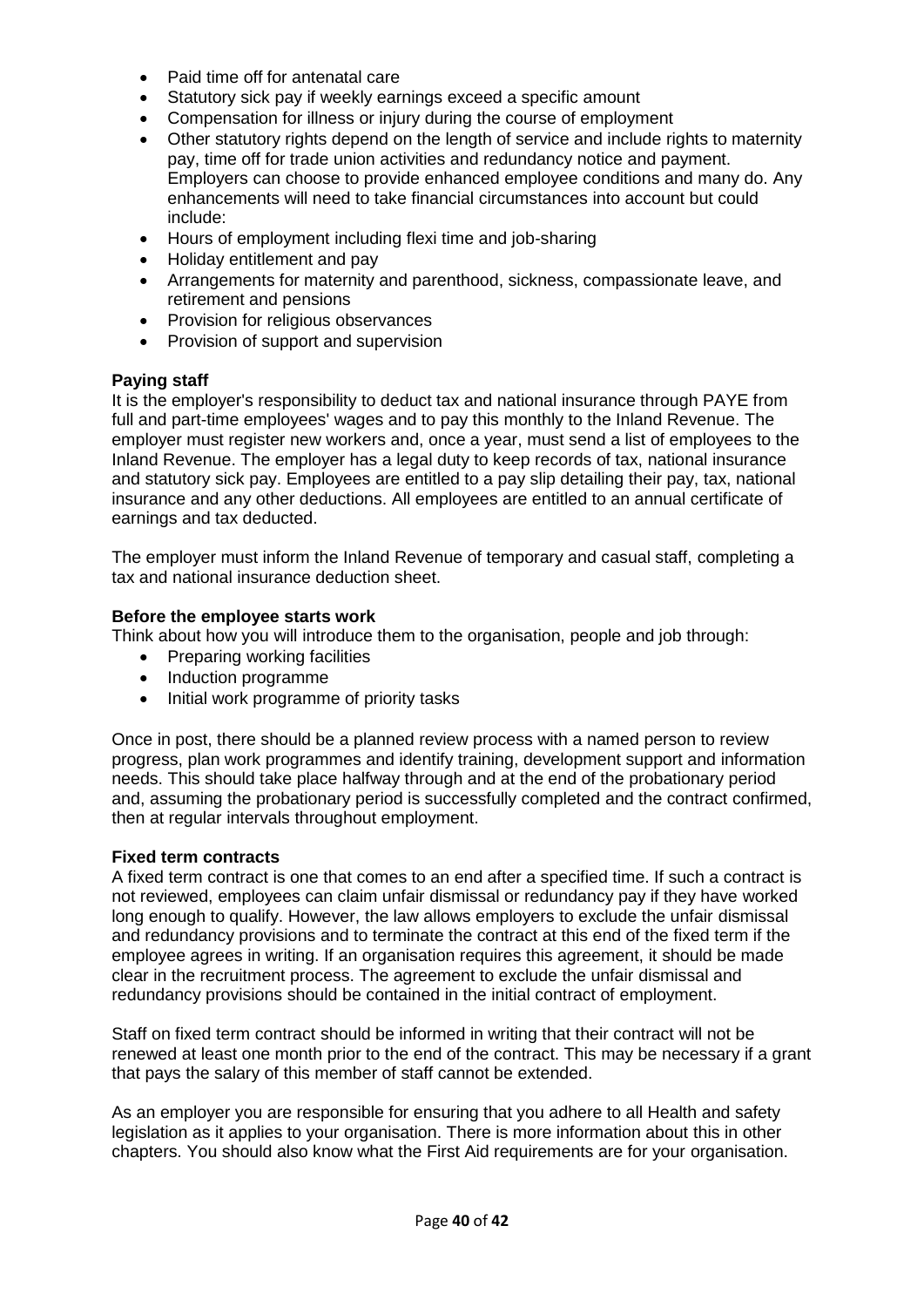# **Staff Handbook**

It is good practise to develop a staff handbook that details your policies on such things as:

- Induction Procedures
- Flexi time
- Annual Leave
- Sick Leave
- Absences and their notification
- Expenses Procedures and Subsistence Rates
- Performance reviews / Appraisals
- Grievance procedures
- Disciplinary Procedure
- Pension Arrangements

 This is not an exhaustive list but these are some of the areas that might be included. The LBH Corporate & Community Resilience Team can help, but there are lots of books on these subjects – some from National Council for Voluntary Organisations (NCVO) Tel: 0207 520 2528 Website: www.ncvo.org.uk

# **SECTION 10 CLOSING A GROUP OR ORGANISATION**

# Consider your Options

# **There are many reasons why a local group may face closure.**

It may be that the group:

- Has completed the piece of work it was set up to do
- Has run out of money
- No longer has enough members to operate its committee and so deliver a service to its members
- No longer has sufficient members requiring the service
- No longer has premises from which to operate
- Its practises and procedures are poor leading to disrepute for the organisation

# **When the group is struggling, consider the following options:**

- Closure is not inevitable.
- Many groups go through 'lean' times it may be that you need to re-consider your current strategies - consult with people to understand their needs
- Develop some information flyers etc. and distribute them widely
- You can obtain help from the LBH Corporate & Community Resilience Team who can work with your group's committee or can put you in touch with similar local groups for support and encouragement
- Advertise details of your group in the LBH Community Directory
- Use the local press many papers will advertise free of charge for local charities
- Use your local libraries, doctors' surgeries, health centres, community centres and anywhere where people wait for any length of time to display a flyer advertising your group
- Talk to local influential people to try to gain their support and access to their network of contacts